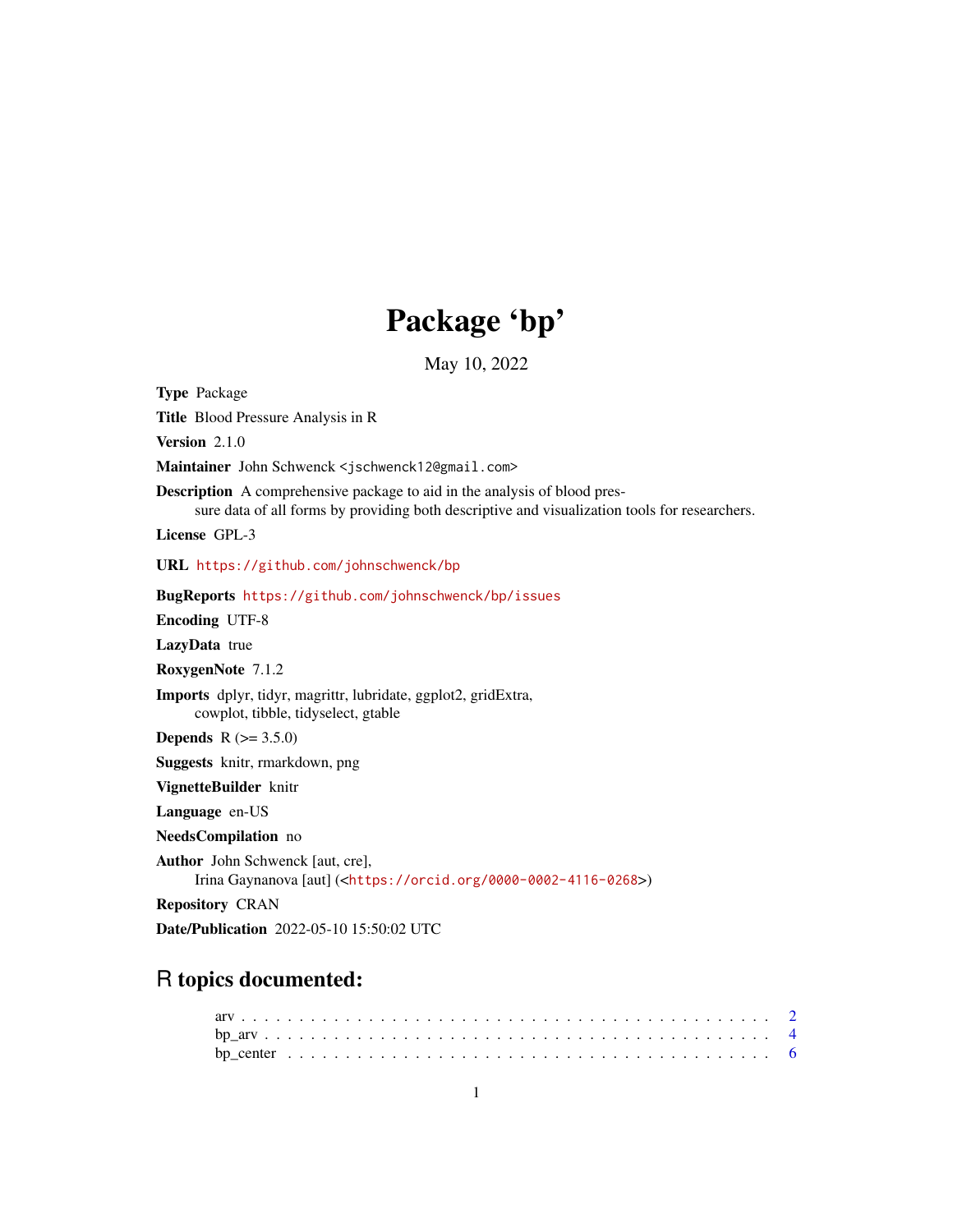<span id="page-1-0"></span>

|           | 8   |
|-----------|-----|
|           | 9   |
|           | 11  |
|           | 14  |
|           | -15 |
|           | 16  |
|           | 17  |
|           | 18  |
|           | 21  |
|           | 22  |
|           | 23  |
|           | -26 |
|           | 30  |
|           | 31  |
|           | 33  |
|           | 35  |
|           | -37 |
|           | 39  |
| CV        | 41  |
|           | 43  |
|           | 45  |
|           | 47  |
|           | 48  |
|           | 53  |
|           |     |
| <b>SV</b> | 54  |
|           | 57  |
|           |     |

## **Index**

arv

Average Real Variability (ARV)

## **Description**

THIS IS A DEPRECATED FUNCTION. USE bp\_arv INSTEAD.

## **Usage**

```
arv(data,
  inc\_date = FALSE,subj = NULL,bp_type = 0,
  add_groups = NULL,
  inc\_wake = TRUE\mathcal{L}
```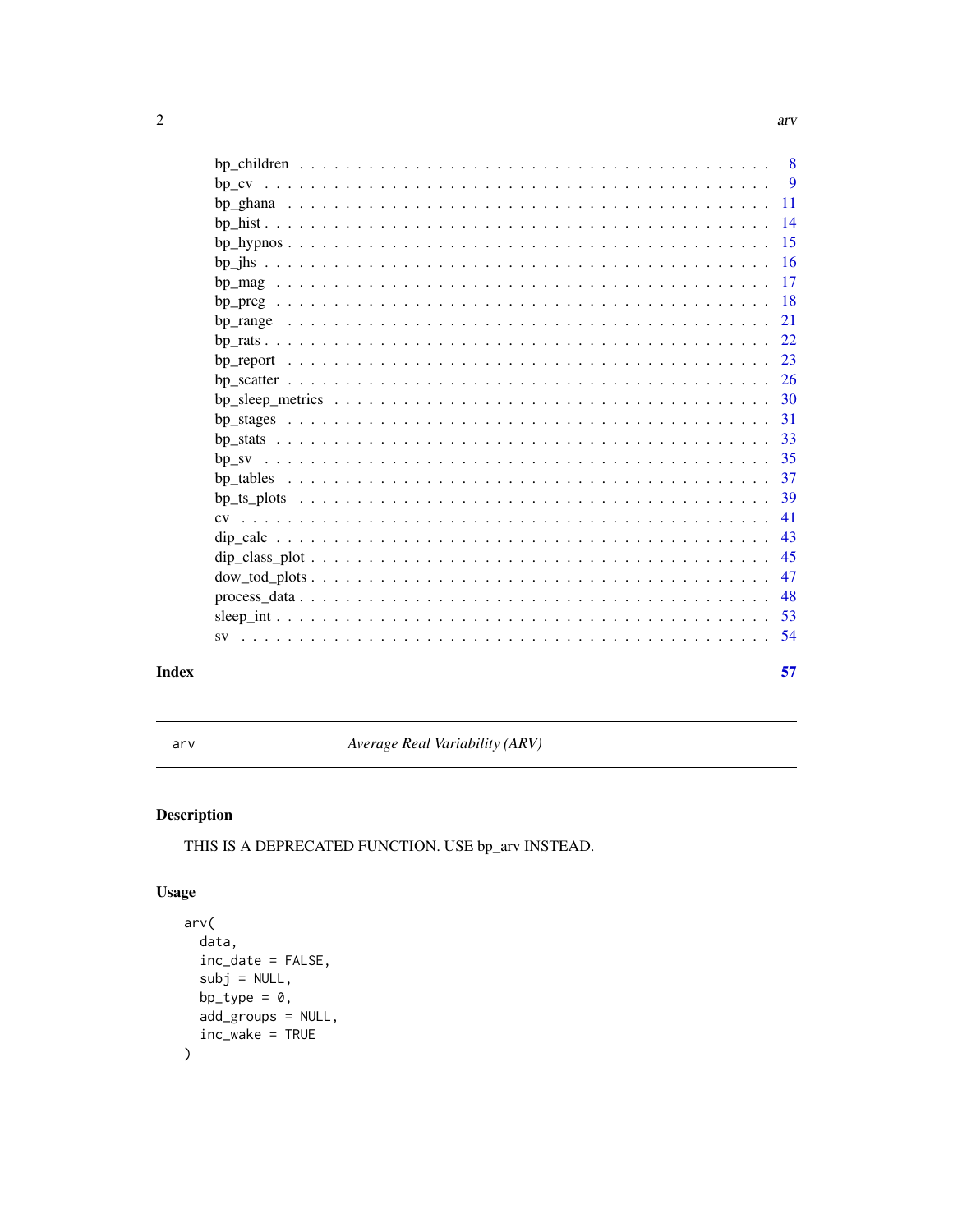#### **Arguments**

| data       | Required argument. Pre-processed dataframe containing SBP and DBP with<br>optional ID, VISIT, WAKE, and DATE columns if available. Use process_data<br>to properly format data.                                                                                                                                                                              |
|------------|--------------------------------------------------------------------------------------------------------------------------------------------------------------------------------------------------------------------------------------------------------------------------------------------------------------------------------------------------------------|
| inc_date   | Optional argument. Default is FALSE. As ABPM data typically overlaps due<br>to falling asleep on one date and waking up on another, the inc_date argu-<br>ment is typically kept as FALSE, but the function will work regardless. Setting<br>inc_date = TRUE will include these dates as a grouping level.                                                   |
| subj       | Optional argument. Allows the user to specify and subset specific subjects from<br>the ID column of the supplied data set. The subj argument can be a single value<br>or a vector of elements. The input type should be character, but the function will<br>comply with integers so long as they are all present in the ID column of the data.               |
| bp_type    | Optional argument. Determines whether to calculate ARV for SBP values or<br>DBP values. Default is 0 corresponding to output for both SBP & DBP. For<br>both SBP and DBP ARV values use $bp_{type} = 0$ , for SBP-only use $bp_{type} = 1$ ,<br>and for DBP-only use $bp_{\text{type}} = 2$                                                                  |
| add_groups | Optional argument. Allows the user to aggregate the data by an additional<br>"group" to further refine the output. The supplied input must be a character<br>vector with the strings corresponding to existing column names of the pro-<br>cessed data input supplied. Capitalization of add_groups does not matter. Ex:<br>$add\_groups = c("Time_of_Day")$ |
| inc_wake   | Optional argument corresponding to whether or not to include WAKE in the group-<br>ing of the final output (if WAKE column is available). By default, inc_wake =<br>TRUE which will include the WAKE column in the groups by which to calculate<br>the respective metrics.                                                                                   |

#### Details

Calculate the Average Real Variability (ARV) at various levels of granularity based on what is supplied (ID, VISIT, WAKE, and / or DATE). ARV is a measure of dispersion that takes into account the temporal structure of the data and relies on the sum of absolute differences in successive observations, unlike the successive variation (SV) which relies on the sum of squared differences.

#### Value

A tibble object with a row corresponding to each subject, or alternatively a row corresponding to each date, if inc\_date = TRUE. The resulting tibble consists of:

- ID: The unique identifier of the subject. For single-subject datasets,  $ID = 1$
- VISIT: (If applicable) Corresponds to the visit # of the subject, if more than 1
- WAKE: (If applicable) Corresponds to the awake status of the subject  $(0 = a \text{sleep} \mid 1 = \text{awake})$
- ARV\_SBP / ARV\_DBP: Calculates the average of the absolute differences between successive measurements. The resulting value averages across the granularity grouping for however many observations are present.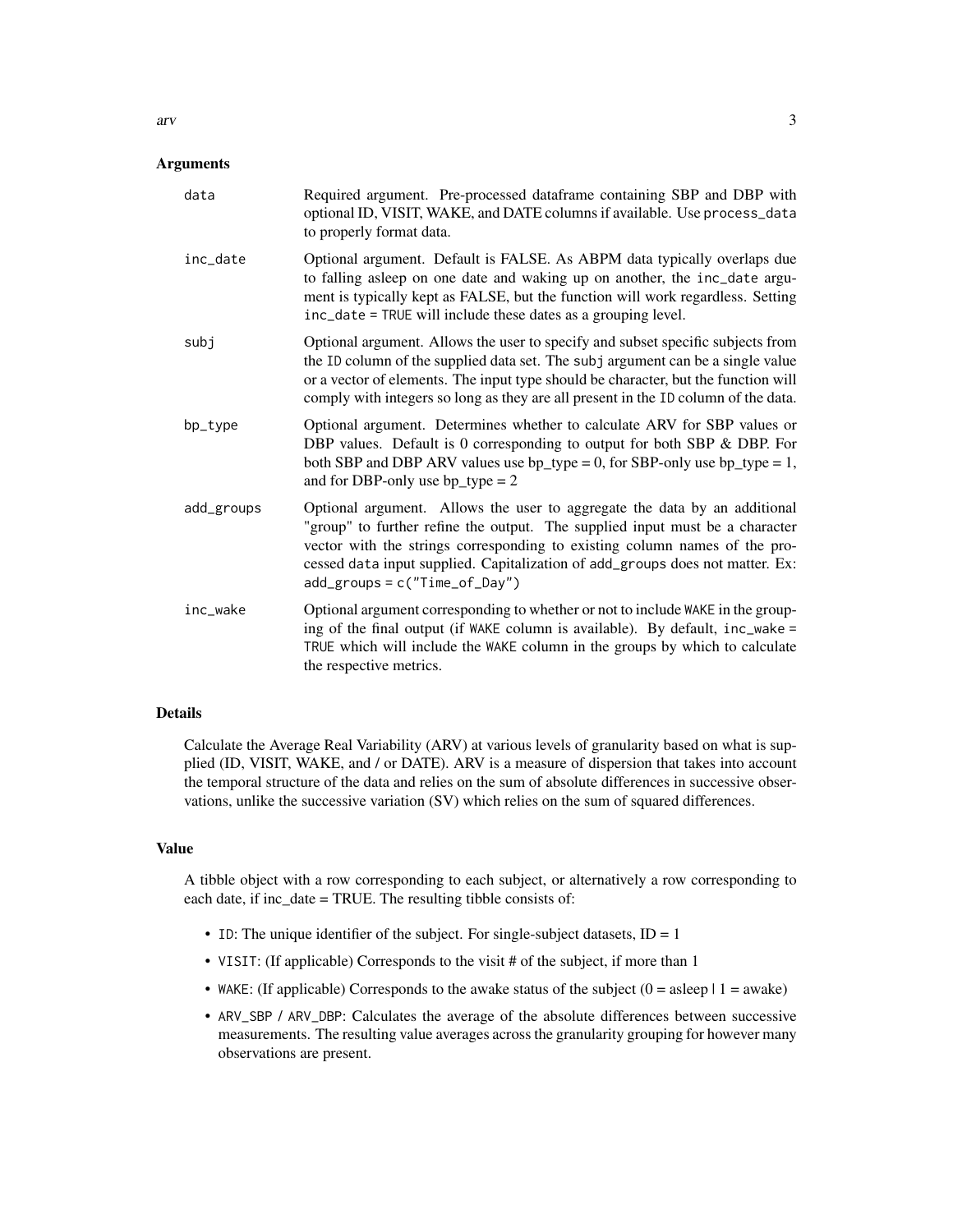- <span id="page-3-0"></span>• N: The number of observations for that particular grouping. If inc\_date = TRUE, N corresponds to the number of observations for that date. If inc\_date = FALSE, N corresponds to the number of observations for the most granular grouping available (i.e. a combination of ID, VISIT, and WAKE)
- Any add\_groups variables supplied to function argument will be present as a column in the resulting tibble.

## References

Mena et al. (2005) A reliable index for the prognostic significance of blood pressure variability *Journal of Hypertension* 23(5).505-11, doi: [10.1097/01.hjh.0000160205.81652.5a.](https://doi.org/10.1097/01.hjh.0000160205.81652.5a)

#### Examples

```
# Load data
data(bp_hypnos)
data(bp_jhs)
# Process bp_hypnos
hypnos_proc <- process_data(bp_hypnos, sbp = "SYST", dbp = "DIAST", date_time = "date.time",
id = "id", wake = "wake", visit = "visit", hr = "hr", pp ="pp", map = "map", rpp = "rpp")
# Process bp_jhs data
jhs_proc <- process_data(bp_jhs, sbp = "Sys.mmHg.", dbp = "Dias.mmHg.", date_time = "DateTime",
hr = "Pulse.bpm."## Not run:
# ARV Calculation
bp_arv(hypnos_proc, add_groups = c("SBP_Category"))
bp_arv(jhs_proc, inc_date = TRUE)
## End(Not run)
```
bp\_arv *Average Real Variability (ARV)*

#### Description

Calculate the Average Real Variability (ARV) at various levels of granularity based on what is supplied (ID, VISIT, WAKE, and / or DATE). ARV is a measure of dispersion that takes into account the temporal structure of the data and relies on the sum of absolute differences in successive observations, unlike the successive variation (SV) which relies on the sum of squared differences.

#### Usage

```
bp_arv(
  data,
  inc_date = FALSE,
  subj = NULL,
```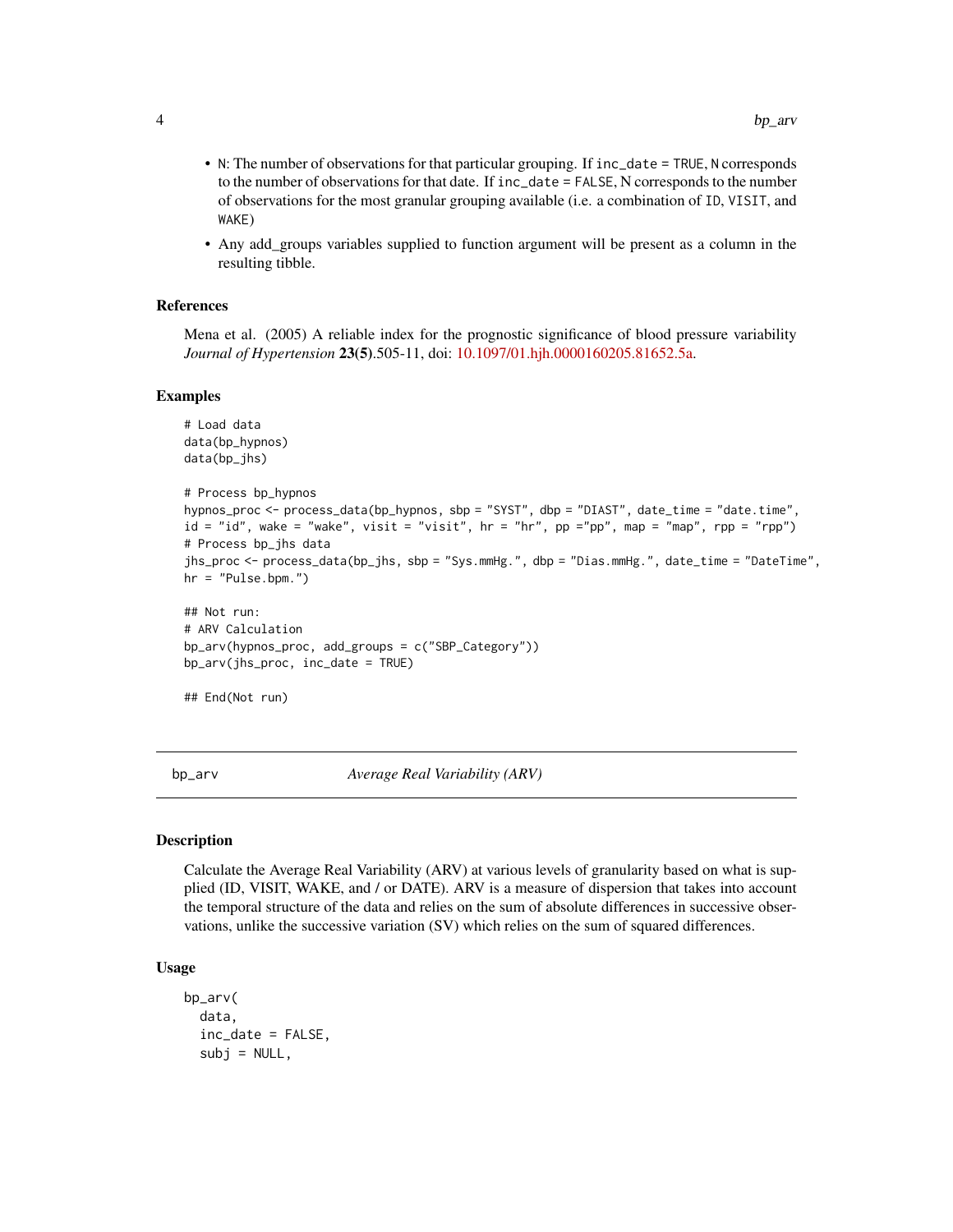$bp_$ arv  $5$ 

```
bp_type = c("both", "sbp", "dbp"),
add_groups = NULL,
inc\_wake = TRUE
```
## Arguments

 $\lambda$ 

| data       | Required argument. Pre-processed dataframe containing SBP and DBP with<br>optional ID, VISIT, WAKE, and DATE columns if available. Use process_data<br>to properly format data.                                                                                                                                                                              |
|------------|--------------------------------------------------------------------------------------------------------------------------------------------------------------------------------------------------------------------------------------------------------------------------------------------------------------------------------------------------------------|
| inc_date   | Optional argument. Default is FALSE. As ABPM data typically overlaps due<br>to falling asleep on one date and waking up on another, the inc_date argu-<br>ment is typically kept as FALSE, but the function will work regardless. Setting<br>inc_date = TRUE will include these dates as a grouping level.                                                   |
| subi       | Optional argument. Allows the user to specify and subset specific subjects from<br>the ID column of the supplied data set. The subj argument can be a single value<br>or a vector of elements. The input type should be character, but the function will<br>comply with integers so long as they are all present in the ID column of the data.               |
| bp_type    | Optional argument. Determines whether to calculate ARV for SBP values or<br>DBP values, or both. For <b>both SBP and DBP</b> ARV values use bp_type = 'both',<br>for <b>SBP-only</b> use bp_type = 'sbp, and for <b>DBP-only</b> use bp_type = 'dbp'. If no<br>type specified, default will be set to 'both'                                                 |
| add_groups | Optional argument. Allows the user to aggregate the data by an additional<br>"group" to further refine the output. The supplied input must be a character<br>vector with the strings corresponding to existing column names of the pro-<br>cessed data input supplied. Capitalization of add_groups does not matter. Ex:<br>$add\_groups = c("Time_of_Day")$ |
| inc_wake   | Optional argument corresponding to whether or not to include WAKE in the group-<br>ing of the final output (if WAKE column is available). By default, inc_wake =<br>TRUE which will include the WAKE column in the groups by which to calculate<br>the respective metrics.                                                                                   |

## Value

A tibble object with a row corresponding to each subject, or alternatively a row corresponding to each date, if inc\_date = TRUE. The resulting tibble consists of:

- ID: The unique identifier of the subject. For single-subject datasets,  $ID = 1$
- VISIT: (If applicable) Corresponds to the visit # of the subject, if more than 1
- WAKE: (If applicable) Corresponds to the awake status of the subject  $(0 = a \text{sleep} \mid 1 = \text{awake})$
- ARV\_SBP / ARV\_DBP: Calculates the average of the absolute differences between successive measurements. The resulting value averages across the granularity grouping for however many observations are present.
- N: The number of observations for that particular grouping. If inc\_date = TRUE, N corresponds to the number of observations for that date. If inc\_date = FALSE, N corresponds to the number of observations for the most granular grouping available (i.e. a combination of ID, VISIT, and WAKE)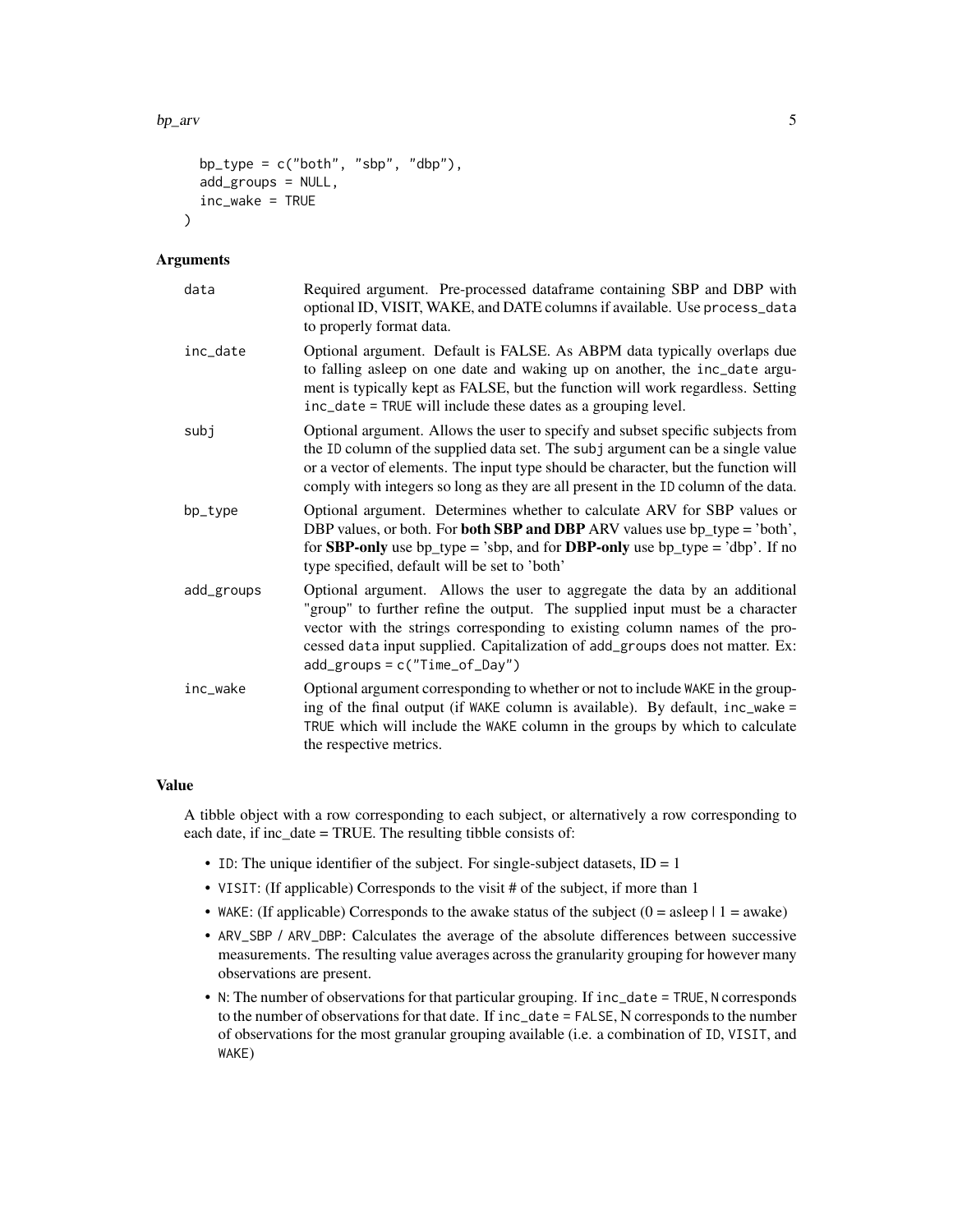<span id="page-5-0"></span>• Any add\_groups variables supplied to function argument will be present as a column in the resulting tibble.

#### References

Mena et al. (2005) A reliable index for the prognostic significance of blood pressure variability *Journal of Hypertension* 23(5).505-11, doi: [10.1097/01.hjh.0000160205.81652.5a.](https://doi.org/10.1097/01.hjh.0000160205.81652.5a)

## Examples

```
# Load data
data(bp_hypnos)
data(bp_jhs)
# Process bp_hypnos
hyp_proc <- process_data(bp_hypnos, sbp = "SYST", dbp = "DIAST", date_time = "date.time",
id = "id", wake = "wake", visit = "visit", hr = "hr", pp ="pp", map = "map", rpp = "rpp")
# Process bp_jhs data
jhs_proc <- process_data(bp_jhs, sbp = "Sys.mmHg.", dbp = "Dias.mmHg.", date_time = "DateTime",
hr = "Pulse.bpm."# ARV Calculation
```

```
bp_arv(hyp_proc, add_groups = c("SBP_Category"), bp_type = 'sbp')
bp_arv(jhs_proc, inc_date = TRUE)
```
bp\_center *Measures of Center (bp\_center)*

#### Description

Calculate the mean and median at various levels of granularity based on what is supplied (ID, VISIT, WAKE, and / or DATE) for either SBP, DBP, or both.

#### Usage

```
bp_center(
 data,
  inc_date = FALSE,
  subj = NULL,bp_type = c("both", "sbp", "dbp"),
  add_groups = NULL,
  inc_wake = TRUE
```

```
)
```
## Arguments

data Required argument. Pre-processed dataframe with SBP and DBP columns with optional ID, VISIT, WAKE, and DATE columns if available. Use process\_data to properly format data.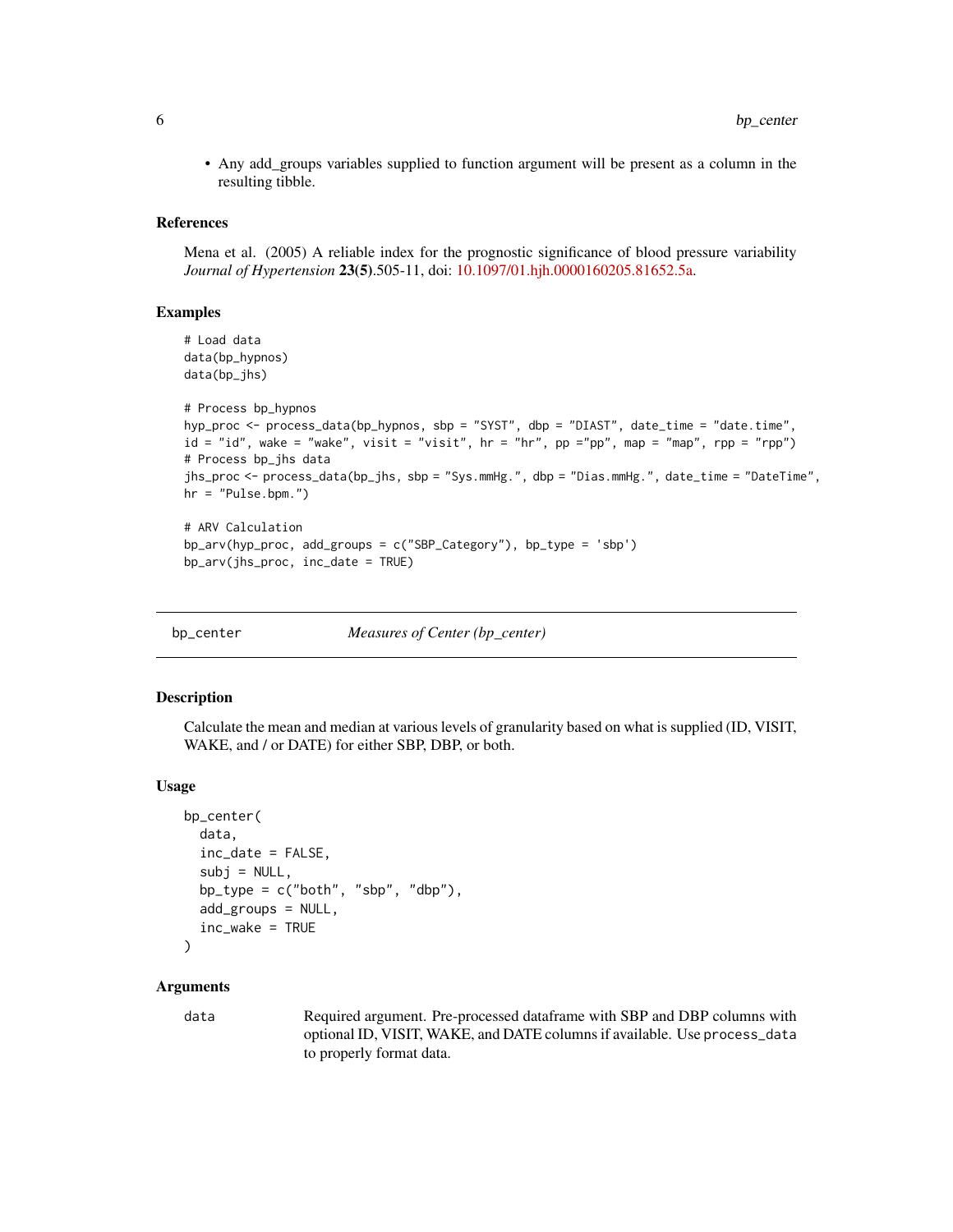| subj<br>bp_type<br>type specified, default will be set to 'both'<br>add_groups<br>$add\_groups = c("Time_of_Day")$<br>inc_wake | inc_date | Optional argument. Default is FALSE. As ABPM data typically overlaps due<br>to falling asleep on one date and waking up on another, the inc_date argu-<br>ment is typically kept as FALSE, but the function will work regardless. Setting<br>inc_date = TRUE will include these dates as a grouping level.                                     |
|--------------------------------------------------------------------------------------------------------------------------------|----------|------------------------------------------------------------------------------------------------------------------------------------------------------------------------------------------------------------------------------------------------------------------------------------------------------------------------------------------------|
|                                                                                                                                |          | Optional argument. Allows the user to specify and subset specific subjects from<br>the ID column of the supplied data set. The subj argument can be a single value<br>or a vector of elements. The input type should be character, but the function will<br>comply with integers so long as they are all present in the ID column of the data. |
|                                                                                                                                |          | Optional argument. Determines whether to calculate center for SBP values or<br>DBP values, or both. For <b>both SBP and DBP</b> ARV values use bp_type = 'both',<br>for <b>SBP-only</b> use bp_type = 'sbp, and for <b>DBP-only</b> use bp_type = 'dbp'. If no                                                                                 |
|                                                                                                                                |          | Optional argument. Allows the user to aggregate the data by an additional<br>"group" to further refine the output. The supplied input must be a character<br>vector with the strings corresponding to existing column names of the pro-<br>cessed data input supplied. Capitalization of add_groups does not matter. Ex:                       |
| the respective metrics.                                                                                                        |          | Optional argument corresponding to whether or not to include WAKE in the group-<br>ing of the final output (if WAKE column is available). By default, inc_wake =<br>TRUE which will include the WAKE column in the groups by which to calculate                                                                                                |

## Value

A tibble object with a row corresponding to each subject, or alternatively a row corresponding to each date if inc\_date = TRUE. The resulting tibble consists of:

- ID: The unique identifier of the subject. For single-subject datasets,  $ID = 1$
- VISIT: (If applicable) Corresponds to the visit # of the subject, if more than 1
- WAKE: (If applicable) Corresponds to the awake status of the subject  $(0 = a \text{sleep} \mid 1 = a \text{wake})$
- SBP\_mean / DBP\_mean: Calculates the mean of systolic blood pressure readings for the specified time granularity.
- SBP\_med / DBP\_med: Calculates the median of systolic blood pressure readings for the specified time granularity.
- N: The number of observations for that particular grouping. If inc\_date = TRUE, N corresponds to the number of observations for that date. If inc\_date = FALSE, N corresponds to the number of observations for the most granular grouping available (i.e. a combination of ID, VISIT, and WAKE)
- Any add\_groups variables supplied to function argument will be present as a column in the resulting tibble.

## Examples

# Load data data(bp\_hypnos) data(bp\_jhs)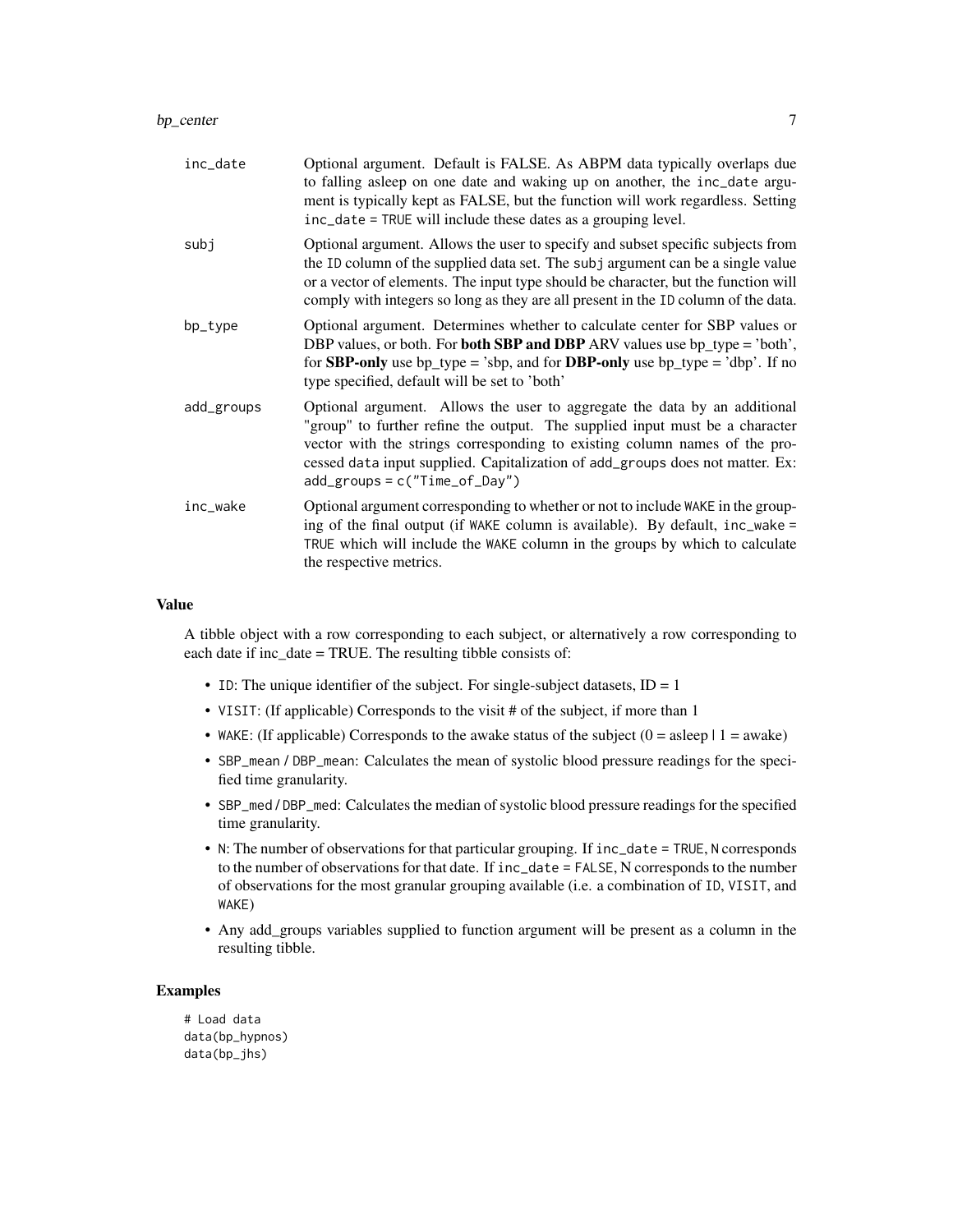```
# Process bp_hypnos
hyp_proc <- process_data(bp_hypnos, sbp = "SYST", dbp = "DIAST", date_time = "date.time",
id = "id", wake = "wake", visit = "visit", hr = "hr", pp ="pp", map = "map", rpp = "rpp")
# Process bp_jhs data
jhs_proc <- process_data(bp_jhs, sbp = "Sys.mmHg.", dbp = "Dias.mmHg.", date_time = "DateTime",
hr = "Pulse.bpm.")
# BP Center Calculation
bp_center(hyp_proc, subj = c(70417, 70435))
```
bp\_children *B-Proact1v Children Data*

## Description

The bp\_children data set contains information on 1,283 children from Bristol, UK, who each took three blood pressure readings per visit over the course of two observation periods (at ages 9 and 11) and had their body mass index (BMI), physical activity, and sedentary time information recorded. The study examined how sedentary behavior and physical activity affected children progressing through primary school to better understand the relationship between elevated blood pressure in children and its impact on the development of cardiovascular disease into adulthood

## Usage

bp\_children

#### Format

A data frame containing 15 variables pertaining to blood pressure and physical activity as follows:

id Child ID

reading Index of the blood pressure reading

sbp Systolic Blood Pressure (mmHg)

dbp Diastolic Blood Pressure (mmHg)

**gender**  $1 = Male$  $2$  = Female

hh\_educ Household Highest Education:

 $1 = Up$  to GCSE/O level or equiv

 $2 = A$  level/NVQ or equiv

3 = Degree/HND or equiv

 $4 =$  Higher degree (MSc/PhD) or equiv

## visit Visit #

age Age in Years

<span id="page-7-0"></span>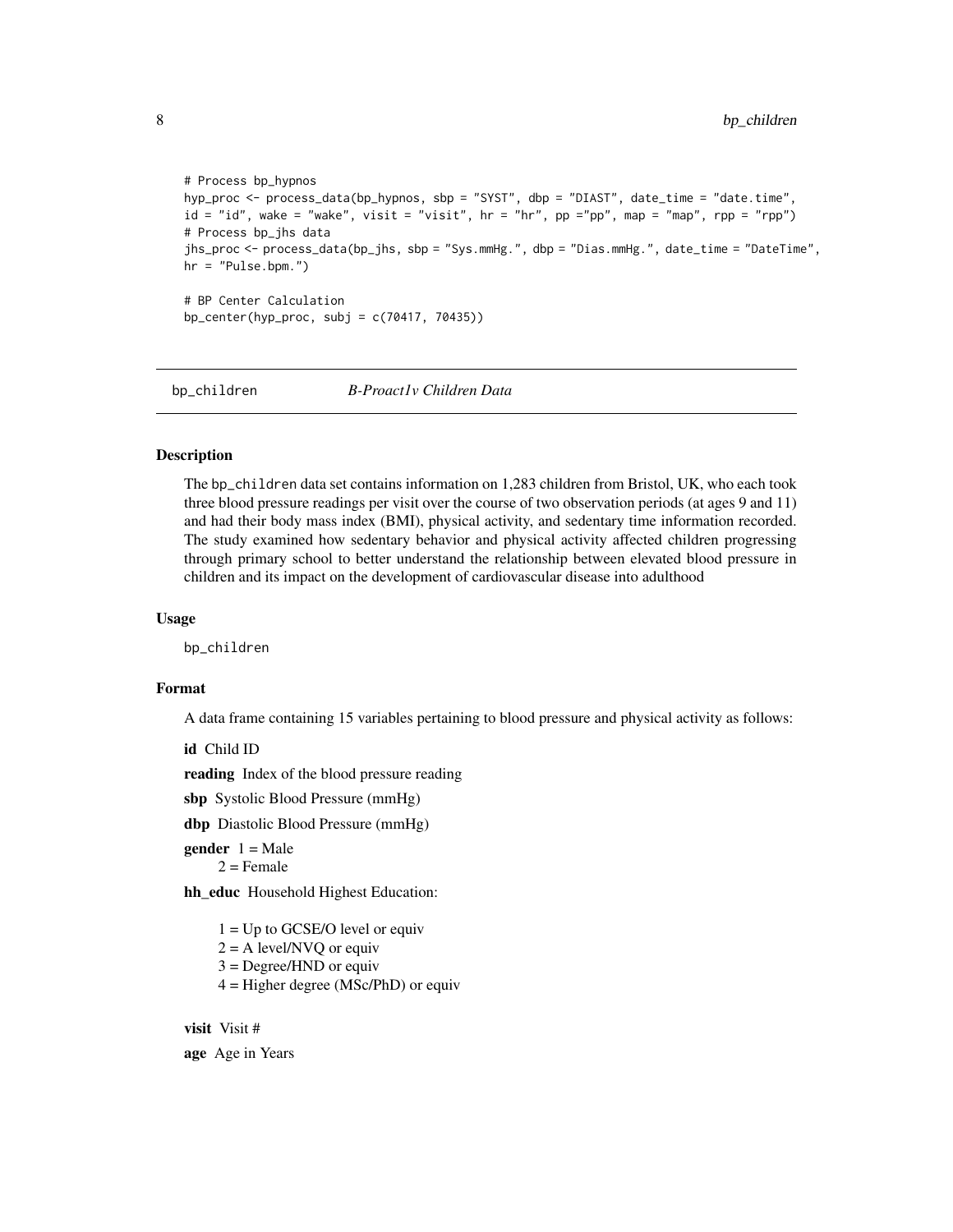#### <span id="page-8-0"></span> $bp\_cv$  9

ht Height (ft) wt Weight (lbs) bmi Body Mass Index N.valid.days.all Number of days of child accelerometer data overall avg.mins.all Average minutes per day over all valid days sed.avg.mins.all Average sedentary minutes per day over all valid days mvpa.avg.mins.all Average minutes of Moderate to Vigorous Physical Activity (MVPA) per day over all valid days

## Details

(Solomon-Moore E, Salway R, Emm-Collison L, Thompson JL, Sebire SJ, Lawlor DA, Jago R (PI). 2020).

Licensed under a CC-BY Creative Commons Attribution 4.0 International

### Source

Original Paper: doi: [10.1371/journal.pone.0232333](https://doi.org/10.1371/journal.pone.0232333)

Data: doi: [10.5281/zenodo.1049587](https://doi.org/10.5281/zenodo.1049587)

Principal Investigator (PI): Russ Jago (University of Bristol)

bp\_cv *Coefficient of Variation (CV)*

## Description

Calculate the coefficient of variation at various levels of granularity based on what is supplied (ID, VISIT, WAKE, and / or DATE) for either SBP, DBP, or both. CV is a measure of dispersion

## Usage

```
bp_cv(
  data,
  inc_date = FALSE,
  subi = NULL,bp_type = c("both", "sbp", "dbp"),
  add_groups = NULL,
  inc_wake = TRUE
)
```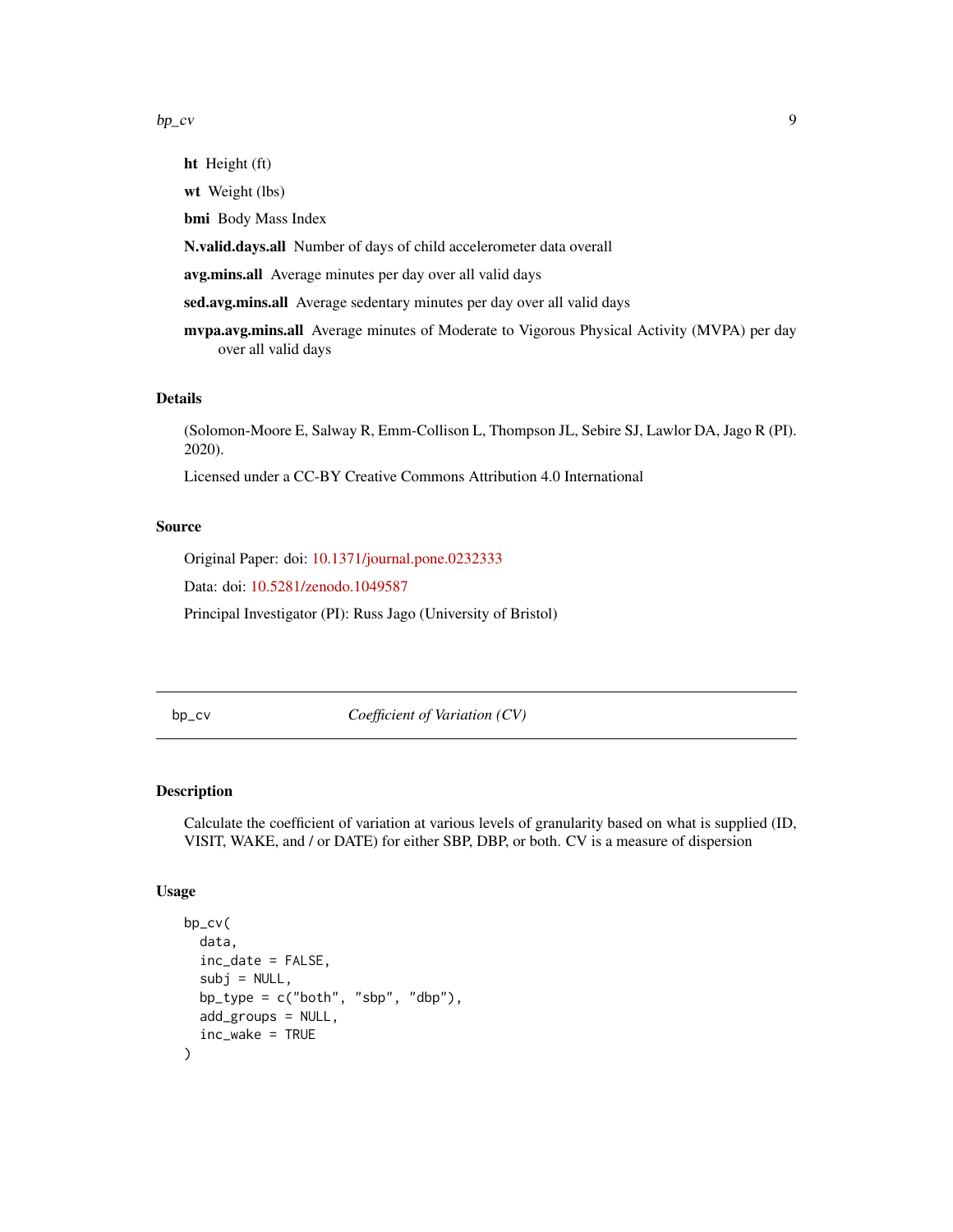## Arguments

| data       | Required argument. Pre-processed dataframe with SBP and DBP columns with<br>optional ID, VISIT, WAKE, and DATE columns if available. Use process_data<br>to properly format data.                                                                                                                                                                            |
|------------|--------------------------------------------------------------------------------------------------------------------------------------------------------------------------------------------------------------------------------------------------------------------------------------------------------------------------------------------------------------|
| inc_date   | Optional argument. Default is FALSE. As ABPM data typically overlaps due<br>to falling asleep on one date and waking up on another, the inc_date argu-<br>ment is typically kept as FALSE, but the function will work regardless. Setting<br>inc_date = TRUE will include these dates as a grouping level.                                                   |
| subj       | Optional argument. Allows the user to specify and subset specific subjects from<br>the ID column of the supplied data set. The subj argument can be a single value<br>or a vector of elements. The input type should be character, but the function will<br>comply with integers so long as they are all present in the ID column of the data.               |
| bp_type    | Optional argument. Determines whether to calculate CV for SBP values or DBP<br>values, or both. For <b>both SBP and DBP</b> ARV values use $bp_{\text{type}} = 'both',$ for<br><b>SBP-only</b> use bp_type = 'sbp, and for <b>DBP-only</b> use bp_type = 'dbp'. If no type<br>specified, default will be set to 'both'                                       |
| add_groups | Optional argument. Allows the user to aggregate the data by an additional<br>"group" to further refine the output. The supplied input must be a character<br>vector with the strings corresponding to existing column names of the pro-<br>cessed data input supplied. Capitalization of add_groups does not matter. Ex:<br>$add\_groups = c("Time_of_Day")$ |
| inc wake   | Optional argument corresponding to whether or not to include WAKE in the group-<br>ing of the final output (if WAKE column is available). By default, inc_wake =<br>TRUE which will include the WAKE column in the groups by which to calculate<br>the respective metrics.                                                                                   |

## Value

A tibble object with a row corresponding to each subject, or alternatively a row corresponding to each date if inc\_date = TRUE. The resulting tibble consists of:

- ID: The unique identifier of the subject. For single-subject datasets,  $ID = 1$
- VISIT: (If applicable) Corresponds to the visit # of the subject, if more than 1
- WAKE: (If applicable) Corresponds to the awake status of the subject  $(0 = a \text{sleep} \mid 1 = a \text{wake})$
- CV\_SBP / CV\_DBP: Calculates the ratio of standard deviation to the mean. CV\_SBP or CV\_DBP is useful for comparing the degree of variation from one data series to another.
- SD\_SBP / SD\_DBP: For completeness, the cv function also includes the standard deviation as a comparison metric to measure spread around the average.
- N: The number of observations for that particular grouping. If inc\_date = TRUE, N corresponds to the number of observations for that date. If inc\_date = FALSE, N corresponds to the number of observations for the most granular grouping available (i.e. a combination of ID, VISIT, and WAKE)
- Any add\_groups variables supplied to function argument will be present as a column in the resulting tibble.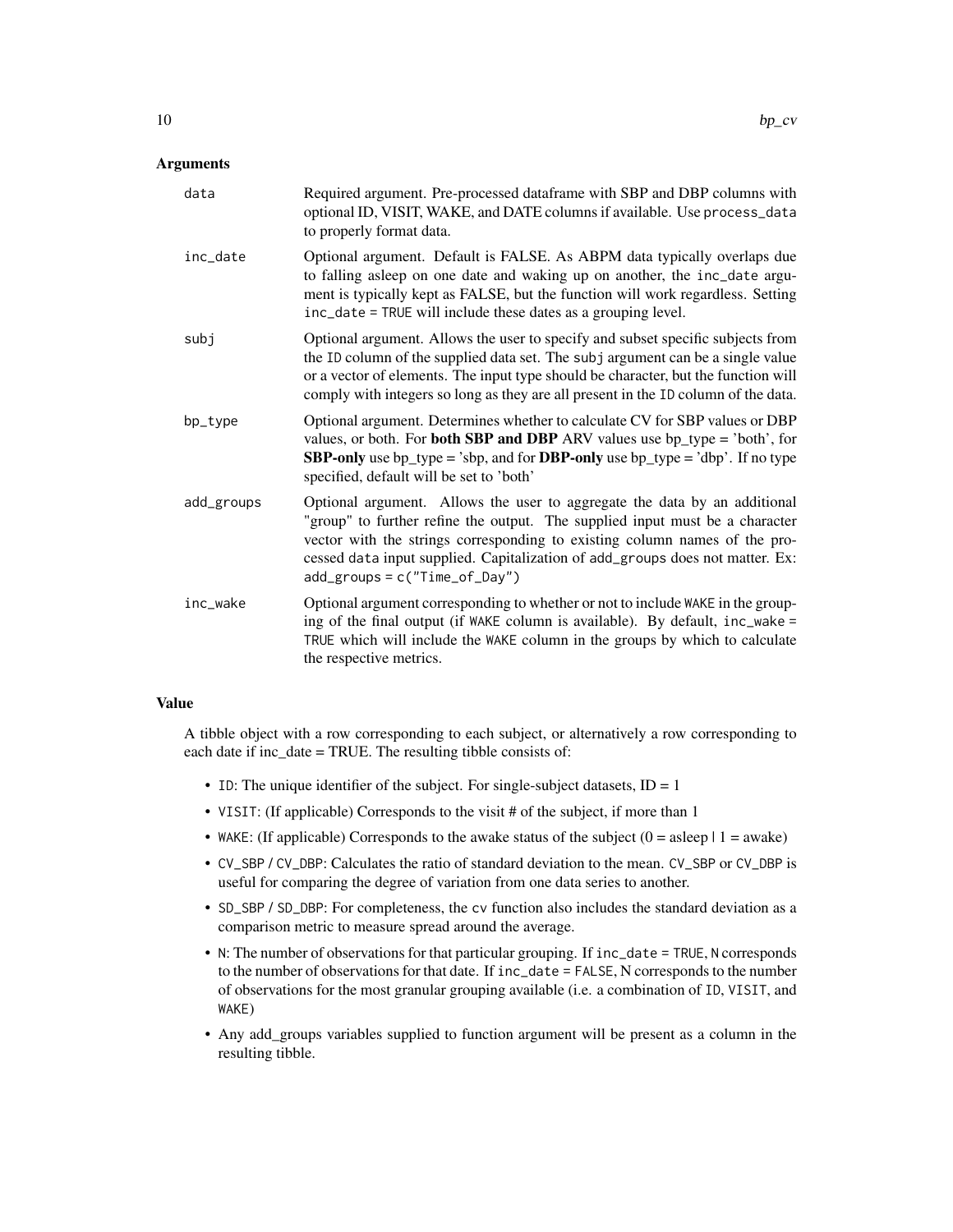#### <span id="page-10-0"></span>bp\_ghana 11

## Examples

```
# Load data
data(bp_hypnos)
data(bp_jhs)
# Process bp_hypnos
hyp_proc <- process_data(bp_hypnos, sbp = "SYST", dbp = "DIAST", date_time = "date.time",
id = "id", wake = "wake", visit = "visit", hr = "hr", pp ="pp", map = "map", rpp = "rpp")
# Process bp_jhs data
jhs_proc <- process_data(bp_jhs, sbp = "Sys.mmHg.", dbp = "Dias.mmHg.", date_time = "DateTime",
hr = "Pulse.bpm."# CV Calculation
bp_cv(hyp_proc, inc_date = TRUE, add_groups = "SBP_Category", bp_type = 'sbp')
bp_cv(jhs_proc, add_groups = c("meal_time"))
# Notice that meal_time is not a column from process_data, but it still works
```
bp\_ghana *Task Shifting and Blood Pressure Control in Ghana Data*

#### **Description**

The bp\_ghana data set includes 757 subjects across 32 community health centers who were partitioned into intervention groups according to a pragmatic cluster-randomized trial with 389 in the health insurance coverage (HIC) group and 368 in another group consisting of a combination of HIC with a nurse-led task-shifting strategy for hypertension control (TASSH) (this group is denoted TASSH + HIC). This study was an effort to assess the comparative effectiveness of HIC alone versus the combination of TASSH + HIC on reducing systolic blood pressure among patients with uncontrolled hypertension in Ghana. Baseline blood pressure measurements and 12 month follow-up results were collected among subjects, 85% of whom had 12 month data present

## Usage

bp\_ghana

#### Format

A data frame containing 21 variables pertaining to blood pressure as follows:

ID Subject ID

Time\_Elapsed How much time elapsed between readings: Baseline measurement, 6 month followup, 12 month follow-up

SBP Systolic Blood Pressure

DBP Diastolic Blood Pressure

Age Age in Years

**Gender**  $0 = Male$ 

 $1 =$ Female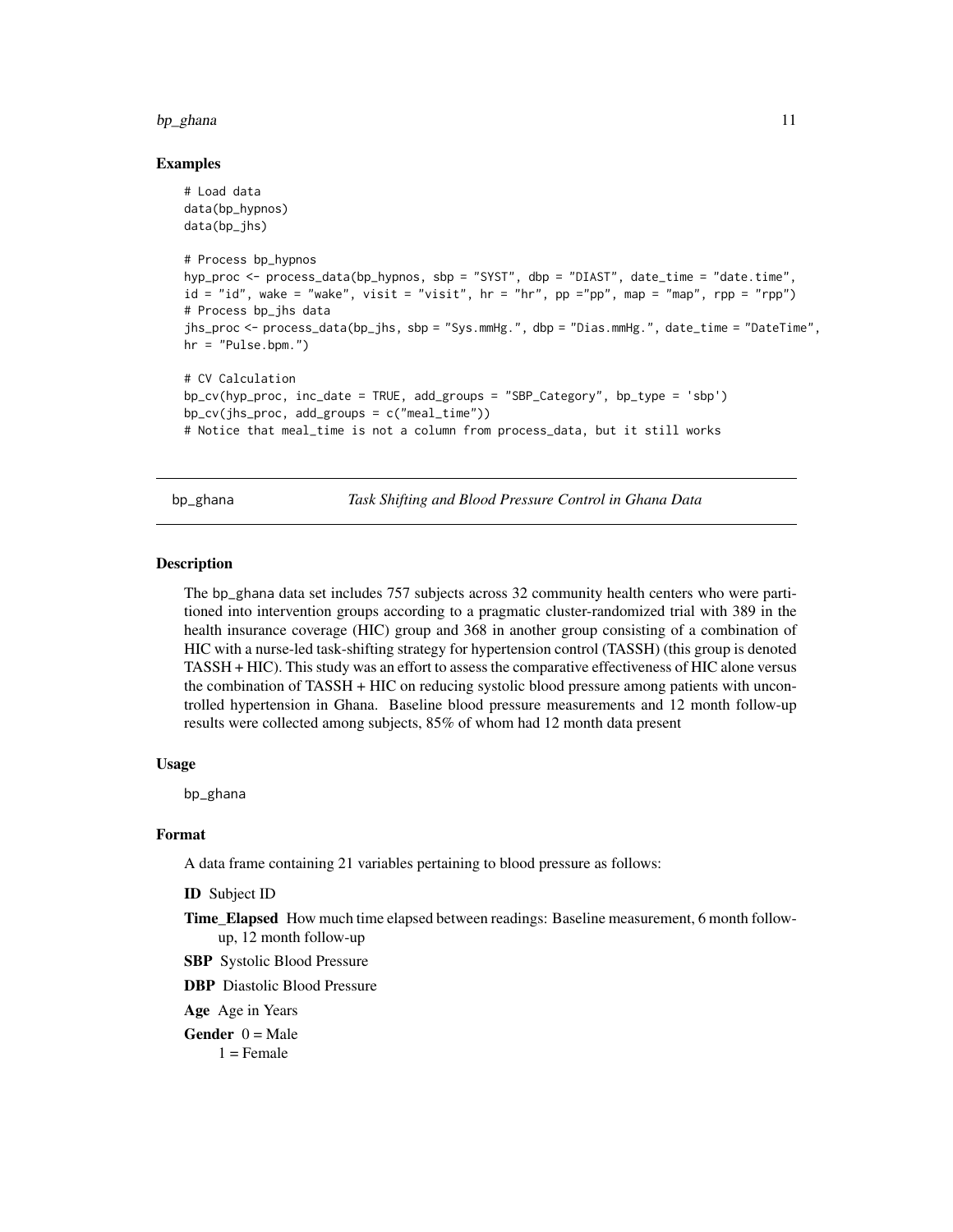## EducationLevel Highest Degree Earned:

 $1 = No$  Schooling

 $2 =$  Primary Schooling (Grades 1 to 6)

- 3 = Junior Secondary Schooling (JSS) (Grades 7-8)
- 4 = Secondary School (Grades 9-11)
- 5 = Completed Secondary School
- 6 = Technical school certificate
- 7 = Some college but no degree
- $8 =$ Associate degree
- 9 = Graduate or Professional school (MD, JD, etc.)
- 999 = Not specified

## $EmploymentStatus$   $0 = Unemployed$

 $1 =$  Employed

Literacy  $0 =$  Illiterate

 $1 =$ Literate

**Smoking**  $1 =$  Smoker

- $2 = Occasional$
- $3 = Ex-Smoker$
- 4 = Non-Smoker

Income Income level expressed in home currency - Ghanaian cedi (GhC)

## SiteNumber Site Location in Ghana:

## $1 =$ Suntreso

- $2 =$ Ananekrom
- $3 =$ Manhiya
- 4 = Apatrapa
- 5 = Nkawie
- $6 =$ Afrancho
- 7 = Kumsai South
- 8 = Mampongteng
- $9 =$ Mampong
- $10 = \text{Born}a$
- $11$  = Ejura
- $12$  = Kofiase
- $13 =$ Kokofu
- $14 =$ Asuofia
- $15 =$ Konongo
- $16 =$ Subirisu
- 17 = Effiduase
- 18 = Abuakwa
- $19 = \text{Tafo}$
- $20 = KMA$
- 21 = Methodist
- 22 = Kenyasi
- $23 = Asona  
maso$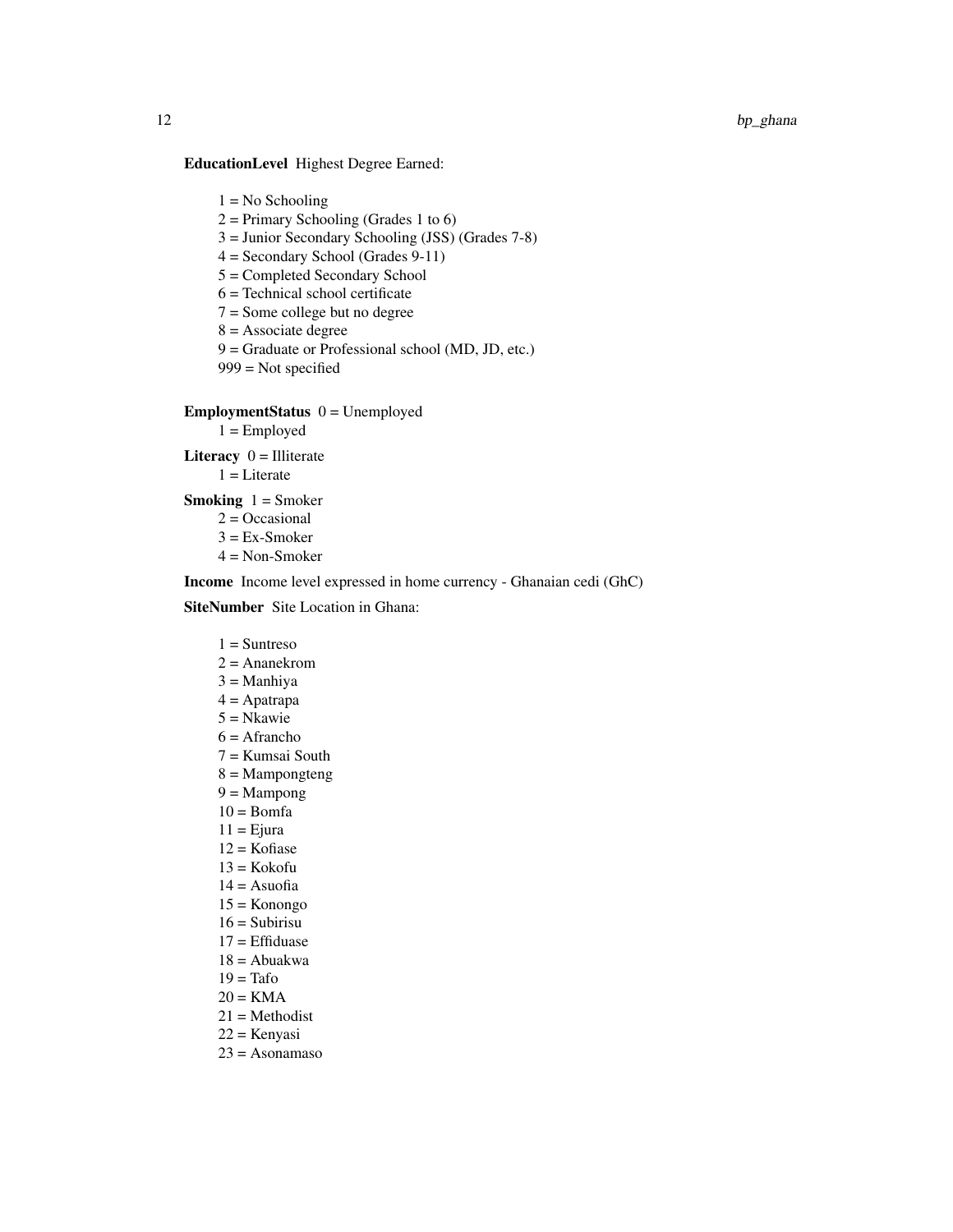bp\_ghana 13

 $24 =$ Juansa  $25 = Juaso$ 26 = Sekyredumase 27 = Nkenkaasu 28 = Berekese 29 = Bekwai  $30$  = Dwease  $31$  = Kuntanese  $32$  = Foase

CVRisk Cardiovascular Risk Assessment (%) at Baseline:

1) <10% 2) 10-20% 3) 20-30% 4) 30 to 40% 999= Missing Data

BMI Body Mass Index

BMIClassification Classification of BMI:

 $1 =$  Underweight (<18.5 kg/m^2)  $2 =$  Normal (18.5 to 24.9 kg/m<sup> $\text{A}$ </sup>2)  $3 =$  Overweight (25.0 to 29.9 kg/m<sup> $\text{A}$ </sup>2)  $4 =$  Obese (>30 kg/m<sup> $\text{A}$ </sup>2)

PhysicalActivity All activity in weighted MET minutes (per week) at Baseline

 $TrtorCtrl$   $0 = Control$  $1$  = Treatment **RuralUrban**  $0 =$  Rural  $1 =$  Urban

DoctorsAvailable # of doctors on staff

NursesAvailable # of nurses on staff

Patientsannually # of patients seen annually

## Details

(Ogedegbe G, Plange-Rhule J, Gyamfi J, Chaplin W, Ntim M, Apusiga K, Iwelunmor J, Awudzi KY, Quakyi KN, Mogavero JN, Khurshid K, Tayo B, Cooper R. 2019).

Licensed under a CC-0 1.0 (Creative Commons) Universal Public Domain Dedication License

## Source

Original Paper: doi: [10.1371/journal.pmed.1002561](https://doi.org/10.1371/journal.pmed.1002561) Data: doi: [10.5061/dryad.16c9m51](https://doi.org/10.5061/dryad.16c9m51)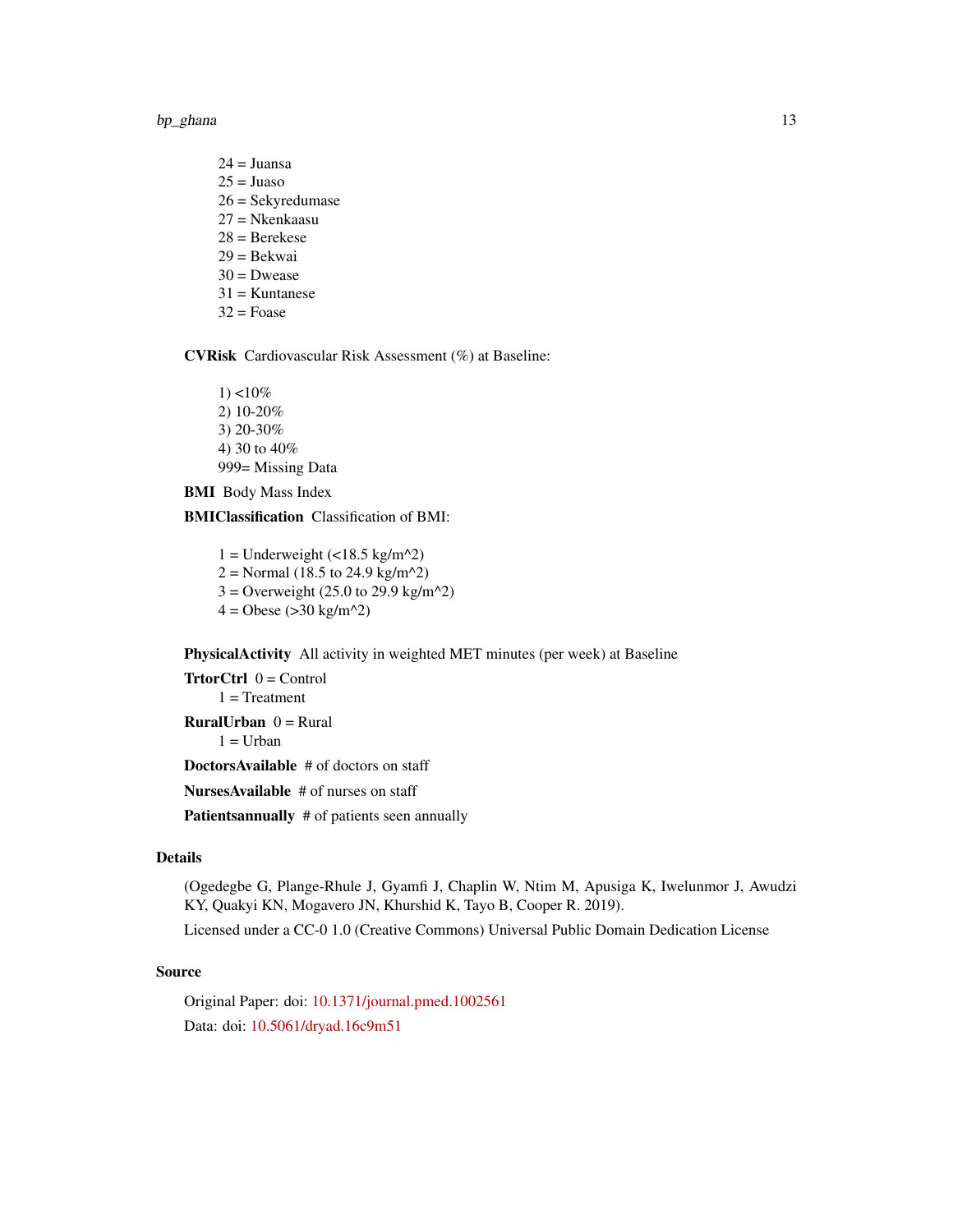<span id="page-13-1"></span><span id="page-13-0"></span>

## Description

The bp\_hist function serves to display the frequencies of the SBP and DBP readings. These histograms are formatted to complement the bp\_scatter function.

## Usage

bp\_hist(data, subj = NULL, bins = 30, na.rm = TRUE)

#### Arguments

| data  | A processed dataframe resulting from the process_data function that contains<br>the SBP, DBP, SBP_CATEGORY, and DBP_CATEGORY columns.                                                                                                                                                                                                          |
|-------|------------------------------------------------------------------------------------------------------------------------------------------------------------------------------------------------------------------------------------------------------------------------------------------------------------------------------------------------|
| subj  | Optional argument. Allows the user to specify and subset specific subjects from<br>the ID column of the supplied data set. The subj argument can be a single value<br>or a vector of elements. The input type should be character, but the function will<br>comply with integers so long as they are all present in the ID column of the data. |
| bins  | An integer specifying how many bins to use for histogram plots. This is a ggplot<br>parameter; default value set to 30                                                                                                                                                                                                                         |
| na.rm | An logical value specifying whether or not to remove empty values from data<br>frame. This is a ggplot parameter; default value set to TRUE.                                                                                                                                                                                                   |

#### Value

A list containing four objects: three histogram visual graphics corresponding to the SBP / DBP totals, SBP frequency, and DBP frequency, and a fourth list element corresponding to a plot legend object for use in the bp\_report function

## Examples

```
data("bp_jhs")
data("bp_hypnos")
hyp_proc <- process_data(bp_hypnos,
                        bp_type = 'abpm',
                         sbp = "syst",dbp = "DIAST",
                         date_time = "date.time",
                         id = "id",wake = "wake",
                         visit = "visit",
                         hr = "hr",map = "map"rpp = "rpp",pp = "pp",ToD_int = c(5, 13, 18, 23))
```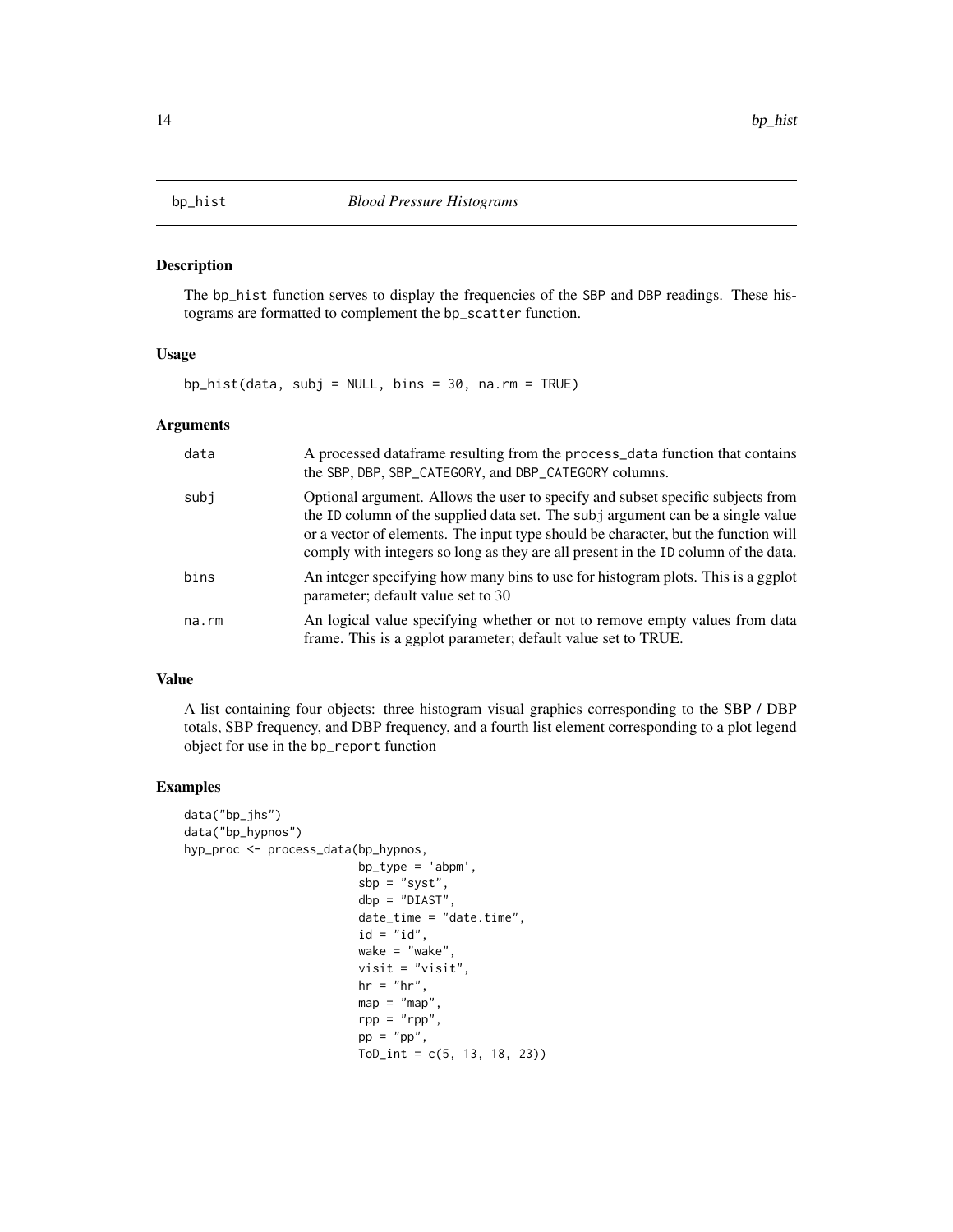```
jhs_proc <- process_data(bp_jhs,
                         sbp = "Sys.mmHg.",
                         dbp = "Dias.mmHg.",
                         date_time = "DateTime",
                         hr = "pulse.bpm.")
rm(bp_hypnos, bp_jhs)
bp_hist(hyp_proc)
bp_hist(jhs_proc)
```
bp\_hypnos *HYPNOS Study - 5 Subject Sample*

## **Description**

ABPM measurements for 5 subjects with Type II diabetes. These data are part of a larger study sample that consisted of patients with Type 2 diabetes recruited from the general community. To be eligible, patients with Type 2 diabetes, not using insulin therapy and with a glycosylated hemoglobin (HbA\_1c) value at least 6.5

## Usage

bp\_hypnos

## Format

A data frame with the following columns:

NR. Integer. The index corresponding to the reading of a particular subject for a given visit.

DATE.TIME Character. The date-time value corresponding to the given reading.

SYST Integer. The systolic blood pressure reading.

MAP Integer. The mean arterial pressure value.

DIAST Integer. The diastolic blood pressure reading.

HR Integer. The heart rate value (measured in beats per minute – bpm).

PP Integer. The pulse pressure value calculated as the systolic value - the diastolic value.

- **RPP** Integer. The rate pressure product calculated as the systolic reading multiplied by the heart rate value.
- WAKE Integer. A logical indicator value corresponding to whether or not a subject is awake (WAKE  $= 1$ ) or not.
- ID Integer. A unique identifier for each subject.
- VISIT Integer. A value associated with the visit number or a particular subject.
- DATE Character. A date-valued column indicating the date of the given reading. Dates are specified according to their actual date (i.e. 01:00 corresponds to the next date, even if the subject is awake. Awake-state is indicated via WAKE).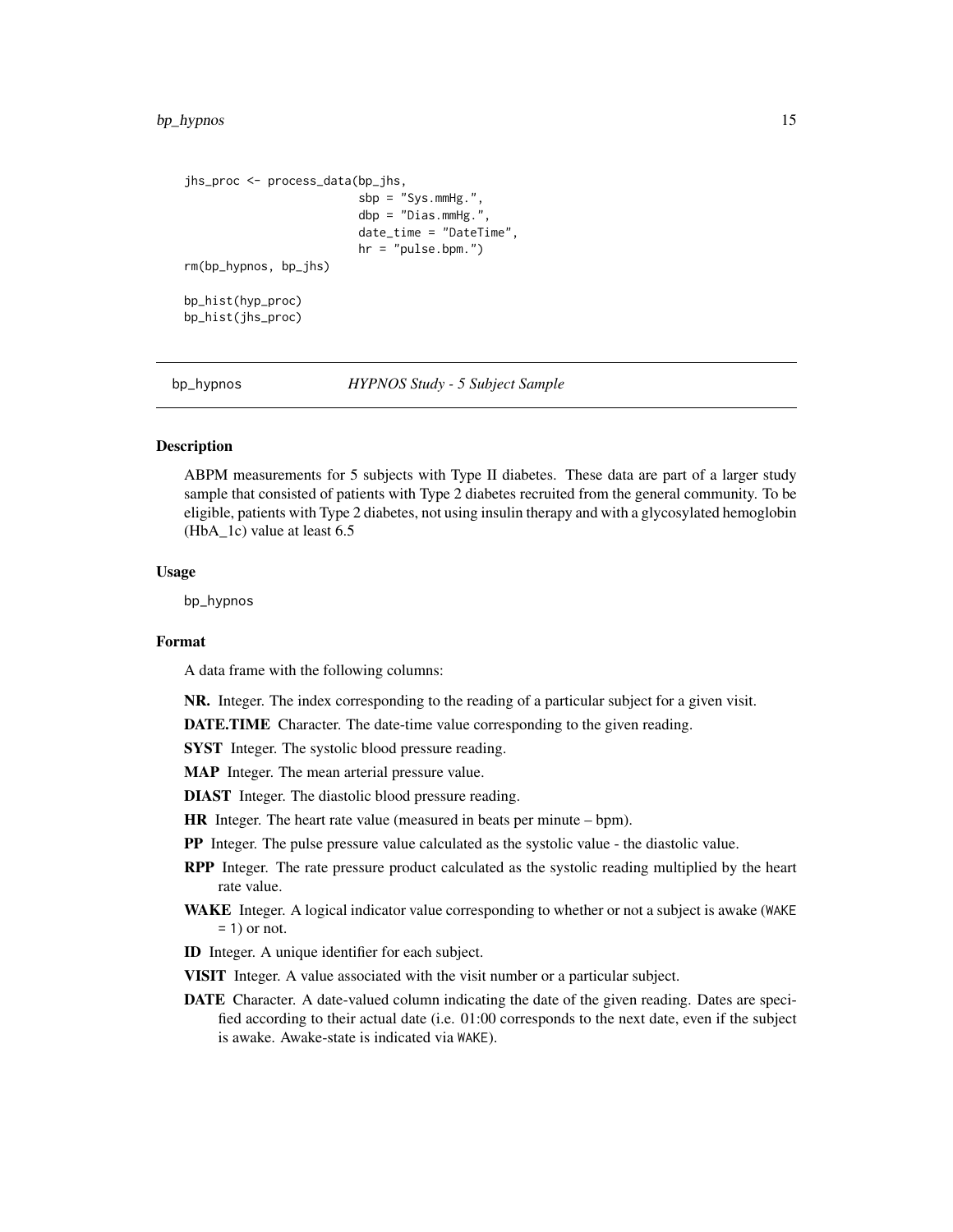<span id="page-15-0"></span>

## Description

Single-subject self-monitored blood pressure readings over 108 days (April 15, 2019 - August 01, 2019). This data set has been processed and uploaded to the Harvard Dataverse for public use. It contains variables pertaining to Date/Time, Systolic BP, Diastolic BP, and Heart Rate. The data assumes a threshold blood pressure of 135 / 85 which is used to calculate excess amounts.

## Usage

bp\_jhs

## Format

A data frame with the following columns:

- **DateTime** A POSIXct-formatted column corresponding to the date and time of the corresponding reading in local time.
- Month Integer. The month corresponding to the Date column.

Day Integer. The day of the month corresponding to the Date column.

Year Integer. The year corresponding to the Date column.

DayofWk Character. The day of the week corresponding to the Date column.

Hour Integer. The hour corresponding to the DateTime column.

Meal\_Time Character. The estimated meal time corresponding to the DateTime column.

Sys.mmHg. Integer. The systolic blood pressure reading.

Dias.mmHg. Integer. The diastolic blood pressure reading.

bpDelta Integer. The difference between the Sys.mmHg. and Dias.mmHg. column. This is also known as the Pulse Pressure.

Pulse.bpm. Integer. The heart rate value (measured in beats per minute – bpm).

#### Source

doi: [10.7910/DVN/EA1SAP](https://doi.org/10.7910/DVN/EA1SAP)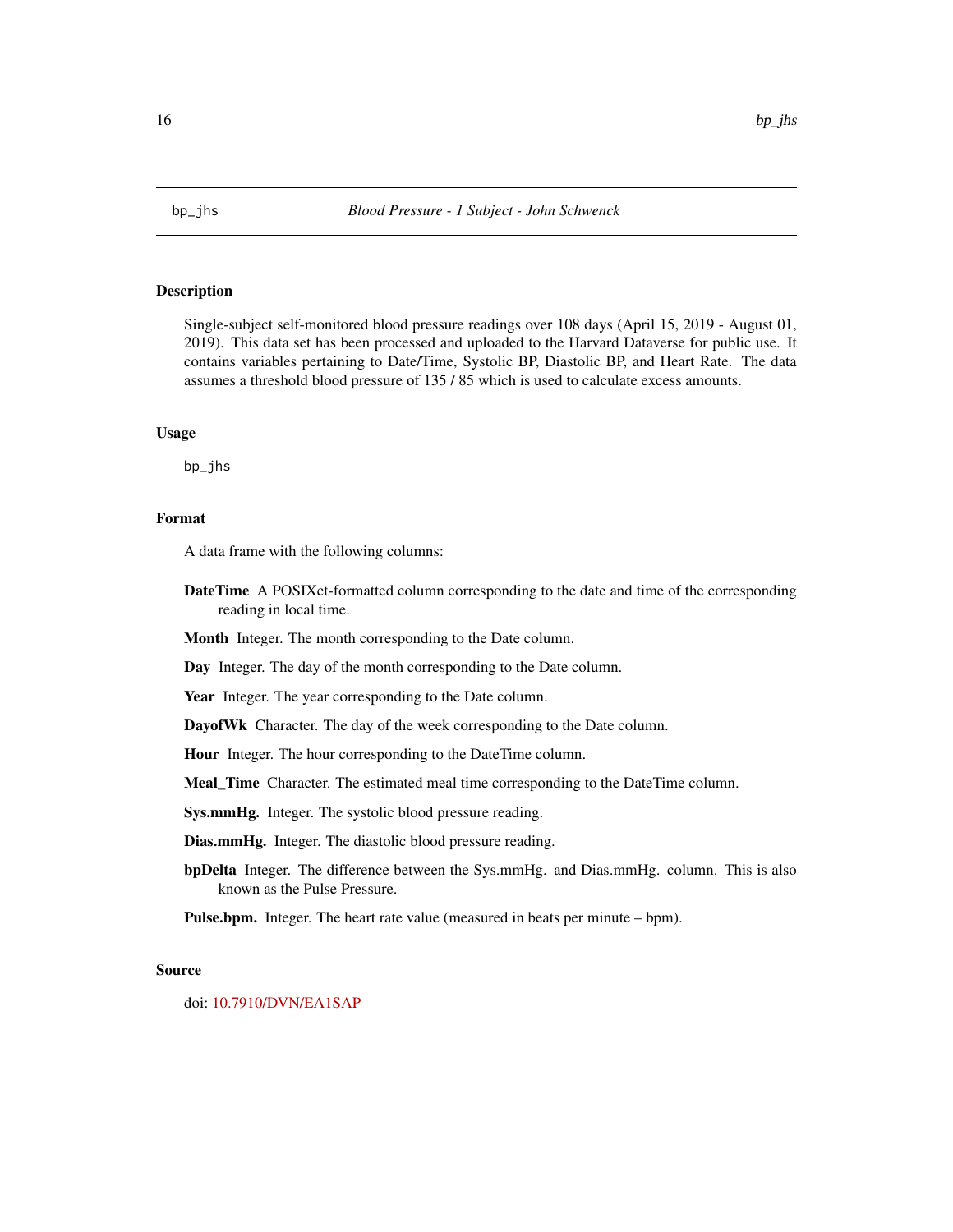<span id="page-16-0"></span>

## Description

Calculate the Peak and Trough defined as the max BP - average BP and average BP - min BP, respectively.

## Usage

```
bp_mag(
 data,
  inc_date = FALSE,
  subj = NULL,bp_type = c("both", "sbp", "dbp"),
 add_groups = NULL,
  inc_wake = TRUE
\mathcal{L}
```
## Arguments

| data       | Required argument. Pre-processed dataframe with SBP and DBP columns with<br>optional ID, VISIT, WAKE, and DATE columns if available. Use process_data<br>to properly format data.                                                                                                                                                                            |
|------------|--------------------------------------------------------------------------------------------------------------------------------------------------------------------------------------------------------------------------------------------------------------------------------------------------------------------------------------------------------------|
| inc_date   | Optional argument. Default is FALSE. As ABPM data typically overlaps due<br>to falling asleep on one date and waking up on another, the inc_date argu-<br>ment is typically kept as FALSE, but the function will work regardless. Setting<br>inc_date = TRUE will include these dates as a grouping level.                                                   |
| subj       | Optional argument. Allows the user to specify and subset specific subjects from<br>the ID column of the supplied data set. The subj argument can be a single value<br>or a vector of elements. The input type should be character, but the function will<br>comply with integers so long as they are all present in the ID column of the data.               |
| bp_type    | Optional argument. Determines whether to calculate magnitude for SBP values<br>or DBP values, or both. For both SBP and DBP ARV values use bp_type<br>$=$ 'both', for <b>SBP-only</b> use bp_type = 'sbp, and for <b>DBP-only</b> use bp_type =<br>'dbp'. If no type specified, default will be set to 'both'                                                |
| add_groups | Optional argument. Allows the user to aggregate the data by an additional<br>"group" to further refine the output. The supplied input must be a character<br>vector with the strings corresponding to existing column names of the pro-<br>cessed data input supplied. Capitalization of add_groups does not matter. Ex:<br>$add\_groups = c("Time_of_Day")$ |
| inc_wake   | Optional argument corresponding to whether or not to include WAKE in the group-<br>ing of the final output (if WAKE column is available). By default, inc_wake =<br>TRUE which will include the WAKE column in the groups by which to calculate<br>the respective metrics.                                                                                   |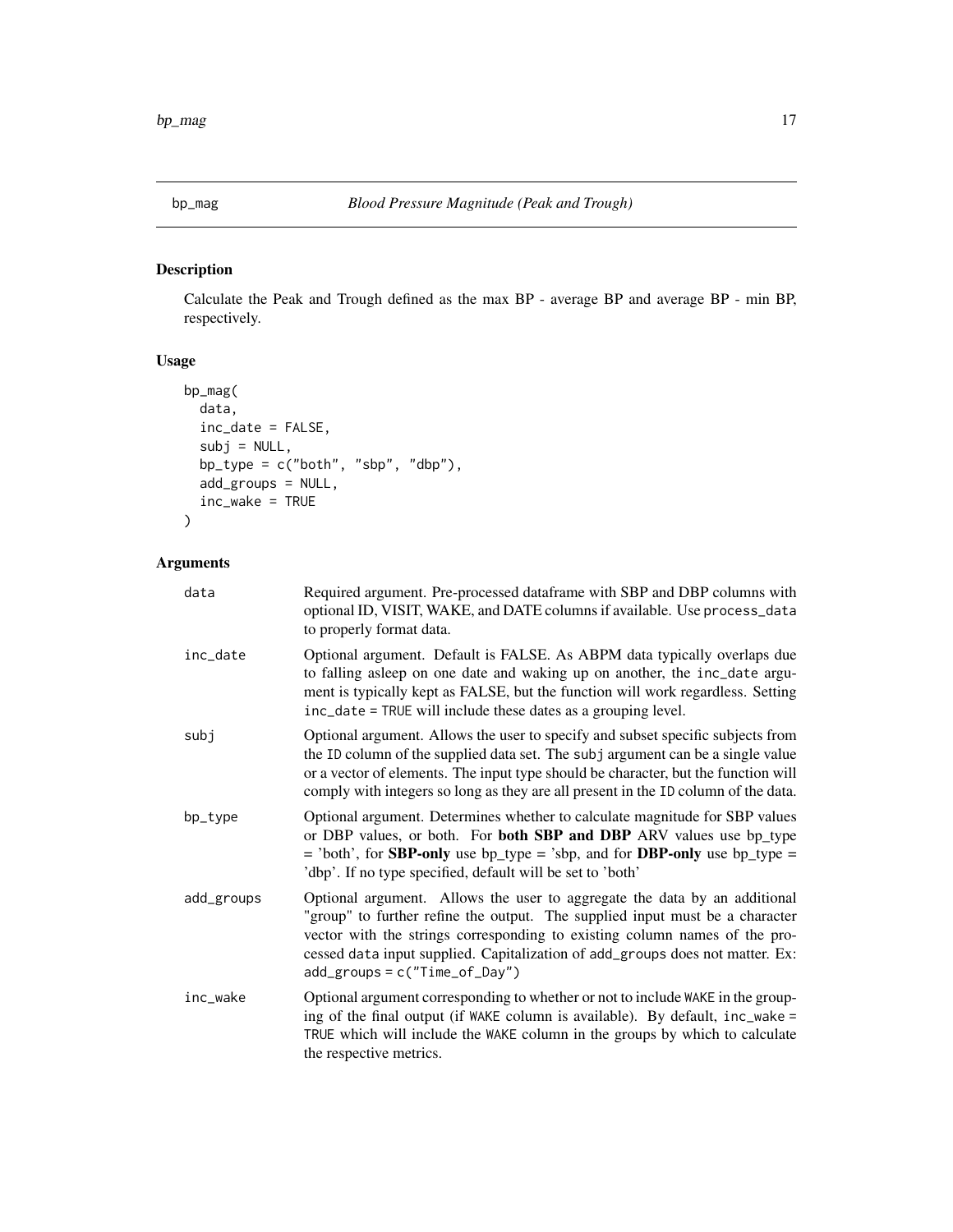#### <span id="page-17-0"></span>Value

A tibble object with a row corresponding to each subject, or alternatively a row corresponding to each date if inc\_date = TRUE. The resulting tibble consists of:

- ID: The unique identifier of the subject. For single-subject datasets,  $ID = 1$
- VISIT: (If applicable) Corresponds to the visit # of the subject, if more than 1
- WAKE: (If applicable) Corresponds to the awake status of the subject  $(0 = a \text{sleep} \mid 1 = a \text{wake})$
- Peak\_SBP / Peak\_DBP: Measures the difference between the max value and the average
- Trough\_SBP / Trough\_DBP: Measures the difference between the average and the min value
- N: The number of observations for that particular grouping. If inc\_date = TRUE, N corresponds to the number of observations for that date. If inc\_date = FALSE, N corresponds to the number of observations for the most granular grouping available (i.e. a combination of ID, VISIT, and WAKE)
- Any add groups variables supplied to function argument will be present as a column in the resulting tibble.

#### Examples

```
# Load data
data(bp_hypnos)
data(bp_jhs)
```

```
# Process bp_hypnos
hyp_proc <- process_data(bp_hypnos, sbp = "SYST", dbp = "DIAST", date_time = "date.time",
id = "id", wake = "wake", visit = "visit", hr = "hr", pp ="pp", map = "map", rpp = "rpp")
# Process bp_jhs data
jhs_proc <- process_data(bp_jhs, sbp = "Sys.mmHg.", dbp = "Dias.mmHg.", date_time = "DateTime",
hr = "Pulse.bpm."
```

```
# BP Magnitude Calculation
bp_mag(hyp_proc)
bp_mag(jhs_proc, inc_date = TRUE)
```
bp\_preg *Pregnancy Day Assessment Clinic Data*

## Description

The bp\_preg data set includes 209 women each with 30 minute recordings during the Pregnancy Day Assessment Clinic (PDAC) observation window for up to a maximum of 240 minutes (i.e. a maximum of 8 total readings per subject per observation window in addition to an initial "booking" reading before the PDAC assessment). This recent study in obstetrics and gynecology investigated pregnancy-induced hypertension (PIH) and pre-eclampsia (PE) prediction by analyzing cardiac and physiological information to determine whether the blood pressure assessment of the first observation window of 1 hour (60 minutes) was sufficient relative to the standard 4 hour (240 minute) window.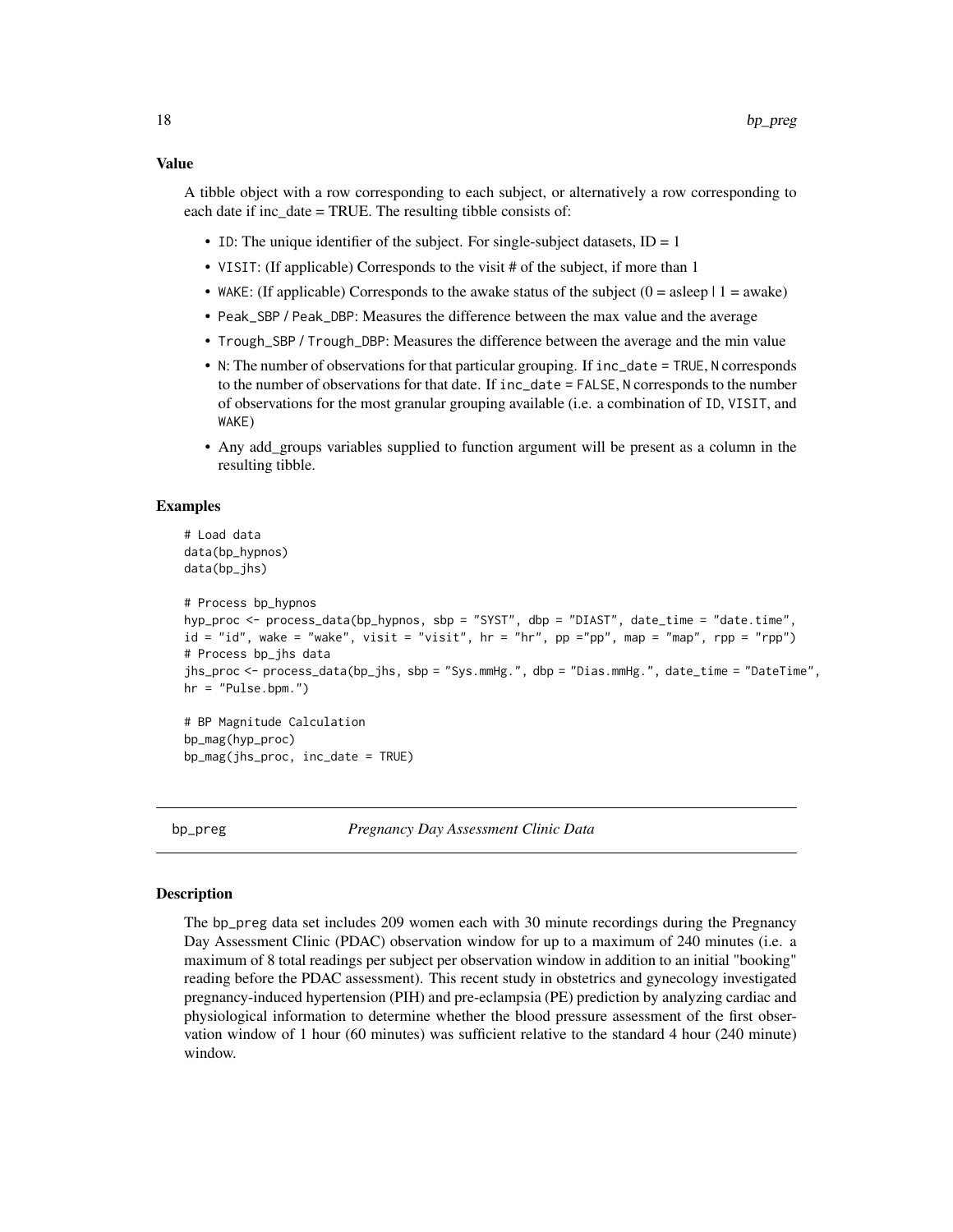#### bp\_preg 19

#### Usage

bp\_preg

#### Format

A data frame containing 55 variables related to physiological assessment during pregnancy. The data variable dictionary is as follows:

**Abdominal.pain** Binary indicator for whether an individual exhibits abdominal pain  $(1 = yes)$  or not  $(0 = no)$ 

Accelerations Fetal heart rate accelerations

Admission Admission from PDAC

Age Maternal age at estimated date of confinement

ALP Alkaline phosphatase u/L

ALT Alanaine transaminase u/L

AN\_PET Binary indicator for Antenatal diagnosis of pre-eclampsia  $1 = yes$ ,  $0 = no$ 

Antihypertensive.Meds Current antihypertensive medication

**Asymptomatic** Binary indicator for whether an individual is asymptomatic  $(1 = yes)$  or not  $(0 =$ no)

Baseline Baseline fetal heart rate (normal, bradycardia, tachycardia)

BMI Body Mass Index

Creatinine micromol/L

CTG Cardiotocogram

D\_att\_Dryad Date of attendance modified by adding a random number of days between -7 and +7

- DBP Diastolic Blood Pressure
- Decelerations Fetal heart rate decelerations
- DOB\_Dryad Maternal date of birth modified by adding a random number of days between -7 and +7

DrRV Medical review during PDAC

EDC\_Dryad Estimated date of confinement modified by adding a random number of days between  $-7$  and  $+7$ 

EmCS Emergency Caesarean section

**Final.Diagnosis.** Final diagnosis:  $0 = \text{nil}$ ,  $1 = \text{pregnancy induced hypertension}$ ,  $2 = \text{pre-eclampsia}$ 

GA\_att Gestational age (weeks) at attendance

GGT Gamma glutamyl transaminase u/L

Grav Gravidity: number of pregnancies including the current one

**Headache** Binary indicator for whether an individual has a headache ( $1 = yes$ ) or not ( $0 = no$ )

- Ht Maternal Height (cm)
- **Hyperreflexia** Binary indicator for whether an individual exhibits Hyperreflexia  $(1 = yes)$  or not  $(0 = no)$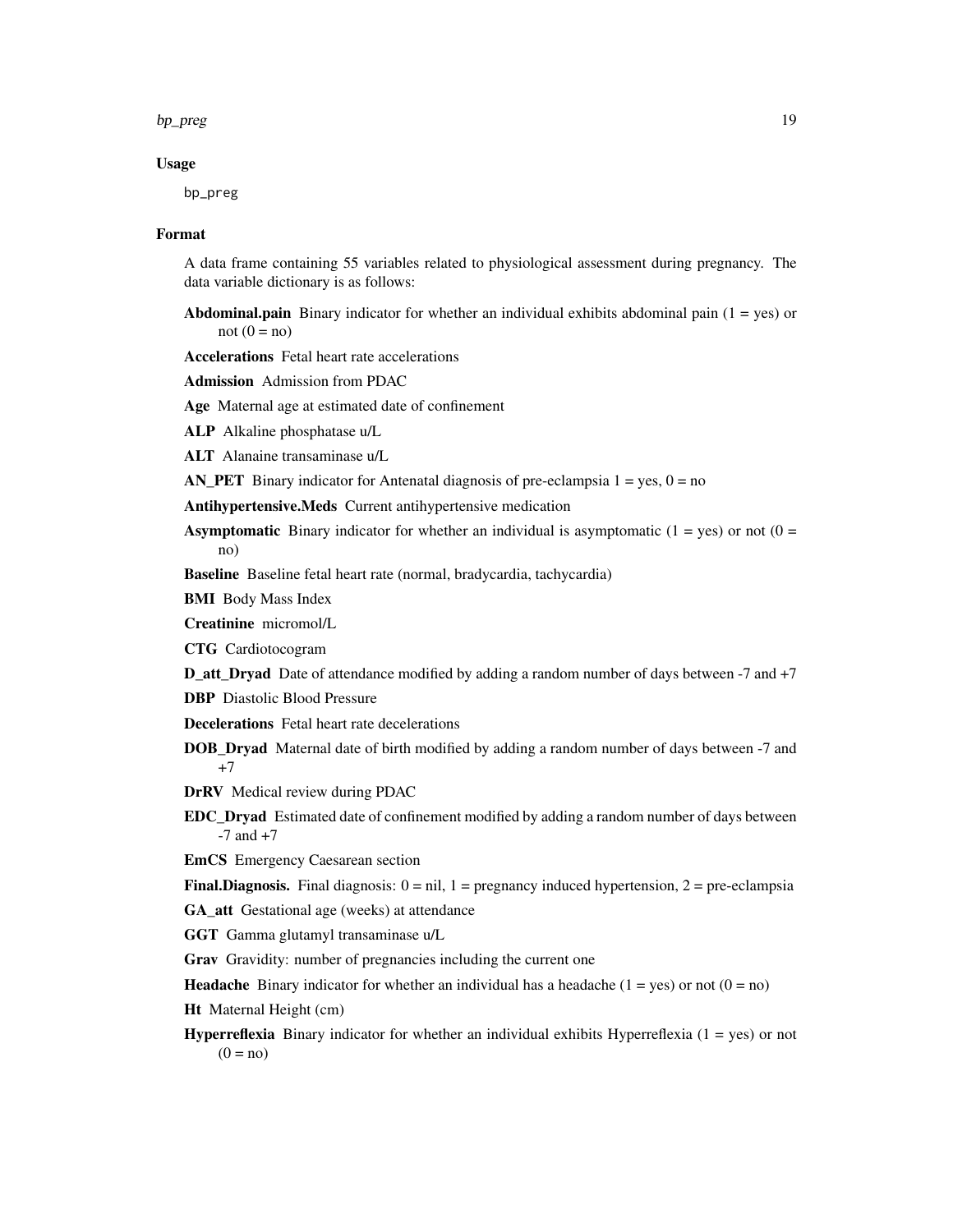IOL Induction of labour

ID Subject ID #

**IP\_PET** Intrapartum diagnosis of pre-eclampsia  $1 = yes$ ,  $0 = no$ 

**Nausea** Binary indicator for whether an individual exhibits Nausea  $(1 = yes)$  or not  $(0 = no)$ 

**Oedema** Binary indicator for whether an individual exhibits Oedema  $(1 = yes)$  or not  $(0 = no)$ 

**Para** Parity: number of pregnancies proceding to 20 or more weeks, not including the current one

PHx\_ASA Prescribed aspirin in this pregnancy

PHx\_Eclampsia Past history of eclampsia

**PHx** EssBP Past history of essential hypertension

PHx PET Past history of pre-eclampsia

PHx\_Smoker Smoking history

PIERS Pre-eclampsia Integrated Estimate of Risk (%)

**PN\_PET** Postnatal diagnosis of pre-eclampsia  $1 = yes$ ,  $0 = no$ 

Platelets 10^9 per mL

PrevPDAC Number of previous PDAC assessments this pregnancy

Privacy Generic privacy consent form permits participation in audit

SBP Systolic Blood Pressure

- SOB Binary indicator for whether an individual exhibits Shortness of Breath (SOB) (1 = yes) or not  $(0 = no)$
- Safe.for.discharge.at.1.hour. Binary indicator for whether an individual is safe for discharge at 1 hour  $(1 = yes)$  or not  $(0 = no)$
- Safe.for.discharge.at.1.hour....Other..please.specify. Binary indicator for whether an individual is safe for discharge at 1 hour - other - comments

Self.discharge Self-discharge from PDAC

Time\_Elapsed 30 minute recordings during the Pregnancy Day Assessment Clinic (PDAC) observation window for up to a maximum of 240 minutes including the "Booking" recording

Urate mmol/L

Urea micromol/L

UrinePCR Spot urine protein:creatinine ratio mg/mmol

Variability Fetal heart rate variability as judged visually

**Visual. Disturbances** Binary indicator for whether an individual exhibits Visual Disturbances  $(1 =$ yes) or not  $(0 = no)$ 

Wt Pre-pregnancy or early pregnancy weight (kg)

## Details

(McCarthy EA, Carins TA, Hannigan Y, Bardien N, Shub A, Walker S. 2015) Licensed under a CC-0 1.0 (Creative Commons) Universal Public Domain Dedication License

## Source

doi: [10.5061/dryad.0bq15](https://doi.org/10.5061/dryad.0bq15)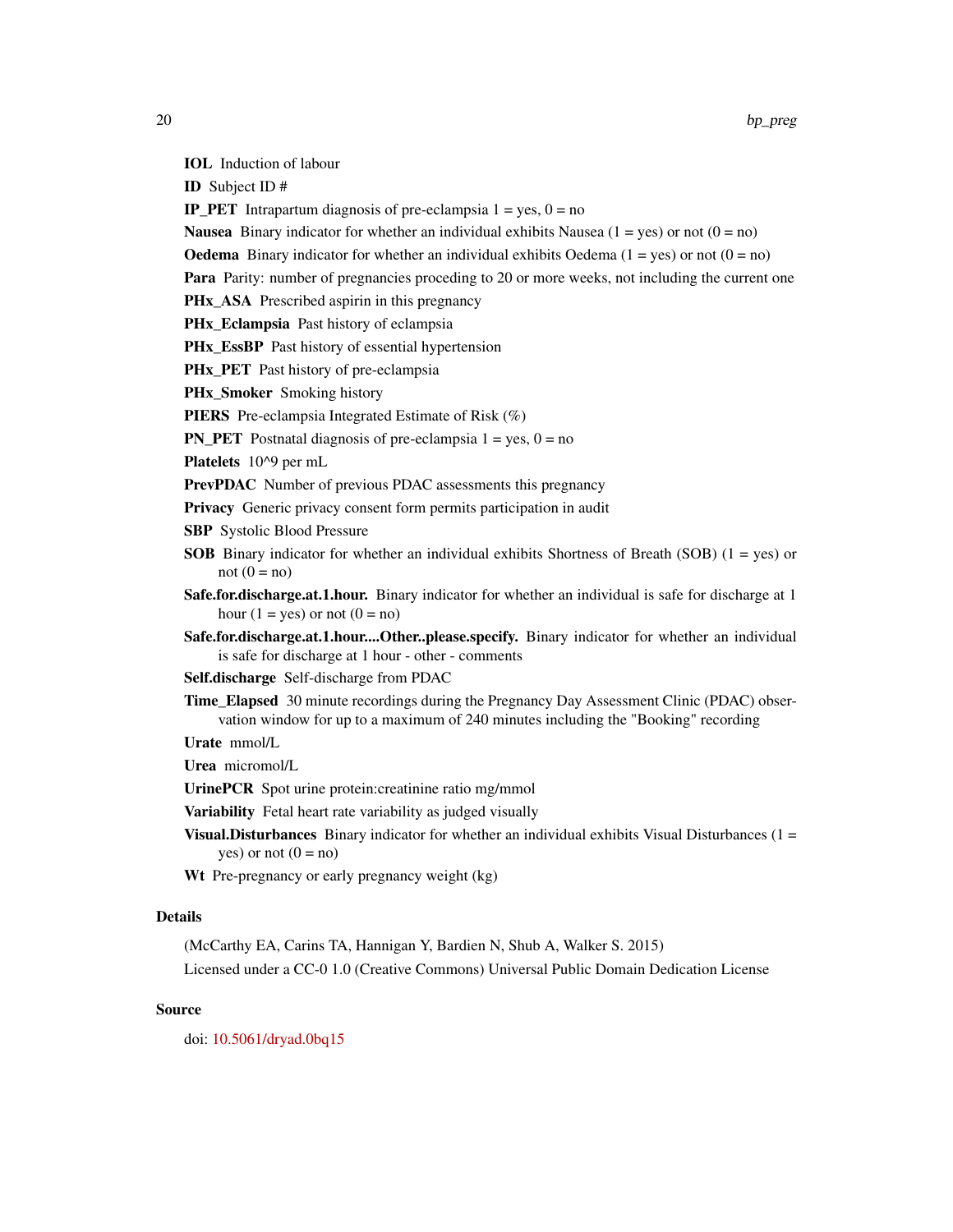<span id="page-20-0"></span>

## Description

Calculates the range (max - min) of both SBP and DBP values in addition to max and min values for reference with the option to specify date as an additional level of granularity

## Usage

```
bp_range(
  data,
  inc_date = FALSE,
  subj = NULL,add_groups = NULL,
  inc_wake = TRUE
\mathcal{E}
```
## Arguments

| data       | Required dataframe with SBP and DBP columns corresponding to Systolic and<br>Diastolic BP. This dataframe should come from data_process                                                                                                                                                                                                                      |
|------------|--------------------------------------------------------------------------------------------------------------------------------------------------------------------------------------------------------------------------------------------------------------------------------------------------------------------------------------------------------------|
| inc_date   | Optional argument. Default is FALSE. As ABPM data typically overlaps due<br>to falling asleep on one date and waking up on another, the inc_date argu-<br>ment is typically kept as FALSE, but the function will work regardless. Setting<br>inc_date = TRUE will include these dates as a grouping level.                                                   |
| subi       | Optional argument. Allows the user to specify and subset specific subjects from<br>the ID column of the supplied data set. The subj argument can be a single value<br>or a vector of elements. The input type should be character, but the function will<br>comply with integers so long as they are all present in the ID column of the data.               |
| add_groups | Optional argument. Allows the user to aggregate the data by an additional<br>"group" to further refine the output. The supplied input must be a character<br>vector with the strings corresponding to existing column names of the pro-<br>cessed data input supplied. Capitalization of add_groups does not matter. Ex:<br>$add\_groups = c("Time_of_Day")$ |
| inc_wake   | Optional argument corresponding to whether or not to include WAKE in the group-<br>ing of the final output (if WAKE column is available). By default, inc_wake =<br>TRUE which will include the WAKE column in the groups by which to calculate<br>the respective metrics.                                                                                   |

## Value

A tibble with SBP\_max, SBP\_min, SBP\_range, DBP\_max, DBP\_min, DBP\_range and any additional optional columns included in data such as ID, VISIT, WAKE, and DATE. If inc\_date = TRUE, each row will correspond to a date. The resulting tibble consists of: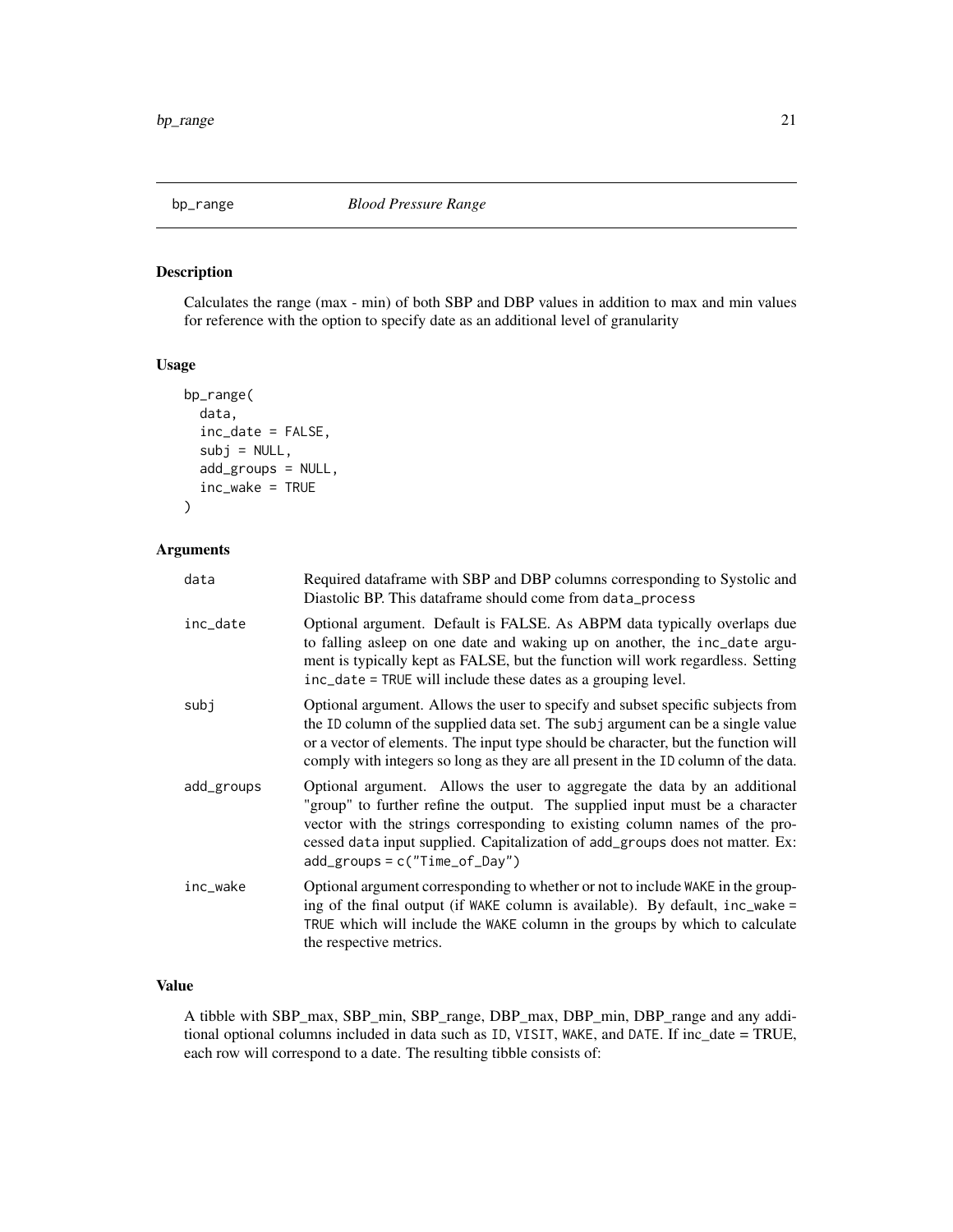- <span id="page-21-0"></span>• ID: The unique identifier of the subject. For single-subject datasets,  $ID = 1$
- VISIT: (If applicable) Corresponds to the visit # of the subject, if more than 1
- WAKE: (If applicable) Corresponds to the awake status of the subject  $(0 = a \text{sleep} \mid 1 = a \text{wake})$
- SBP\_max / DBP\_max: Finds the maximum value for the given grouping granularity
- SBP\_min / DBP\_min: Finds the minimum value for the given grouping granularity
- SBP\_range / DBP\_range: Calculates the range between the max and min values
- N: The number of observations for that particular grouping. If inc\_date = TRUE, N corresponds to the number of observations for that date. If inc\_date = FALSE, N corresponds to the number of observations for the most granular grouping available (i.e. a combination of ID, VISIT, and WAKE)
- Any add\_groups variables supplied to function argument will be present as a column in the resulting tibble.

#### Examples

```
# Load bp_hypnos
data(bp_hypnos)
data(bp_jhs)
```

```
# Process bp_hypnos
hypnos_proc <- process_data(bp_hypnos, sbp = "SYST", dbp = "DIAST", date_time = "date.time",
id = "id", wake = "wake", visit = "visit", hr = "hr", pp ="pp", map = "map", rpp = "rpp")
# Process bp_jhs data
jhs_proc <- process_data(bp_jhs, sbp = "Sys.mmHg.", dbp = "Dias.mmHg.", date_time = "DateTime",
hr = "Pulse.bpm."
```

```
# Calculate BP range
bp_range(hypnos_proc)
bp_range(jhs_proc, inc_date = TRUE, add_groups = c("meal_time"))
# Notice that meal_time is not a column from process_data, but it still works
```
bp\_rats *Blood Pressure in Salt-Sensitive Dahl Rats Data*

#### **Description**

The bp\_rats data set includes arterial blood pressure waveform time series data of the  $SS(n = 9)$ and  $SS.13$  ( $n = 6$ ) genetic strains of Dahl rats sampled at 100 Hz who were each administered a low and high salt diet. It is taken from the study of Bugenhagen et al.(2010) which sought to investigate the origins of the baroreflex dysfunction in salt-sensitive Dahl rats on Hypertension.

#### Usage

bp\_rats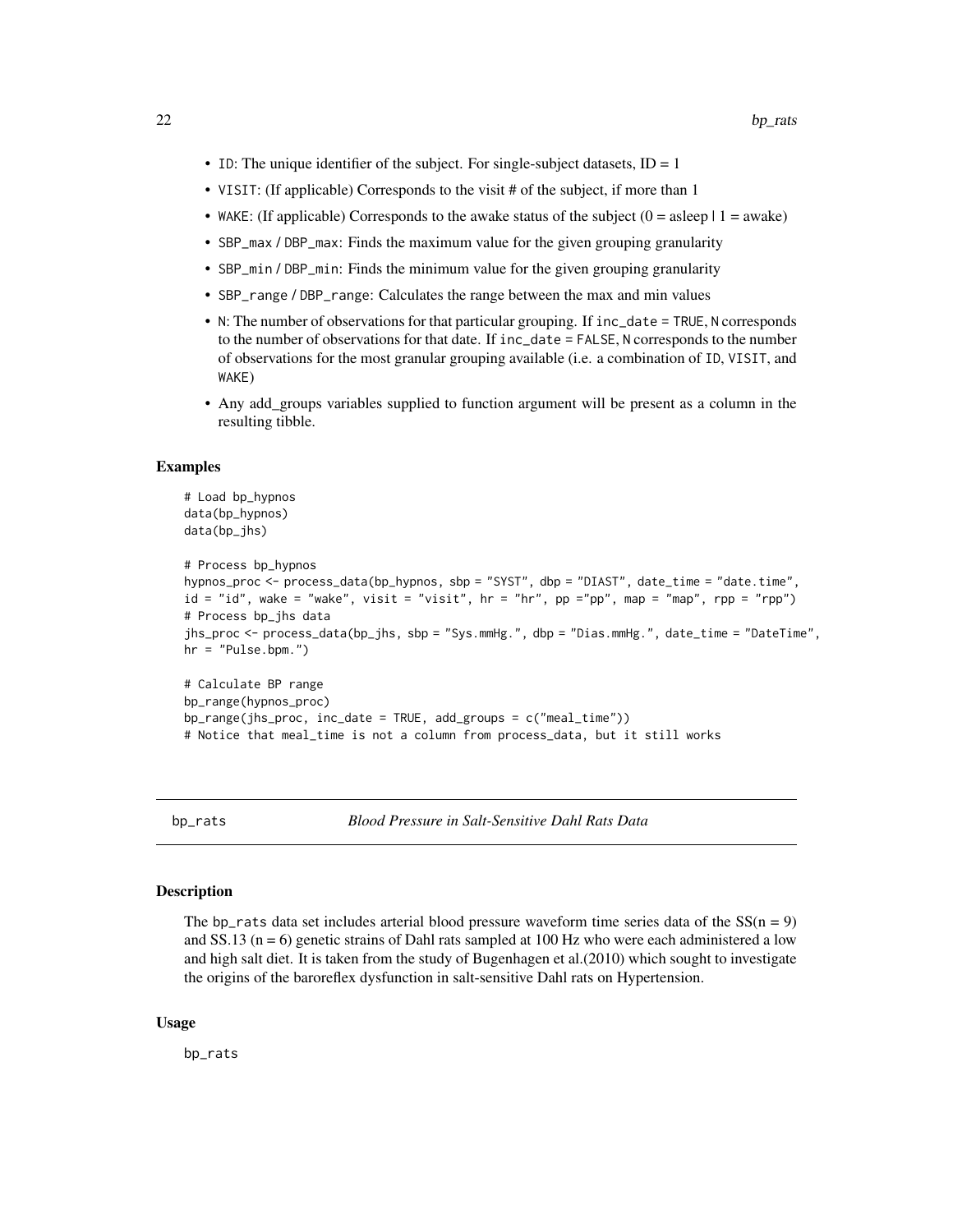#### <span id="page-22-0"></span>bp\_report 23

#### Format

A data frame containing 5 variables pertaining to arterial continuous waveform blood pressure as follows:

rat\_type The type of a particular Dahl Rat (either SS or SSBN13) corresponding to the sodium intake administered:

ss\_hs = SS rat given the high sodium diet ss\_ls = SS rat given the low sodium diet ssbn13 hs = SSBN13 rat given the high sodium diet ssbn13\_ls =  $SSBN13$  rat given the low sodium diet

rat\_ID ID # corresponding to a particular rat. There are 9 SS rats and 6 SSBN13 rats.

ABP Continuous waveform data of each rat's arterial (blood) pressure sampled at 100 Hz.

time\_sec\_Amount of time elapsed, expressed in seconds

time min Amount of time elapsed, expressed in minutes

## Details

(Goldberger A., Amaral L., Glass L., Hausdorff J., Ivanov P. C., Mark R., Bugenhagen S.M., Cowley A.W. Jr, Beard D.A., ... \& Stanley H. E. 2000).

Licensed under a ODC-BY (Creative Commons) Open Data Commons Attribution License 1.0

#### Source

Original Paper: doi: [10.1152/physiolgenomics.00027.2010](https://doi.org/10.1152/physiolgenomics.00027.2010) Data: doi: [10.13026/C20597](https://doi.org/10.13026/C20597)

bp\_report *Blood Pressure Report*

#### Description

The bp\_report function serves to aggregate various data visuals and metrics pertaining to the supplied data set into a clean formatted report.

#### Usage

```
bp_report(
  data,
  subj = NULL,inc\_low = TRUE,
  inc_crisis = TRUE,
  group_var = NULL,
  save_report = TRUE,
```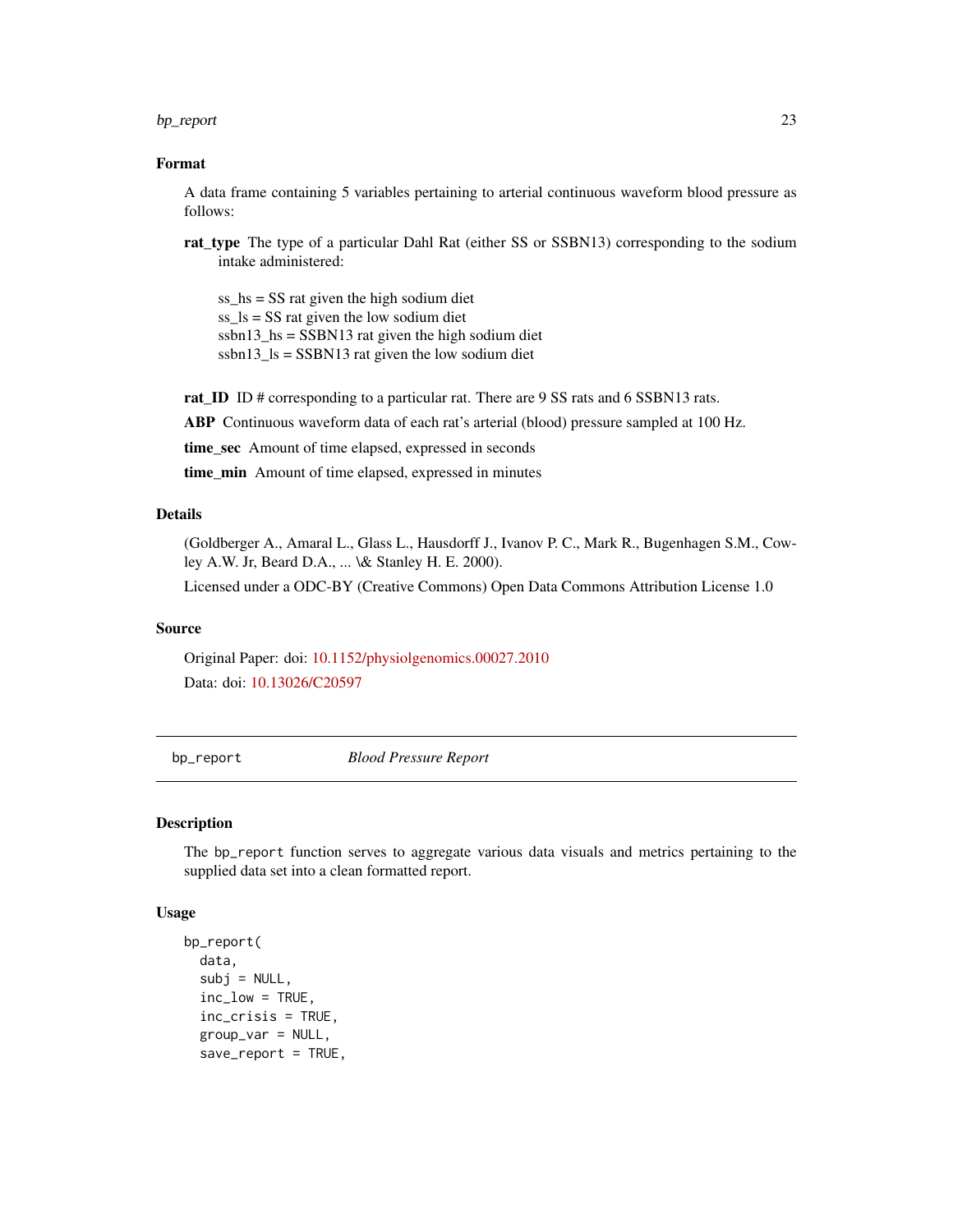```
path = NULL,
 filename = "bp_report",
 width = 11,
 height = 8.5,
 filetype = "pdf",units = "in",scale = 1.25,
 plot = TRUE,
 hist\_bins = 30\mathcal{L}
```
## Arguments

| data        | Required argument. A processed dataframe resulting from the process_data<br>function to properly format data set. In order for the bp_report function to<br>work properly, the following variables must be present and properly formatted:                                                                                                     |
|-------------|------------------------------------------------------------------------------------------------------------------------------------------------------------------------------------------------------------------------------------------------------------------------------------------------------------------------------------------------|
|             | $\cdot$ SBP<br>$\bullet$ DBP                                                                                                                                                                                                                                                                                                                   |
|             | • DATE_TIME - Used in the process_data function to create additional columns<br>that are needed for the bp_report function (SBP_Category, DBP_Category,<br>Weekday, and Time_of_Day.)                                                                                                                                                          |
|             | • SBP_CATEGORY - Automatically calculated in the process_data function                                                                                                                                                                                                                                                                         |
|             | • DBP_CATEGORY - Automatically calculated in the process_data function<br>• DAY_OF_WEEK - Automatically calculated in the process_data function                                                                                                                                                                                                |
|             | • TIME_OF_DAY - Automatically calculated in the process_data function                                                                                                                                                                                                                                                                          |
|             | • ID - (If applicable) Used for separating out different individuals, if more<br>than one                                                                                                                                                                                                                                                      |
|             | • VISIT - (If applicable) Used for separating out an individuals' different<br>visits, if more than one                                                                                                                                                                                                                                        |
| subj        | Optional argument. Allows the user to specify and subset specific subjects from<br>the ID column of the supplied data set. The subj argument can be a single value<br>or a vector of elements. The input type should be character, but the function will<br>comply with integers so long as they are all present in the ID column of the data. |
| inc_low     | Optional logical argument dictating whether or not to include the "Low" cate-<br>gory for BP classification column (and the supplementary SBP/DBP Category<br>columns). Default set to TRUE.                                                                                                                                                   |
| inc_crisis  | Optional logical argument dictating whether or not to include the "Crisis" cat-<br>egory for BP classification column (and the supplementary SBP/DBP Category<br>columns). Default set to TRUE.                                                                                                                                                |
| group_var   | A categorical column of the input data set that the individual points are to be<br>grouped / separated by for a given plot. Cannot contain more than 10 levels<br>(to avoid overcrowding the plot). This is different from the wrap_var argument<br>which segments plots by category and cannot be used with the process_data<br>function.     |
| save_report | A logical value indicating whether to save the BP report output as a separate file.<br>The default is TRUE indicating that the report will be saved.                                                                                                                                                                                           |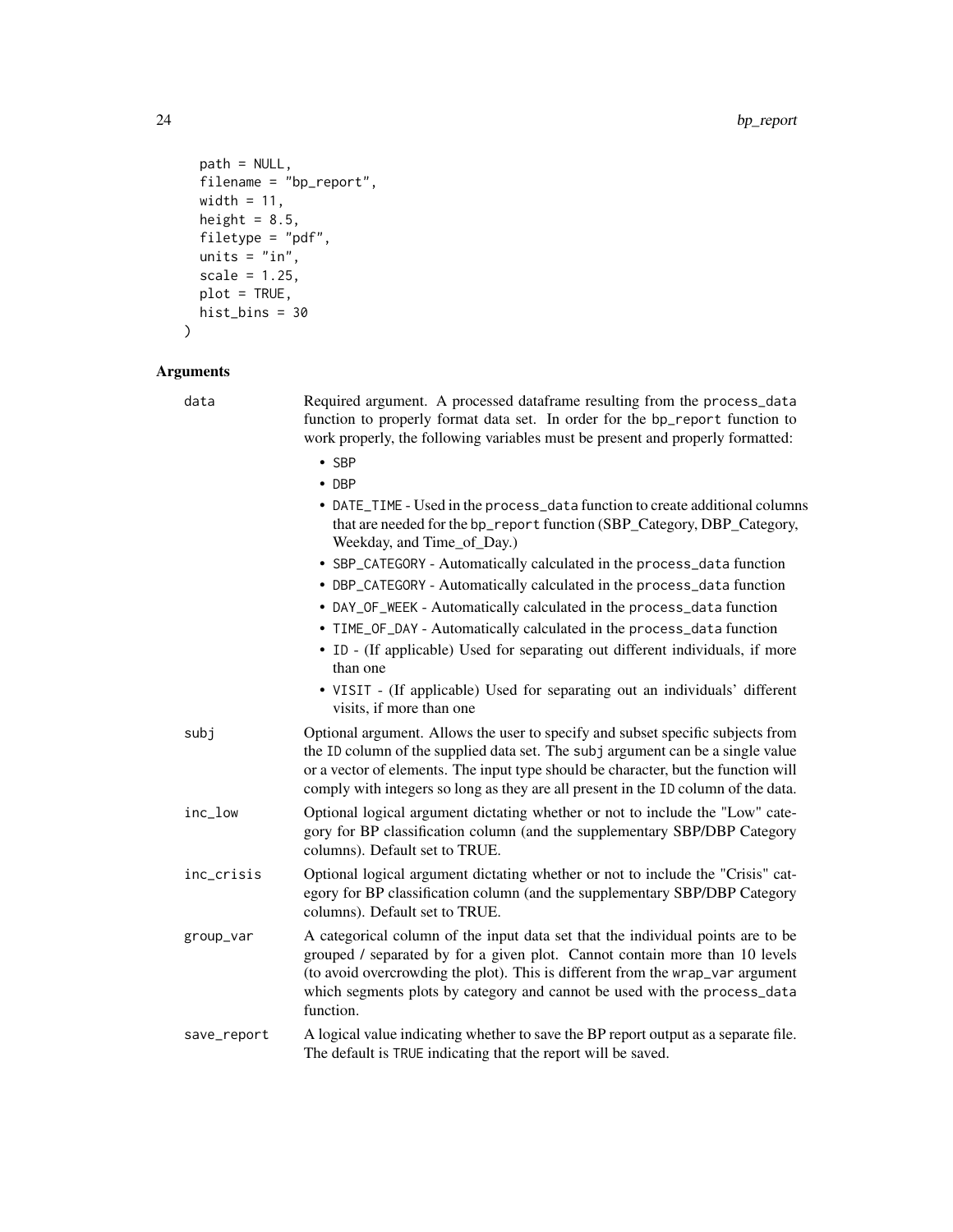<span id="page-24-0"></span>

| path      | Optional argument. A string corresponding to the respective file path by which<br>the report is to be saved. Do not include trailing slashes (i.e. $\sim$ /loc/) or the file<br>name (i.e. ~/loc/testfile.pdf). By default, if not path argument specified, will<br>save at the current working directory. |
|-----------|------------------------------------------------------------------------------------------------------------------------------------------------------------------------------------------------------------------------------------------------------------------------------------------------------------|
| filename  | Optional argument. A string corresponding to the name of the report. The de-<br>fault is "bp_report". The string cannot begin with a number or non-alphabetical<br>character.                                                                                                                              |
|           | Note: DO NOT include the file type extension (such as ".pdf" or ".png") at<br>the end of the string; the bp_report function will automatically join the name<br>with the file type.                                                                                                                        |
| width     | Optional argument. An numeric value corresponding to the width of the output<br>document. The default is set to 12 inches.                                                                                                                                                                                 |
| height    | Optional argument. An numeric value corresponding to the height of the output<br>document. The default is set to 8.53 inches.                                                                                                                                                                              |
| filetype  | A string corresponding to he particular type of file that the report is to be saved<br>as. Although PDF is the default possible options include:                                                                                                                                                           |
|           | • pdf (default)                                                                                                                                                                                                                                                                                            |
|           | • png                                                                                                                                                                                                                                                                                                      |
|           | • jpeg                                                                                                                                                                                                                                                                                                     |
|           | $\bullet$ tiff                                                                                                                                                                                                                                                                                             |
|           | $\bullet$ bmp                                                                                                                                                                                                                                                                                              |
|           | • eps                                                                                                                                                                                                                                                                                                      |
|           | $\bullet$ ps                                                                                                                                                                                                                                                                                               |
| units     | A character string corresponding to the unit of measurement that the width and<br>height correspond to in the exported output. The default is inches ("in"), but<br>centimeters ("cm") and millimeters ("mm") are also available.                                                                          |
| scale     | A multiplicative scaling factor for the report output.                                                                                                                                                                                                                                                     |
| plot      | A logical value indicating whether to automatically produce the plot of bp_report,<br>or suppress the output. The default value is TRUE. If false, the returned object<br>is a grob that can be plotted using grid. arrange                                                                                |
| hist_bins | An integer specifying how many bins to use for histogram plots. This is a ggplot<br>parameter; default value set to 30                                                                                                                                                                                     |

## Value

If plot = TRUE, the function produces a plot of BP report that contains scatterplot of BP values by stages (see [bp\\_scatter](#page-25-1)), histograms of BP values by stages (see [bp\\_hist](#page-13-1)) and frequency tables of BP values by stages and day of the week/time of the day (see [dow\\_tod\\_plots](#page-46-1)). If plot = FALSE, the function returns the grob object that can be plotted later using [grid.arrange](#page-0-0). If save\_report = TRUE, the report will be automatically saved at the current working directory (can be checked using getwd()) or at specified file path.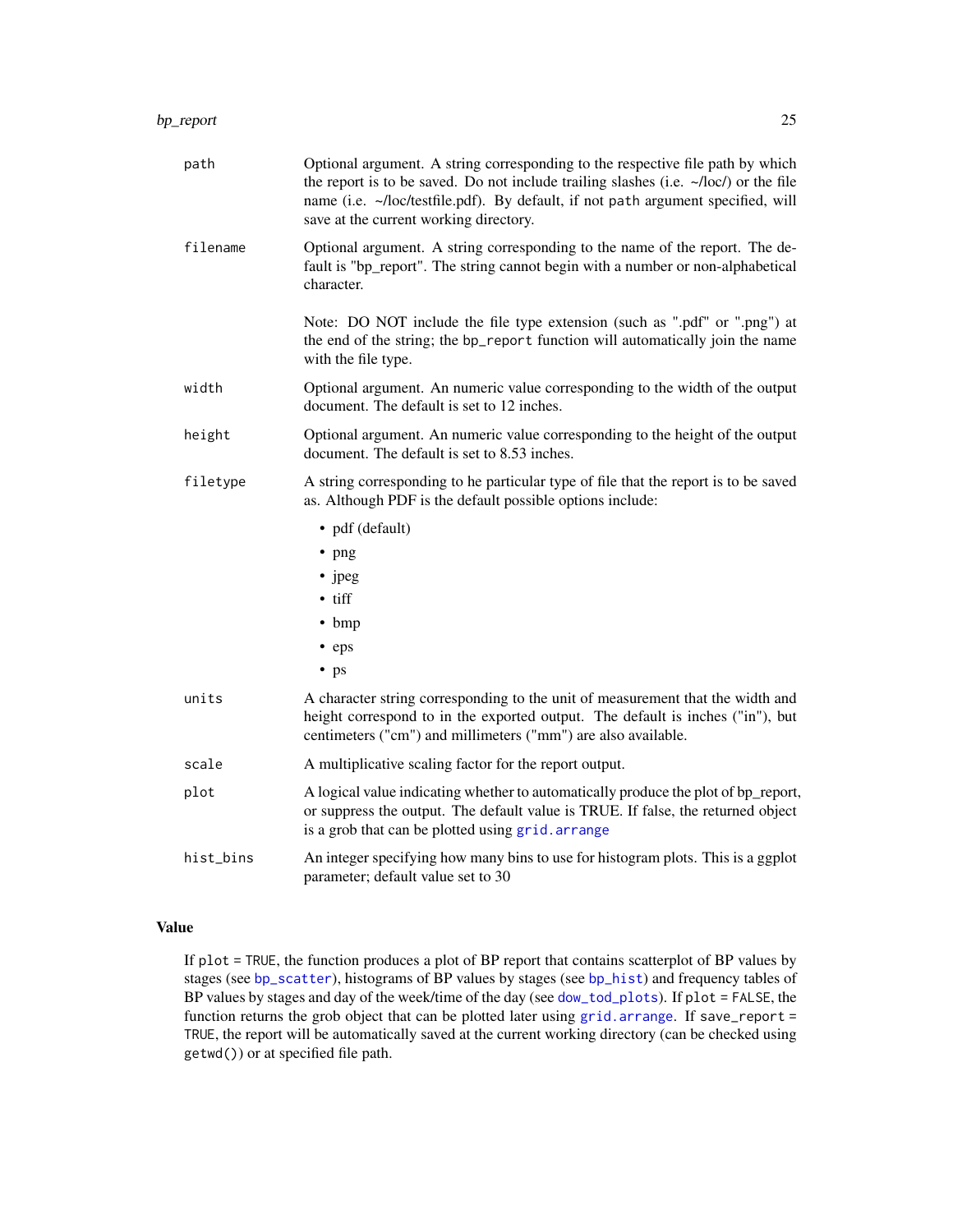## Examples

```
data("bp_jhs")
data("bp_hypnos")
hyp_proc <- process_data(bp_hypnos,
                         sbp = "syst",
                         dbp = "DIAST",
                         date_time = "date.time",
                         id = "id",wake = "wake",
                         visit = "visit",
                         hr = "hr",map = "map"rpp = "rpp",pp = "pp",ToD_int = c(5, 13, 18, 23))
jhs_proc <- process_data(bp_jhs,
                         sbp = "Sys.mmHg.",
                         dbp = "Dias.mmHg.",
                         date_time = "DateTime",
                         hr = "pulse.bpm."rm(bp_hypnos, bp_jhs)
## Not run:
# Single-subject Report
# save_report = FALSE for illustrative purposes
# plot = TRUE will automatically generate a plot
bp_report(jhs_proc, save_report = FALSE, plot = TRUE)
# Multi-subject Report
# save_report = FALSE for illustrative purposes
# plot = FALSE will suppress the plot output and return a grob object
out = bp_report(hyp_proc, group_var = 'VISIT', save_report = FALSE, plot = FALSE)
gridExtra::grid.arrange(out)
## End(Not run)
```
<span id="page-25-1"></span>bp\_scatter *Blood Pressure Stage Scatter Plot*

## Description

Display all SBP and DBP readings on a scatterplot with deliniation of BP according to the 8 mutually exclusive levels of Hypertension as in Lee et al (2020) (the default), or the levels set by the American Heart Association (AHA).

<span id="page-25-0"></span>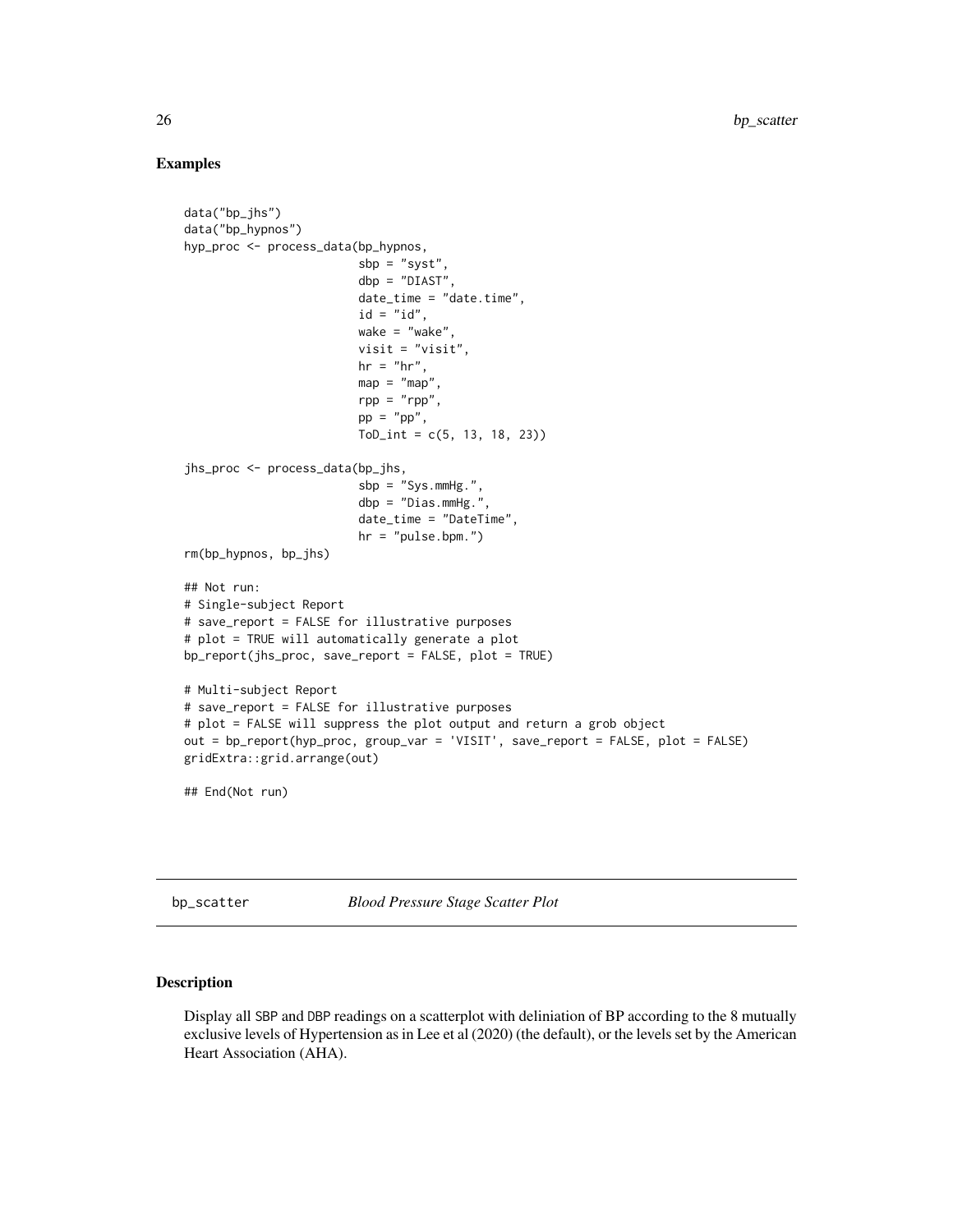## bp\_scatter 27

## Usage

```
bp_scatter(
  data,
  plot_type = c("stages2020", "AHA"),
  subj = NULL,group_var = NULL,
  \text{wrap\_var} = \text{NULL},
  inc_crisis = TRUE,
  inc_low = TRUE
\mathcal{L}
```
## Arguments

| data       | A processed dataframe resulting from the process_data function that contains<br>the SBP, and DBP columns, as well as (potentially) other information that can be<br>used for grouping.                                                                                                                                                                                                                                                                                                                                                                                                 |
|------------|----------------------------------------------------------------------------------------------------------------------------------------------------------------------------------------------------------------------------------------------------------------------------------------------------------------------------------------------------------------------------------------------------------------------------------------------------------------------------------------------------------------------------------------------------------------------------------------|
| plot_type  | String corresponding to the particular type of plot to be displayed. Default plot<br>("stages2020") sets the BP stages according to Lee et al (2020) with 8 mu-<br>tually exclusive categories. Two additional categories, "Low" or "Crisis", can<br>be determined through the inc_low or inc_crisis function arguments, respec-<br>tively. Setting plot_type = "AHA" will use the stages according to the guide-<br>lines set forth by the American Heart Association (reference: https://www.<br>heart.org/en/health-topics/high-blood-pressure/understanding-blood-pressure-reading |
| subj       | Optional argument. Allows the user to specify and subset specific subjects from<br>the ID column of the supplied data set. The subj argument can be a single value<br>or a vector of elements. The input type should be character, but the function will<br>comply with integers so long as they are all present in the ID column of the data.                                                                                                                                                                                                                                         |
| group_var  | A categorical column of the input data set that the individual points are to be<br>grouped / separated by for a given plot. Cannot contain more than 10 levels<br>(to avoid overcrowding the plot). This is different from the wrap_var argument<br>which segments plots by category. The default value is NULL (no grouping).                                                                                                                                                                                                                                                         |
| wrap_var   | A categorical column of the input data set that the plots are to be segmented by.<br>If there are multiple levels such as time of day, or visit number, the output will<br>include a matrix with each plot corresponding to an individual level. This differs<br>from the group_var argument which separates data within the same plot. The<br>default value is NULL (no wrapping).                                                                                                                                                                                                    |
| inc_crisis | A TRUE / FALSE indicator of whether or not to include the "Crisis" (Hyper-<br>tensive) category to the scatter plot. This is only activated in conjunction with<br>"stages2020" plot type, and if TRUE is defined as $SBP > 180$ or $DBP > 120$ .<br>If FALSE, those values are displayed as either "ISH - S2", "S2" or "IDH - S2"<br>stages (see details). This argument is ignored with plot type "AHA", where the<br>"Crisis" stage (SBP > $180$ or DBP > $120$ ) is always displayed.                                                                                              |
| inc_low    | A TRUE / FALSE indicator of whether or not to include the "Low" (Hypoten-<br>sion) category to the scatter plot. This is only activated in conjunction with<br>"stages2020" plot type, and if TRUE is defined as $SBP < 100$ and $DBP > 60$ .<br>If FALSE, those values are displayed as "Normal". This argument is ignored                                                                                                                                                                                                                                                            |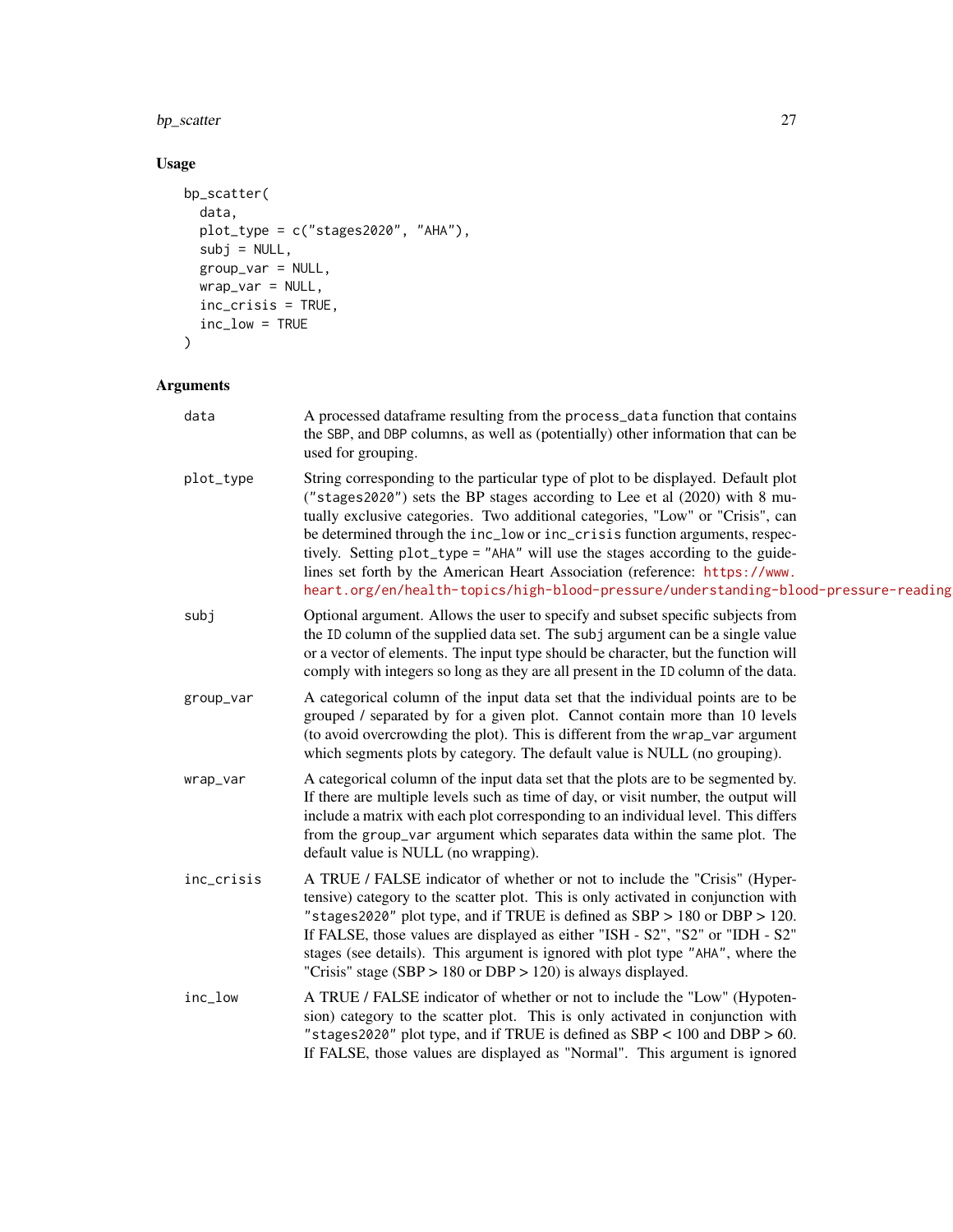with plot type "AHA", where the "Low" stage (SBP  $< 100$  and DBP  $< 60$ ) is always displayed.

## Details

There are eight total stages according to Lee et al (2020) with the options to include two additional categories for "Low" (Hypotension) and Hypertensive "Crisis". The categories are as follows:

- Low (Optional) Legacy category for consistency with AHA stages. According to the AHA, low blood pressure is any reading with  $SBP < 100$  and  $DBP < 60$ , and is depicted in light blue in the scatter plot. This is always displayed in "AHA" plot, and can be displayed in "stages2020" plot by setting inc\_low = TRUE.
- Normal SBP readings less than 120 and DBP readings less than 80. Reading within this range that either have SBP > 100 or DBP > 60 are also considered Normal by AHA. Normal BP is depicted in green in the scatter plot.
- Elevated SBP readings between 120 129 and DBP readings less than 80. Coincides with Elevated stage as defined by AHA. Without intervention to control the condition, individuals are likely to develop Hypertension. Elevated BP is depicted in yellow in the scatter plot.
- Stage 1 All (SDH) SBP readings between 130 139 and DBP readings between 80 89. Stage 1 Hypertension will typically result in doctors prescribing medication or lifestyle changes. Stage 1 BP is depicted in dark orange in the scatter plot. These readings correspond to Stage 1 as defined by AHA.
- Stage 1 Isolated Diastolic Hypertension (IDH) SBP readings less than 130, but DBP readings between 80 - 89. This alternative stage 1 level accounts for unusually high diastolic readings, but fairly normal systolic readings and is depicted in orange in the plot. These readings correspond to Stage 1 as defined by AHA.
- Stage 1 Isolated Systolic Hypertension (ISH) SBP readings between 130 139, but DBP readings less than 80. This alternative stage 1 level accounts for unusually high systolic readings, but fairly normal diastolic readings and is depicted in orange in the plot. These readings correspond to Stage 1 as defined by AHA.
- Stage 2 All (SDH) SBP readings between 140 180 and DBP readings between 90 120. Stage 2 Hypertension will typically result in doctors prescribing both medication and lifestyle changes. Stage 2 BP is depicted in bright red in the scatter plot. These readings correspond to Stage 2 as defined by AHA.
- Stage 2 Isolated Diastolic Hypertension (IDH) SBP readings less than or equal to 140, but DBP readings greater than or equal to 90. This alternative stage 2 level accounts for unusually high diastolic readings, but fairly normal systolic readings and is depicted in red. These readings correspond to Stage 2 as defined by AHA.
- Stage 2 Isolated Systolic Hypertension (IDH) SBP readings greater than or equal to 140, but DBP readings less or equal to 90. This alternative stage 2 level accounts for unusually high systolic readings, but fairly normal diastolic readings and is depicted in red. These readings correspond to Stage 2 as defined by AHA.
- Crisis (Optional) Legacy category for consistency with AHA stages. According to the AHA, hypertensive crisis is defined as a SBP reading exceeding 180 or a DBP reading exceeding 120. This stage requires medical attention immediately. Crisis is depicted in red in the scatter plot. This is always displayed in "AHA" plot, and can be displayed in "stages2020" plot by setting inc\_crisis = TRUE.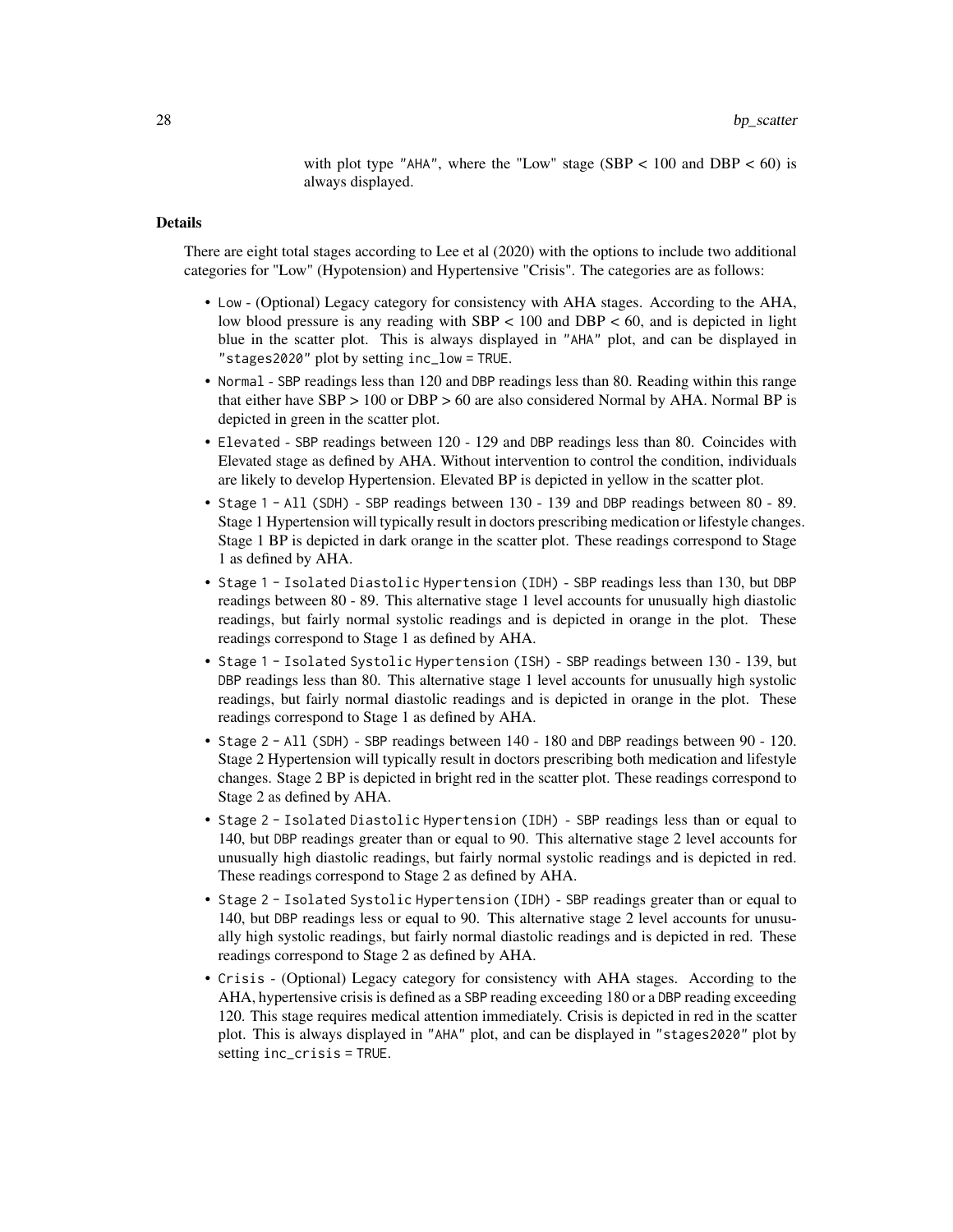#### bp\_scatter 29

## Value

A scatter plot graphic using the ggplot2 package overlaying each reading (represented as points) onto a background that contains each stage

## References

Lee H, Yano Y, Cho SMJ, Park JH, Park S, Lloyd-Jones DM, Kim HC. Cardiovascular risk of isolated systolic or diastolic hypertension in young adults. *Circulation*. 2020; 141:1778–1786. doi: [10.1161/CIRCULATIONAHA.119.044838](https://doi.org/10.1161/CIRCULATIONAHA.119.044838)

Unger, T., Borghi, C., Charchar, F., Khan, N. A., Poulter, N. R., Prabhakaran, D., ... & Schutte, A. E. (2020). 2020 International Society of Hypertension global hypertension practice guidelines. *Hypertension*, 75(6), 1334-1357. doi: [10.1161/HYPERTENSIONAHA.120.15026](https://doi.org/10.1161/HYPERTENSIONAHA.120.15026)

## Examples

```
data("bp_jhs")
data("bp_hypnos")
data("bp_ghana")
hypnos_proc <- process_data(bp_hypnos,
                         bp_type = 'abpm',
                         sbp = "syst",dbp = "DIAST",
                         date_time = "date.time",
                         id = "id",wake = "wake",
                         visit = "visit",
                         hr = "hr",
                         map = "map",rpp = "rpp",pp = "pp",ToD_int = c(5, 13, 18, 23))
jhs_proc <- process_data(bp_jhs,
                         sbp = "Sys.mmHg.",
                         dbp = "Dias.mmHg.",
                         date_time = "DateTime",
                         hr = "pulse.bpm.")
rm(bp_hypnos, bp_jhs)
# HYPNOS Data
bp_scatter(hypnos_proc,
          inc_crisis = TRUE,
          inc_low = TRUE,
           group_var = "wake",
           wrap_var = "day_of_week")
# JHS Data
bp_scatter(jhs_proc,
           plot_type = "AHA",
           group_var = "time_of_day")
```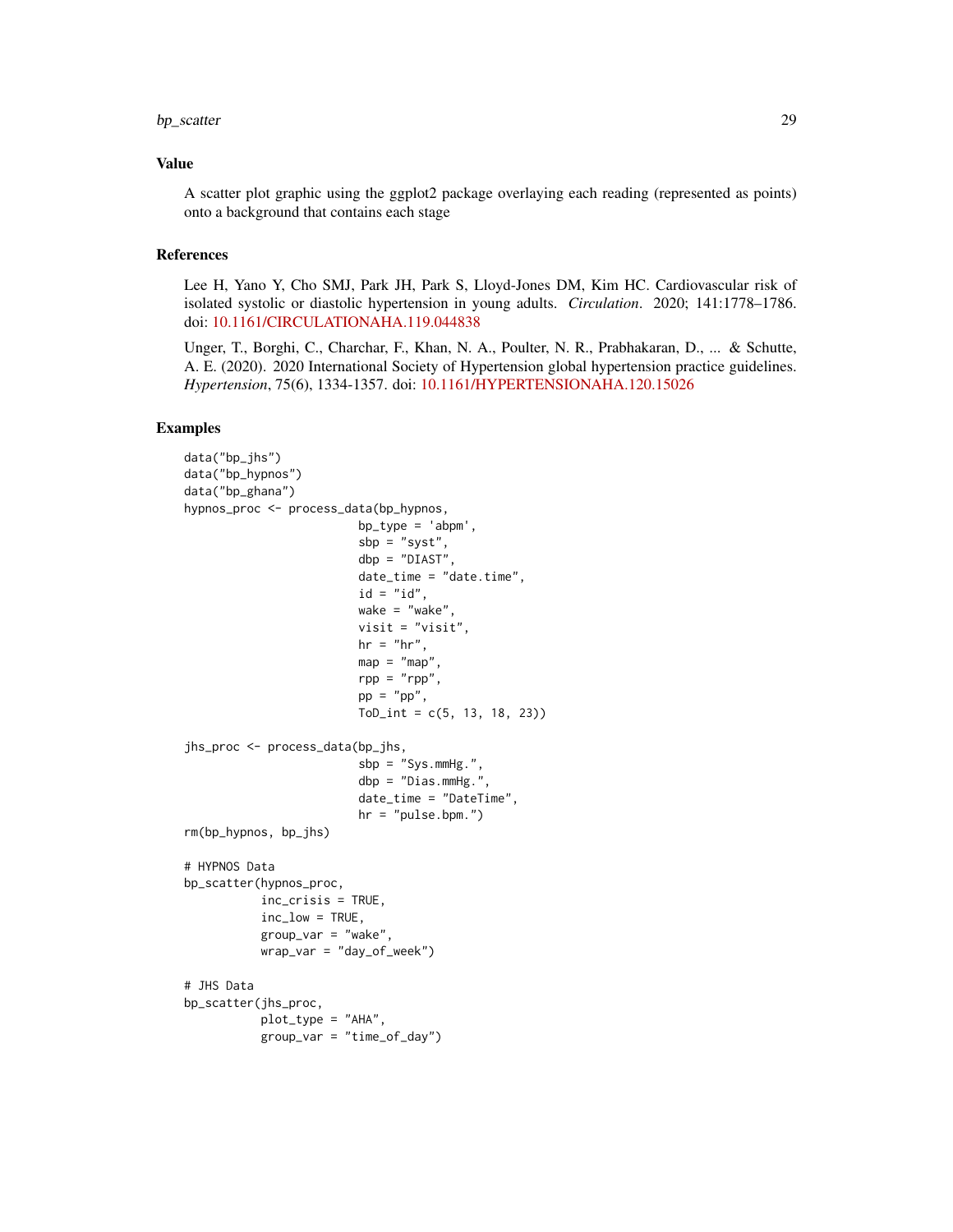```
# Ghana Data Set
#(Note that column names are of proper naming convention so no processing needed)
bp_scatter(bp::bp_ghana, inc_crisis = TRUE, inc_low = FALSE, group_var = "TIME_ELAPSED")
```
bp\_sleep\_metrics *Nocturnal Blood Pressure Metrics*

## **Description**

The bp\_sleep\_metrics function serves to calculate nocturnal metrics from relevant medical literature.

#### Usage

```
bp_sleep_metrics(data, subj = NULL)
```
#### Arguments

| data | User-supplied data set containing blood pressure data. Must contain a Systolic                                                                                                                                                                                                                                                                 |
|------|------------------------------------------------------------------------------------------------------------------------------------------------------------------------------------------------------------------------------------------------------------------------------------------------------------------------------------------------|
|      | blood pressure (SBP), Diastolic blood pressure (DBP) as well as ID, WAKE, and                                                                                                                                                                                                                                                                  |
|      | DATE_TIME columns.                                                                                                                                                                                                                                                                                                                             |
| subi | Optional argument. Allows the user to specify and subset specific subjects from<br>the ID column of the supplied data set. The subj argument can be a single value<br>or a vector of elements. The input type should be character, but the function will<br>comply with integers so long as they are all present in the ID column of the data. |

## Details

NOTE: Any reference to "sleep" in the bp package refers to an individual's nocturnal period; "sleep" is used in an informal sense for intuitive purposes. Technically, from a clinical perspective, indication of sleep is currently obtained through means of EEG or other highly specialized equipment. For all intents and purposes, sleep in the context of this package refers to actigraphy-inferred nocturnal periods of rest.

The calculation of BP metrics related to sleep is based on averages of BP readings from four periods as identified in Kairo et al. (2003): presleep or evening (2 hours before sleep start), prewake (2 hours before wake), postwake or morning (2 hours after wake), lowest (3 measurements centered at the minimal BP reading over sleep). The function uses WAKE column to automatically allocate BP measurements to various periods. The following metrics are defined as a function of the period averages (separately for SBP and DBP)

dip\_calc = 1 - mean\_sleep\_BP/mean\_wake\_BP (dip proportion)

 $noct_fall = mean$  presleep  $BP$  - mean lowest  $BP$  (nocturnal fall)

ST\_mbps = mean\_postwake\_BP - mean\_lowest\_BP (sleep through morning blood pressure surge)

PW\_mbps = mean\_postwake\_BP - mean\_prewake\_BP (prewake morning blood pressure surge)

ME\_avg = (mean\_presleep\_BP + mean\_postwake\_BP)/2 (morning-evening average)

 $ME\_diff = mean$  postwake BP - mean presleep BP (morning-evening difference)

wSD = ( (wake\_SD x HRS\_wake) + (sleep\_SD x HRS\_sleep) ) / (HRS\_wake + HRS\_sleep) (weighted standard deviation)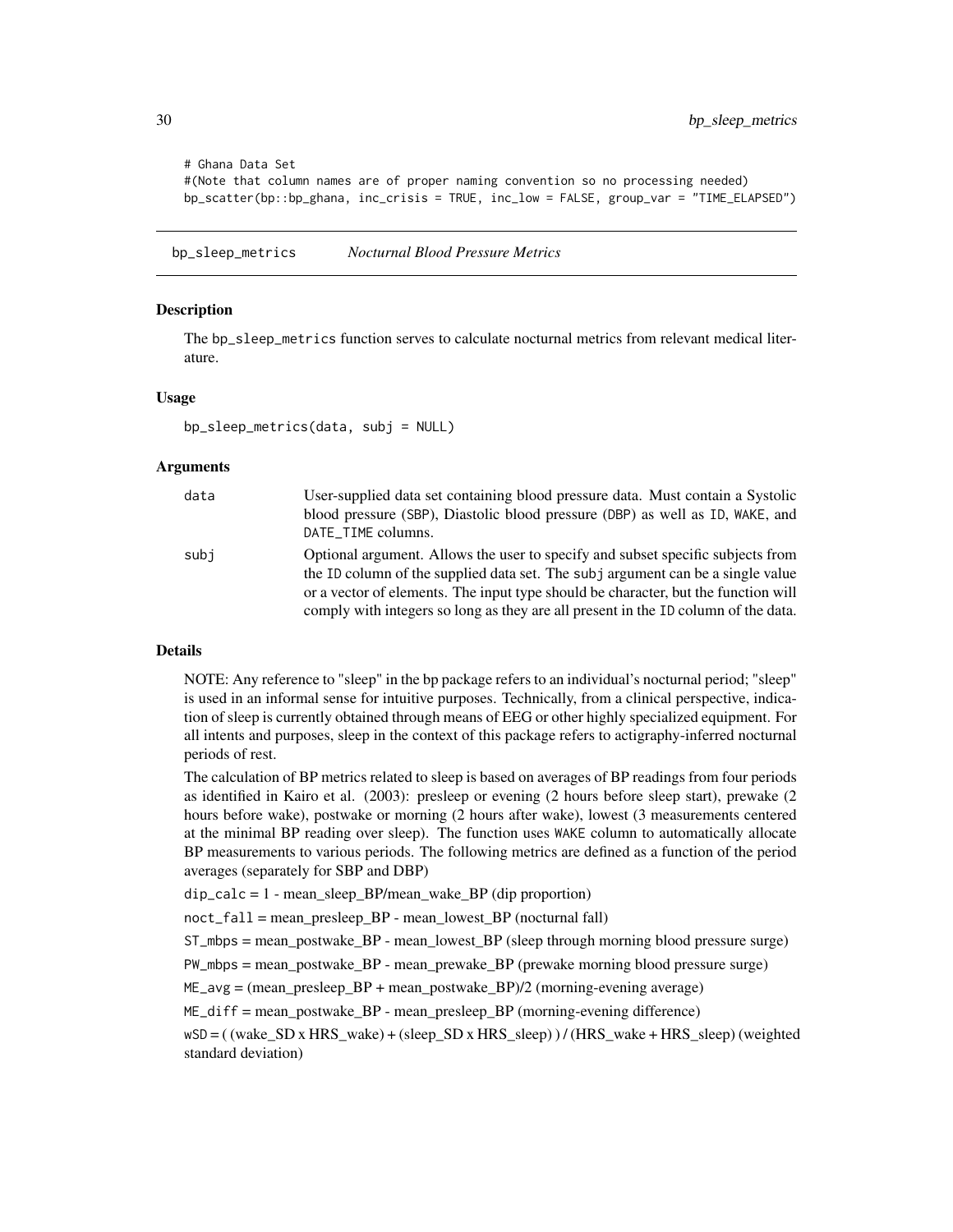## <span id="page-30-0"></span>bp\_stages 31

## Value

The function outputs a list containing 4 tibble objects corresponding to the following tables:

| $[$ [1]] | Counts of how many BP measurements were observed overall (N_total), to-<br>tal number of readings during sleep (N_sleep), total number of readings dur-<br>ing wake (N_wake), number of unique hours recorded during the sleep period<br>(HRS_sleep), and number of unique hours recorded during the wake period<br>(HRS_wake) for each subject ID and grouping variable                             |
|----------|------------------------------------------------------------------------------------------------------------------------------------------------------------------------------------------------------------------------------------------------------------------------------------------------------------------------------------------------------------------------------------------------------|
| [[2]]    | Summary statistics for systolic BP measurements (SBP): mean SBP value over<br>Sleep and Wake, sd SBP value over Sleep and Wake, mean SBP value over<br>presleep period (evening in Kario et al. (2003)), mean SBP value over prewake<br>period, mean SBP value over postwake period (morning in Kario et al. (2003)),<br>mean SBP value over 3 reading centered at the lowest SBP value during sleep |
| [[3]]    | Summary statistics for diastolic BP measurements (DBP), same as for SBP                                                                                                                                                                                                                                                                                                                              |
| [L4]     | BP metrics associated with sleep as defined above, separately for SBP and DBP                                                                                                                                                                                                                                                                                                                        |

## References

Kario, K., Pickering, T. G., Umeda, Y., Hoshide, S., Hoshide, Y., Morinari, M., ... & Shimada, K. (2003). Morning surge in blood pressure as a predictor of silent and clinical cerebrovascular disease in elderly hypertensives: a prospective study. Circulation, 107(10), 1401-1406.

## Examples

```
hypnos_proc <- process_data(bp_hypnos,
                          sbp = "syst",dbp = "DIAST",
                          date_time = "date.time",
                          id = "id",wake = "wake",
                          visit = "visit",
                          hr = "hr",
                          map = "map"rpp = "rpp",pp = "pp",bp_type = "abpm")
```
bp\_sleep\_metrics(hypnos\_proc)

bp\_stages *Alternative Blood Pressure Stages*

## Description

Adds BP\_CLASS, SBP\_Category, and DBP\_Category columns to supplied dataframe.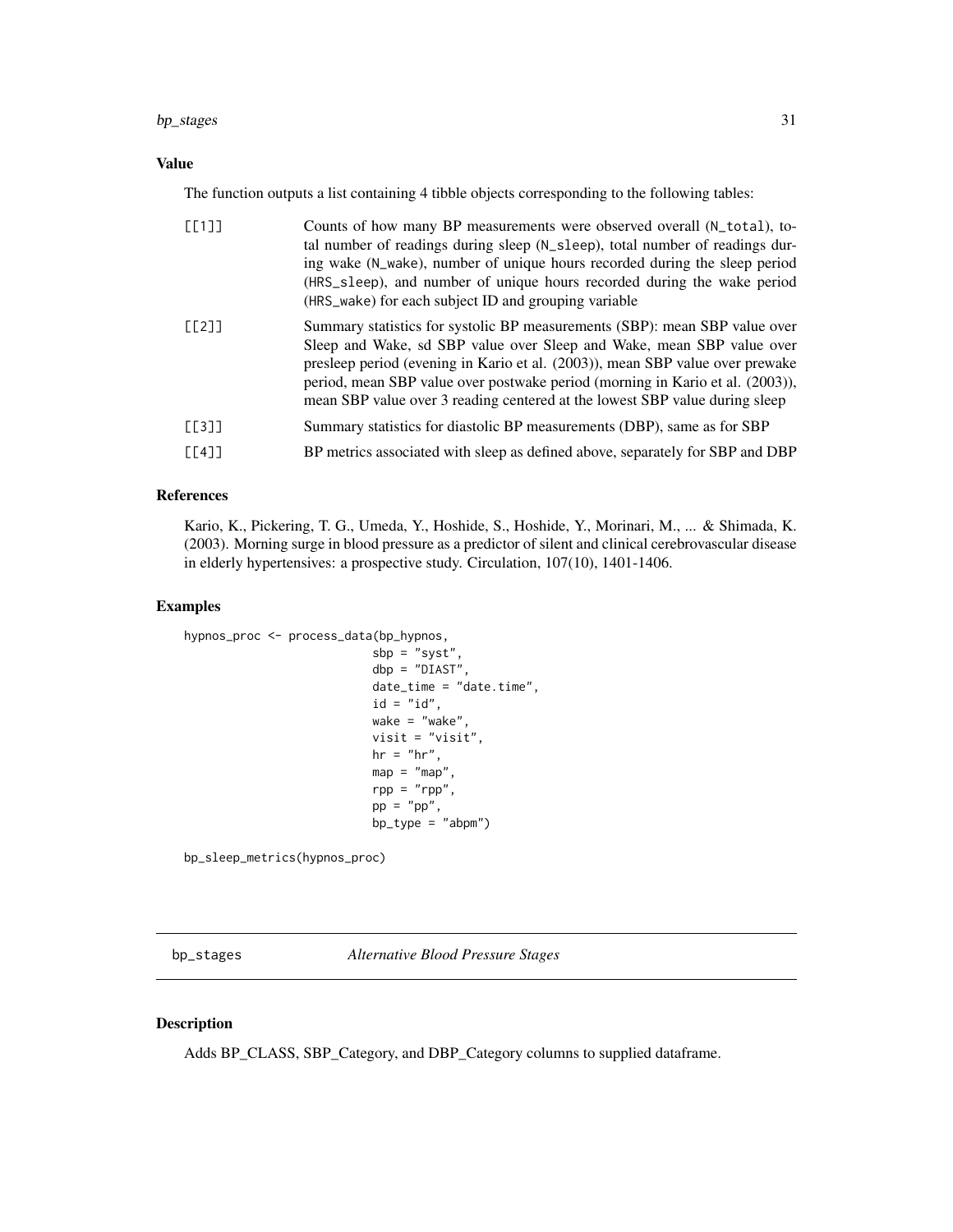## Usage

```
bp_stages(
  data,
  sbp,
  dbp,
  inc_low = TRUE,
  inc_crisis = TRUE,
  data_screen = TRUE,
  SUL = 240,SLL = 50,
 DUL = 140,DL = 40,adj\_sbp\_dbp = TRUE\mathcal{L}
```
## Arguments

| data        | User-supplied dataset containing blood pressure data. Must contain data for<br>Systolic blood pressure and Diastolic blood pressure at a minimum.                                                                                                                                                                                                      |
|-------------|--------------------------------------------------------------------------------------------------------------------------------------------------------------------------------------------------------------------------------------------------------------------------------------------------------------------------------------------------------|
| sbp         | column name corresponding to systolic blood pressure (SBP)                                                                                                                                                                                                                                                                                             |
| dbp         | column name corresponding to diastolic blood pressure (DBP)                                                                                                                                                                                                                                                                                            |
| inc_low     | A TRUE / FALSE indicator of whether or not to include the "Low" (Hypoten-<br>sion) category to the scatter plot. The range for Hypotension is set from a min-<br>imum of 25 for DBP or 80 for SBP, or the corresponding minimum value for<br>either category from the data until 60 for DBP and 100 for SBP.                                           |
| inc_crisis  | A TRUE / FALSE indicator of whether or not to include the Hypertensive "Cri-<br>sis" category to the scatter plot. The range for crisis is any value above 180 for<br>SBP or above 120 for DBP.                                                                                                                                                        |
| data_screen | Default to TRUE. data screens for extreme values in the data for both SBP and<br>DBP according to Omboni, et al (1995) paper - Calculation of Trough: Peak Ratio<br>of Antihypertensive Treatment from Ambulatory Blood Pressure: Methodolog-<br>ical Aspects                                                                                          |
| SUL         | Systolic Upper Limit (SUL). If data_screen = TRUE, then SUL sets the upper<br>limit by which to exclude any SBP values that exceed this threshold. The default<br>is set to 240 per Omboni, et al (1995) paper - Calculation of Trough: Peak Ratio<br>of Antihypertensive Treatment from Ambulatory Blood Pressure: Methodolog-<br>ical Aspects        |
| <b>SLL</b>  | Systolic Lower Limit (SLL). If data_screen = TRUE, then SLL sets the lower<br>limit by which to exclude any SBP values that fall below this threshold. The de-<br>fault is set to 50 per Omboni, et al (1995) paper - Calculation of Trough: Peak Ra-<br>tio of Antihypertensive Treatment from Ambulatory Blood Pressure: Method-<br>ological Aspects |
| DUL         | Diastolic Upper Limit (DUL). If data_screen = TRUE, then DUL sets the upper<br>limit by which to exclude any DBP values that exceed this threshold. The default<br>is set to 140 per Omboni, et al (1995) paper - Calculation of Trough: Peak Ratio<br>of Antihypertensive Treatment from Ambulatory Blood Pressure: Methodolog-<br>ical Aspects       |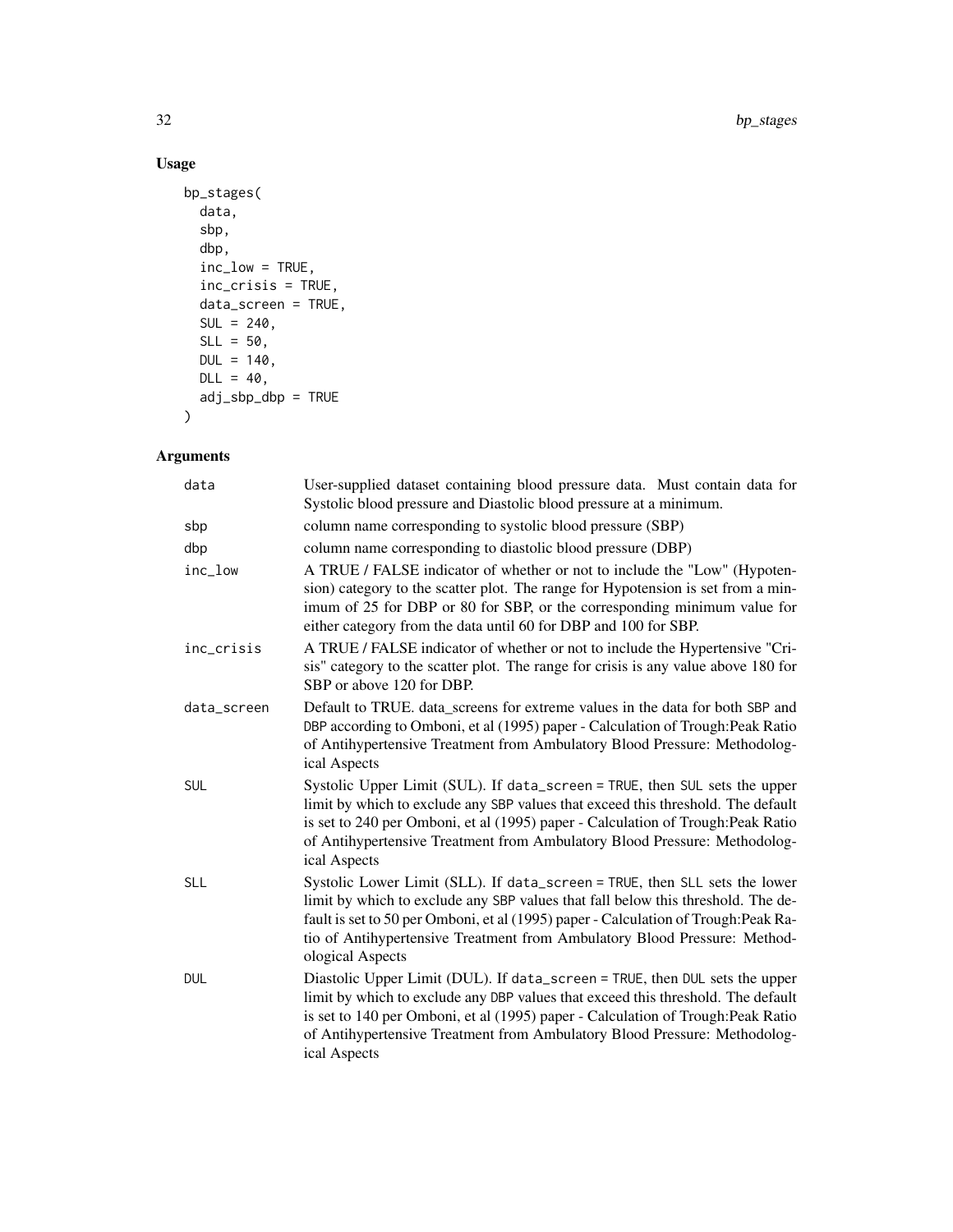#### <span id="page-32-0"></span>bp\_stats 33

| DLL         | Diastolic Lower Limit (DLL). If data_screen = TRUE, then DLL sets the lower                                                                                                  |
|-------------|------------------------------------------------------------------------------------------------------------------------------------------------------------------------------|
|             | limit by which to exclude any DBP values that fall below this threshold. The de-                                                                                             |
|             | fault is set to 40 per Omboni, et al (1995) paper - Calculation of Trough: Peak Ra-                                                                                          |
|             | tio of Antihypertensive Treatment from Ambulatory Blood Pressure: Method-<br>ological Aspects                                                                                |
| adi_sbp_dbp | Logical indicator to dictate whether or not to run helper functions that adjust /<br>process SBP & DBP columns in supplied data set. Default set to: adj_sbp_dbp<br>$=$ TRUE |

## Details

Supplied dataframe must adhere to the unified format using the process\_data function.

## Value

A dataframe with additional columns corresponding to the stages of high blood pressure and the supplementary SBP / DBP categories

## References

Omboni, S., Parati, G\*., Zanchetti, A., Mancia, G. Calculation of trough: peak ratio of antihypertensive treatment from ambulatory blood pressure: methodological aspects *Journal of Hypertension*. October 1995 - Volume 13 - Issue 10 - p 1105-1112 doi: [10.1097/0000487219951000000005](https://doi.org/10.1097/00004872-199510000-00005)

## Examples

```
# Load bp_hypnos
data(bp_hypnos)
bp_stages(bp_hypnos, sbp = "syst", dbp = "diast")
# Load bp_jhs data
data(bp_jhs)
bp_stages(bp_jhs, sbp = "sys.mmhg.", dbp = "dias.mmhg.")
```
## bp\_stats *Aggregated BP Summary Statistics*

#### Description

Combines the output from the following functions:

- bp\_center
- bp\_cv
- bp\_arv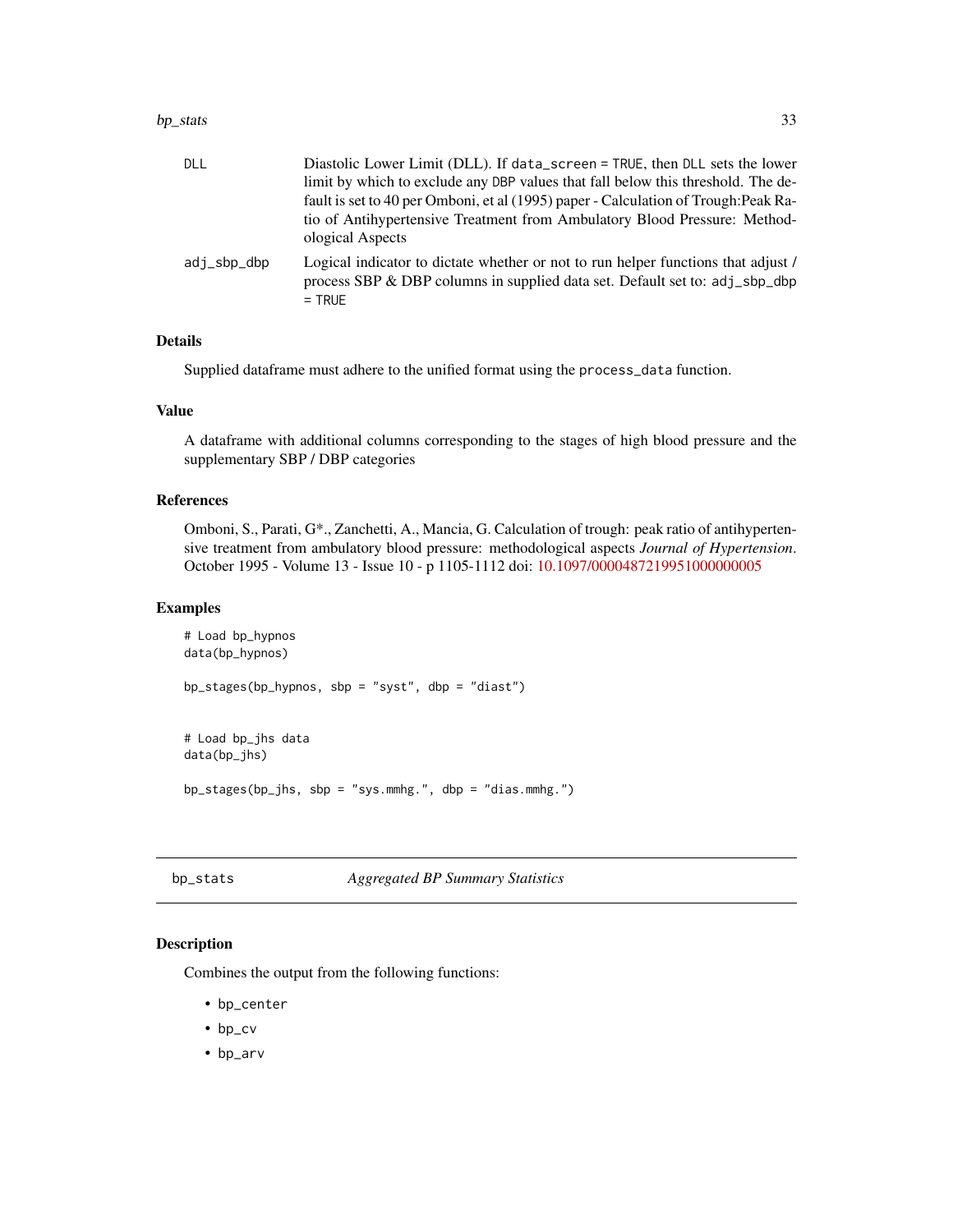- bp\_sv
- bp\_mag
- bp\_range

## Usage

```
bp_stats(
  data,
  inc_date = FALSE,
  subj = NULL,bp_type = c("both", "sbp", "dbp"),
  add_groups = NULL,
  inc_wake = TRUE
)
```
## Arguments

| data       | Required argument. Pre-processed dataframe containing SBP and DBP with<br>optional ID, VISIT, WAKE, and DATE columns if available. Use process_data<br>to properly format data.                                                                                                                                                                              |
|------------|--------------------------------------------------------------------------------------------------------------------------------------------------------------------------------------------------------------------------------------------------------------------------------------------------------------------------------------------------------------|
| inc_date   | Optional argument. Default is FALSE. As ABPM data typically overlaps due<br>to falling asleep on one date and waking up on another, the inc_date argu-<br>ment is typically kept as FALSE, but the function will work regardless. Setting<br>inc_date = TRUE will include these dates as a grouping level.                                                   |
| subj       | Optional argument. Allows the user to specify and subset specific subjects from<br>the ID column of the supplied data set. The subj argument can be a single value<br>or a vector of elements. The input type should be character, but the function will<br>comply with integers so long as they are all present in the ID column of the data.               |
| bp_type    | Optional argument. Determines whether to calculate magnitude for SBP values<br>or DBP values, or both. For both SBP and DBP ARV values use bp_type<br>$=$ 'both', for <b>SBP-only</b> use bp_type = 'sbp, and for <b>DBP-only</b> use bp_type =<br>'dbp'. If no type specified, default will be set to 'both'                                                |
| add_groups | Optional argument. Allows the user to aggregate the data by an additional<br>"group" to further refine the output. The supplied input must be a character<br>vector with the strings corresponding to existing column names of the pro-<br>cessed data input supplied. Capitalization of add_groups does not matter. Ex:<br>$add\_groups = c("Time_of_Day")$ |
| inc wake   | Optional argument corresponding to whether or not to include WAKE in the group-<br>ing of the final output (if WAKE column is available). By default, inc_wake =<br>TRUE which will include the WAKE column in the groups by which to calculate<br>the respective metrics.                                                                                   |

## Value

A tibble object with a row corresponding to each subject, or alternatively a row corresponding to each date, if inc\_date = TRUE. The resulting tibble consists of:

• ID: The unique identifier of the subject. For single-subject datasets,  $ID = 1$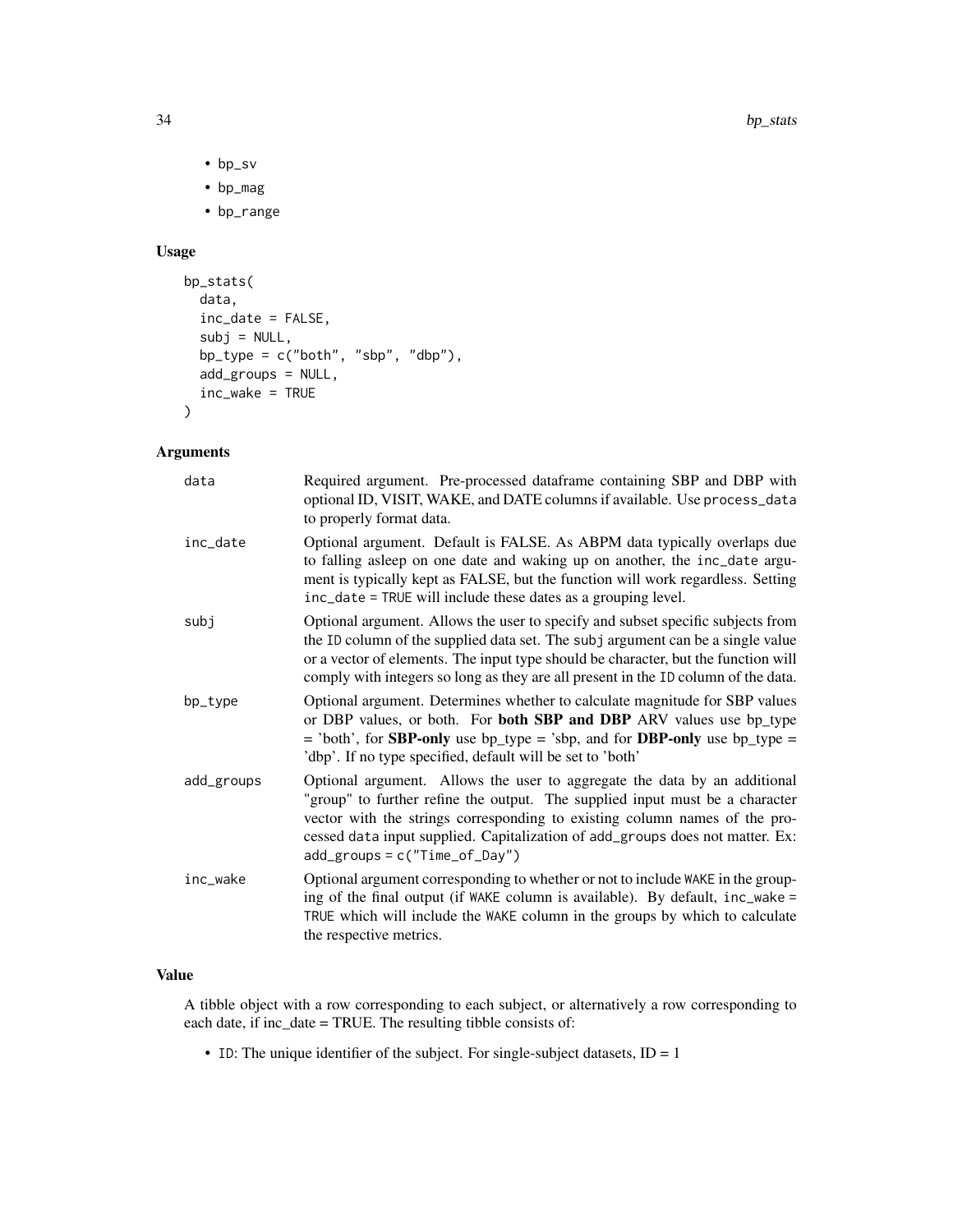- <span id="page-34-0"></span>• N: The number of observations for that particular grouping. If inc\_date = TRUE, N corresponds to the number of observations for that date. If inc\_date = FALSE, N corresponds to the number of observations for the most granular grouping available (i.e. a combination of ID, VISIT, and WAKE)
- VISIT: (If applicable) Corresponds to the visit # of the subject, if more than 1
- WAKE: (If applicable) Corresponds to the awake status of the subject  $(0 = a \text{sleep} \mid 1 = a \text{wake})$
- Output from the following functions: bp\_center, bp\_cv, bp\_arv, bp\_sv, bp\_mag, bp\_range
- Any add\_groups variables supplied to function argument will be present as a column in the resulting tibble.

#### Examples

```
# Load data
data(bp_hypnos)
data(bp_jhs)
# Process bp_hypnos
hyp_proc <- process_data(bp_hypnos, sbp = "SYST", dbp = "DIAST", date_time = "date.time",
id = "id", wake = "wake", visit = "visit", hr = "hr", pp ="pp", map = "map", rpp = "rpp")
# Process bp_jhs data
jhs_proc <- process_data(bp_jhs, sbp = "Sys.mmHg.", dbp = "Dias.mmHg.", date_time = "DateTime",
hr = "Pulse.bpm."# BP Stats Aggregated Table
```

```
bp_stats(hyp_proc, subj = c(70417, 70435), add_groups = c("SBP_Category"), bp_type = 'sbp')
bp_stats(jhs_proc, add_groups = c("SBP_Category"))
```
bp\_sv *Successive Variation (SV)*

## Description

Calculate the successive variation (SV) at various levels of granularity based on what is supplied (ID, VISIT, WAKE, and / or DATE)for either SBP, DBP, or both. SV is a measure of dispersion that takes into account the temporal structure of the data and relies on the sum of squared differences in successive observations, unlike the average real variability (ARV) which relies on the sum of absolute differences.  $$SSV = sqrt(sum(x_i+1 - x_i)^2/n-1)$ \$\$

#### Usage

```
bp_sv(
  data,
  inc\_date = FALSE,subi = NULL,bp_type = c("both", "sbp", "dbp"),
  add_groups = NULL,
  inc_wake = TRUE
)
```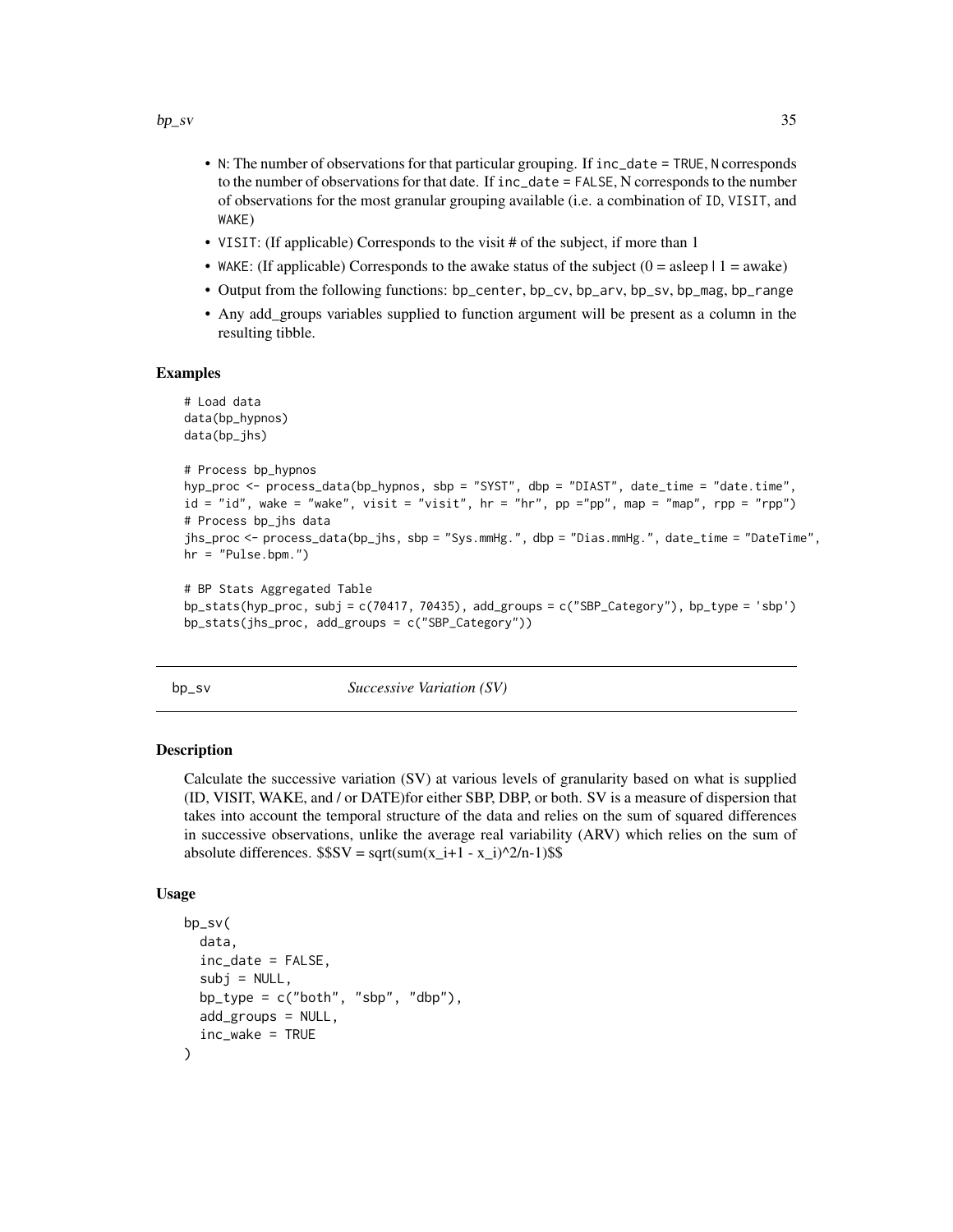## **Arguments**

| data       | Required argument. Pre-processed dataframe with SBP and DBP columns with<br>optional ID, VISIT, WAKE, and DATE columns if available. Use process_data<br>to properly format data.                                                                                                                                                                            |
|------------|--------------------------------------------------------------------------------------------------------------------------------------------------------------------------------------------------------------------------------------------------------------------------------------------------------------------------------------------------------------|
| inc_date   | Optional argument. Default is FALSE. As ABPM data typically overlaps due<br>to falling asleep on one date and waking up on another, the inc_date argu-<br>ment is typically kept as FALSE, but the function will work regardless. Setting<br>inc_date = TRUE will include these dates as a grouping level.                                                   |
| subj       | Optional argument. Allows the user to specify and subset specific subjects from<br>the ID column of the supplied data set. The subj argument can be a single value<br>or a vector of elements. The input type should be character, but the function will<br>comply with integers so long as they are all present in the ID column of the data.               |
| bp_type    | Optional argument. Determines whether to calculate SV for SBP values or DBP<br>values, or both. For <b>both SBP and DBP</b> ARV values use $bp_{\text{type}} = 'both',$ for<br><b>SBP-only</b> use bp_type = 'sbp, and for <b>DBP-only</b> use bp_type = 'dbp'. If no type<br>specified, default will be set to 'both'                                       |
| add_groups | Optional argument. Allows the user to aggregate the data by an additional<br>"group" to further refine the output. The supplied input must be a character<br>vector with the strings corresponding to existing column names of the pro-<br>cessed data input supplied. Capitalization of add_groups does not matter. Ex:<br>$add\_groups = c("Time_of_Day")$ |
| inc_wake   | Optional argument corresponding to whether or not to include WAKE in the group-<br>ing of the final output (if WAKE column is available). By default, inc_wake =<br>TRUE which will include the WAKE column in the groups by which to calculate<br>the respective metrics.                                                                                   |

## Details

NOTE: The canonical standard deviation, independent of the temporal structure using the sample average, is added for comparison:  $$SD = sqrt(sum(x_i+1 - xbar)^2/n-1)$ \$\$

#### Value

A tibble object with a row corresponding to each subject, or alternatively a row corresponding to each date if inc\_date = TRUE. The resulting tibble consists of:

- ID: The unique identifier of the subject. For single-subject datasets,  $ID = 1$
- VISIT: (If applicable) Corresponds to the visit # of the subject, if more than 1
- WAKE: (If applicable) Corresponds to the awake status of the subject  $(0 = a \text{sleep} \mid 1 = \text{awake})$
- SV\_SBP / SV\_DBP: Calculates the square root of the average squared differences between successive measurements. The resulting value averages across the granularity grouping for however many observations are present.
- N: The number of observations for that particular grouping. If inc\_date = TRUE, N corresponds to the number of observations for that date. If inc\_date = FALSE, N corresponds to the number of observations for the most granular grouping available (i.e. a combination of ID, VISIT, and WAKE)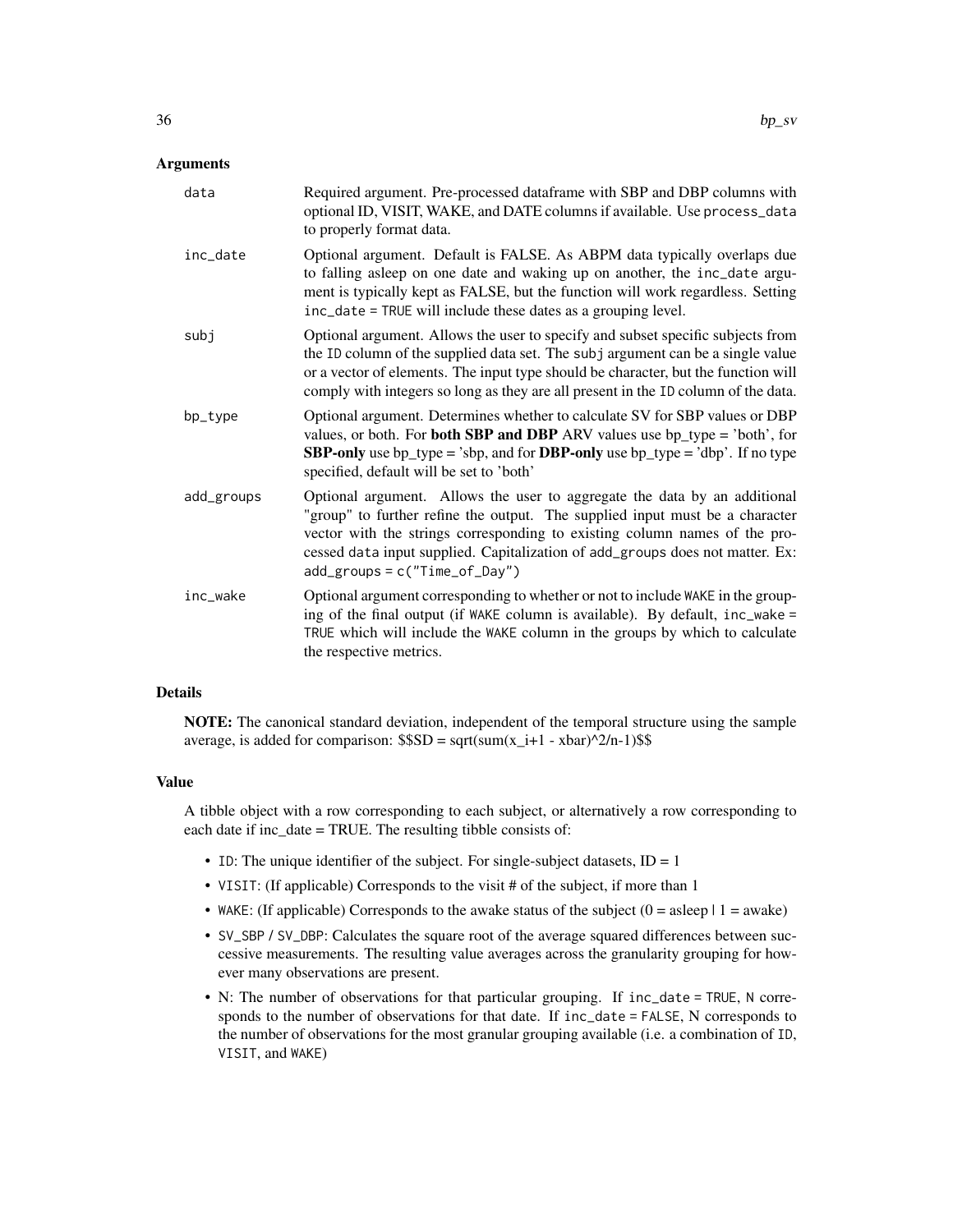## <span id="page-36-0"></span>bp\_tables 37

• Any add\_groups variables supplied to function argument will be present as a column in the resulting tibble.

#### Examples

```
# Load data
data(bp_hypnos)
data(bp_jhs)
# Process bp_hypnos
hypnos_proc <- process_data(bp_hypnos, sbp = "SYST", dbp = "DIAST", date_time = "date.time",
id = "id", wake = "wake", visit = "visit", hr = "hr", pp ="pp", map = "map", rpp = "rpp")
# Process bp_jhs data
jhs_proc <- process_data(bp_jhs, sbp = "Sys.mmHg.", dbp = "Dias.mmHg.", date_time = "DateTime",
hr = "Pulse.bpm.")
# SV Calculation
bp_sv(hypnos_proc)
bp_sv(jhs_proc, add_groups = c("meal_time"))
# Notice that meal_time is not a column from process_data, but it still works
```
bp\_tables *Blood Pressure Tables*

#### Description

Generate a list of pertinent table outputs that detail various information specific to blood pressure.

## Usage

```
bp_tables(
  data,
  bp_type = c("both", "sbp", "dbp"),
  bp_perc_margin = NULL,
 wake_perc_margin = 2,
  subj = NULL)
```
## **Arguments**

| data    | A processed data frame resulting from the process_data function that contains<br>the SBP, DBP, DAY_OF_WEEK, Time_of_Day, SBP_CATEGORY, and DBP_CATEGORY<br>columns.                                                                                                                                             |
|---------|-----------------------------------------------------------------------------------------------------------------------------------------------------------------------------------------------------------------------------------------------------------------------------------------------------------------|
| bp_type | Optional argument. Determines whether to calculate tables for SBP values or<br>DBP values, or both. For <b>both SBP and DBP</b> ARV values use bp type = 'both',<br>for <b>SBP-only</b> use bp_type = 'sbp, and for <b>DBP-only</b> use bp_type = 'dbp'. If no<br>type specified, default will be set to 'both' |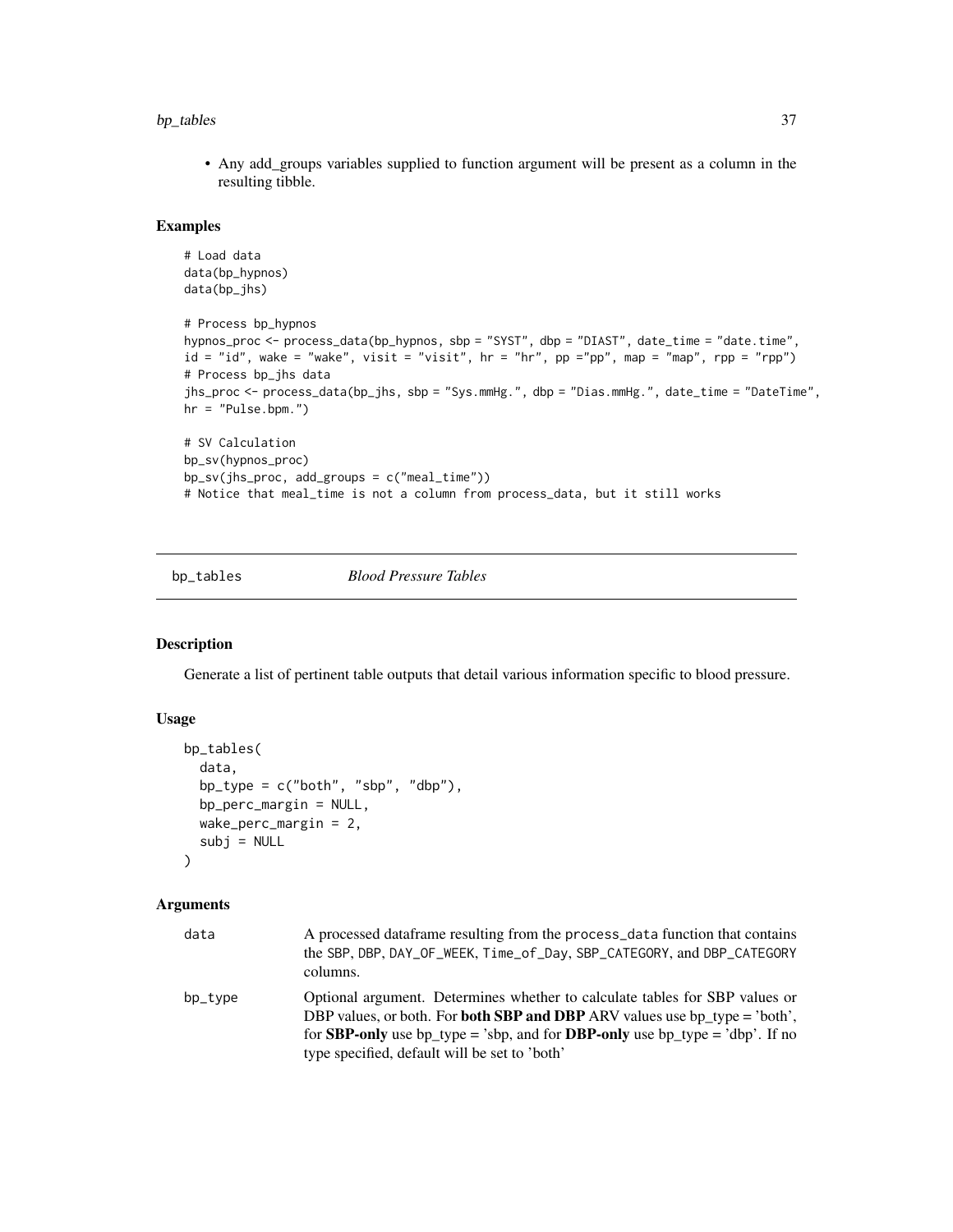|                  | bp_perc_margin An optional argument that determines which of the marginal totals to include in<br>the raw count tables expressed as percentages. The argument can take on values<br>either NULL (default, both SBP and DBP), 1 (SBP only), or 2 (DBP only).                                                                                    |
|------------------|------------------------------------------------------------------------------------------------------------------------------------------------------------------------------------------------------------------------------------------------------------------------------------------------------------------------------------------------|
| wake_perc_margin |                                                                                                                                                                                                                                                                                                                                                |
|                  | An optional argument that determines which of the marginal totals to include in<br>the tables pertaining to the percentages of awake / asleep readings if applicable<br>(i.e. if the WAKE column is present). The argument can take on values either<br>NULL (both SBP and DBP), 1 (SBP only), or 2 (DBP only).                                |
| subi             | Optional argument. Allows the user to specify and subset specific subjects from<br>the ID column of the supplied data set. The subj argument can be a single value<br>or a vector of elements. The input type should be character, but the function will<br>comply with integers so long as they are all present in the ID column of the data. |

## Value

A list of table outputs for various subsets of the data based on which bp\_type is selected

## Examples

```
data("bp_jhs")
data("bp_hypnos")
hyp_proc <- process_data(bp_hypnos,
                        bp_type = 'abpm',
                        sbp = "syst",
                        dbp = "DIAST",
                        date_time = "date.time",
                        id = "id",wake = "wake",
                        visit = "visit",
                        hr = "hr",
                        map = "map",rpp = "rpp",pp = "pp",ToD_int = c(5, 13, 18, 23))
jhs_proc <- process_data(bp_jhs,
                        sbp = "Sys.mmHg.",
                        dbp = "Dias.mmHg.",
                        date_time = "DateTime",
                        hr = "pulse.bpm."rm(bp_hypnos, bp_jhs)
bp_tables(jhs_proc)
bp_tables(hyp_proc)
```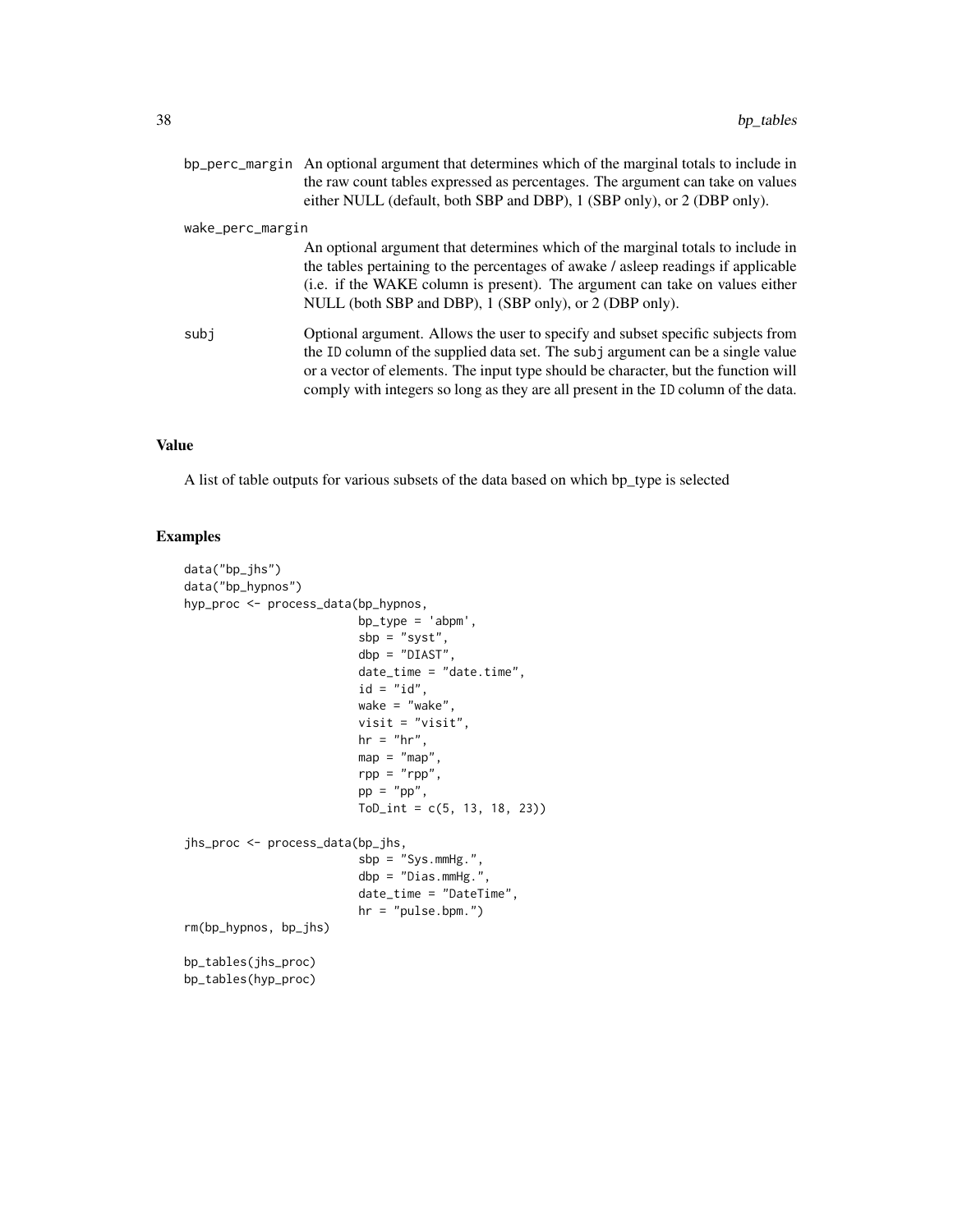<span id="page-38-0"></span>

## Description

Blood Pressure Time Series Plots

## Usage

```
bp_ts_plots(
 data,
 index = NULL,subj = NULL,first_hour = 0,
 rotate_xlab = FALSE,
 wrap_var = NULL,
 wrap_row = NULL,
 wrap\_col = NULL,method = NULL,
 formula = NULL
)
```
## Arguments

| data       | User-supplied data set containing blood pressure data. Must contain a Systolic<br>blood pressure (SBP), Diastolic blood pressure (DBP) and an ID column. Data<br>must also have either a DATE_TIME or DATE column, unless an index column<br>is specified for the x axis. An index column trumps DATE_TIME and DATE if<br>specified.                                                                                                                                                                                             |
|------------|----------------------------------------------------------------------------------------------------------------------------------------------------------------------------------------------------------------------------------------------------------------------------------------------------------------------------------------------------------------------------------------------------------------------------------------------------------------------------------------------------------------------------------|
| index      | An optional user-specified column denoting x-axis values (other than DATE_TIME<br>or DATE columns). index argument must be a character denoting a column in<br>the supplied data. This argument is useful in the event the data has no corre-<br>sponding date/time value, but rather an index of values such as (reading $#1, #2,$<br>#3, etc. or office visit #1, #2, etc. as examples) If NULL, the function will look<br>for DATE_TIME or DATE columns to reference. If index is character, it will<br>be coerced to factor. |
| subj       | Optional argument. Allows the user to specify and subset specific subjects from<br>the ID column of the supplied data set. The subj argument can be a single value<br>or a vector of elements. The input type should be character, but the function will<br>comply with integers so long as they are all present in the ID column of the data.                                                                                                                                                                                   |
| first_hour | Optional argument denoting a value corresponding to the first hour of the x-<br>axis for the hour plots. Only applicable to data sets that contain a DATE_TIME<br>column. It is often easier to visualize a BP time series not from $0 - 23$ hours<br>but rather an order that begins or ends with waking up such as $first\_hour = 6$<br>which will sequence the hours from $6am(6, 7, , 23, 0, , 4, 5)$ . The default<br>value for first_hour is set at 0                                                                      |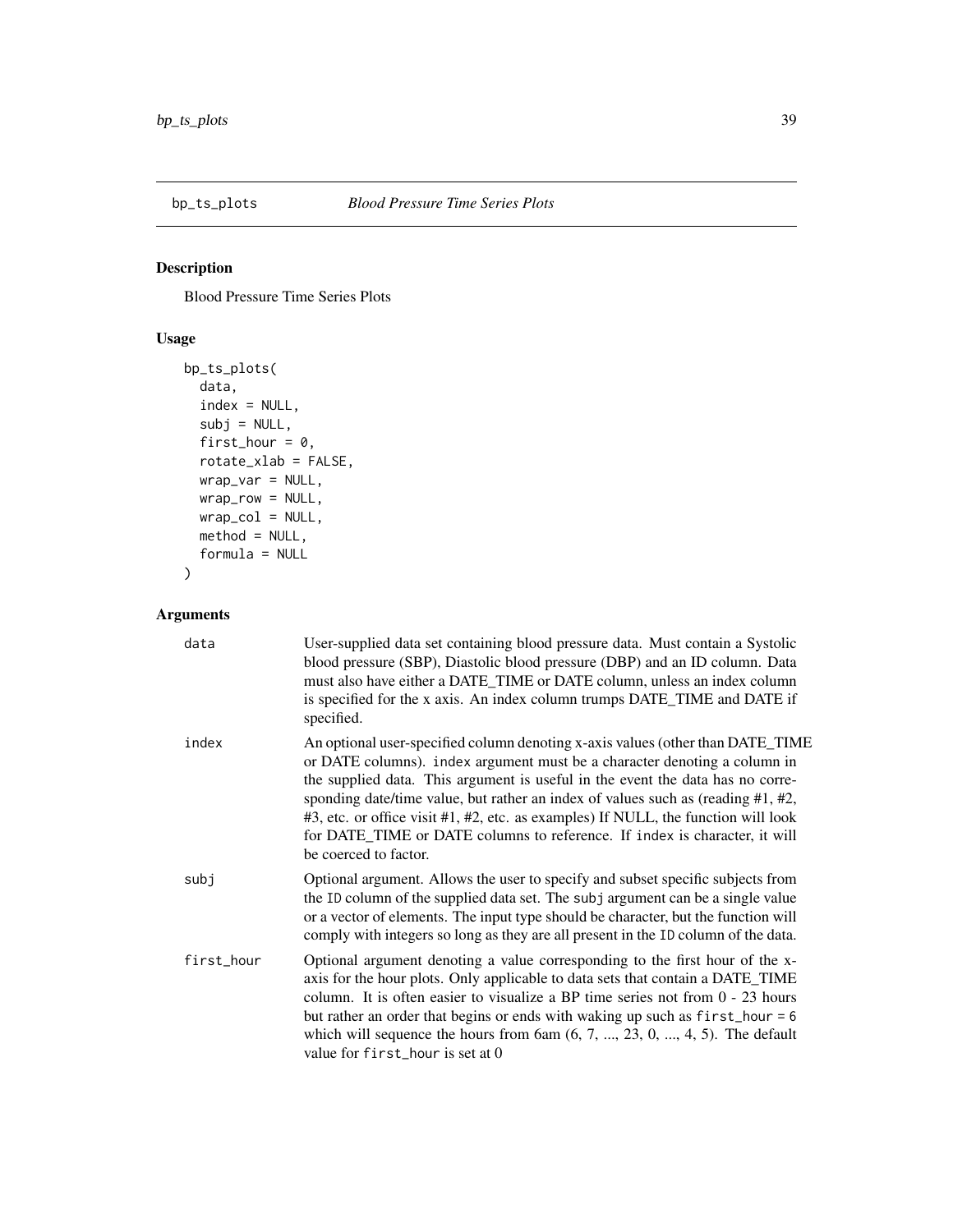| rotate_xlab | An optional logical argument to rotate the x axis labels 90 degrees. The default<br>value is set to FALSE.                                                                                                                                                              |
|-------------|-------------------------------------------------------------------------------------------------------------------------------------------------------------------------------------------------------------------------------------------------------------------------|
| wrap_var    | An optional character argument indicating a column by which to "wrap" the<br>data. This function utilizes ggplot2's facet_wrap function to split plots accord-<br>ing to some extraneous variable (such as gender, smoking status, awake/asleep,<br>$etc.$ ).           |
| wrap_row    | An optional argument specifying how many rows to wrap the plots if wrap_var<br>is specified.                                                                                                                                                                            |
| wrap_col    | An optional argument specifying how many columnss to wrap the plots if wrap_var<br>is specified.                                                                                                                                                                        |
| method      | (ggplot2 plotting arguments) Smoothing method (function) to use. Default is<br>NULL, but also accepts a character vector "lm", "glm", "gam", "loess". NULL<br>implies that the smoothing method will be chosen automatically based on the<br>size of the largest group. |
|             | See https://ggplot2.tidyverse.org/reference/geom_smooth.html for more<br>details.                                                                                                                                                                                       |
| formula     | (ggplot2 plotting arguments) Formula to use in smoothing function. Default is<br>NULL implying $y \sim x$ for fewer than 1,000 observations and $y \sim x(x, bs = "cs")$<br>otherwise.                                                                                  |
|             | See https://ggplot2.tidyverse.org/reference/geom_smooth.html for more<br>details.                                                                                                                                                                                       |
|             |                                                                                                                                                                                                                                                                         |

#### Value

If the data does not contain a DATE\_TIME column, a single list will be returned with the timedependent plots for each subject ID. If the data does contain a DATE\_TIME column (and index is not specified), a list of two lists will be returned for each subject ID: one corresponding to the time-dependent plots (according to the DATE\_TIME values), and another plot corresponding to the HOUR plots which show repeated measurements of BP values throughout a 24-hour period. The index of the output therefore corresponds to whether there is only the time-dependent plot type (the former situation) or there are both time-dependent and hourly plot types (the latter situation).

#### Examples

```
# Pregnancy Data Set
```

```
# bp_preg requires the use of the index argument since there are no DATE or
# DATE_TIME columns available
data_preg <- bp::bp_preg
data_preg$Time_Elapsed <- factor(data_preg$Time_Elapsed,
     levels = c("Booking", "0", "30", "60", "90", "120", "150", "180", "210", "240"))
bp::bp_ts_plots(data_preg, index = 'time_elapsed', subj = 1:3)
```
# JHS Data Set

# bp\_jhs returns two lists since there is a DATE\_TIME column: one for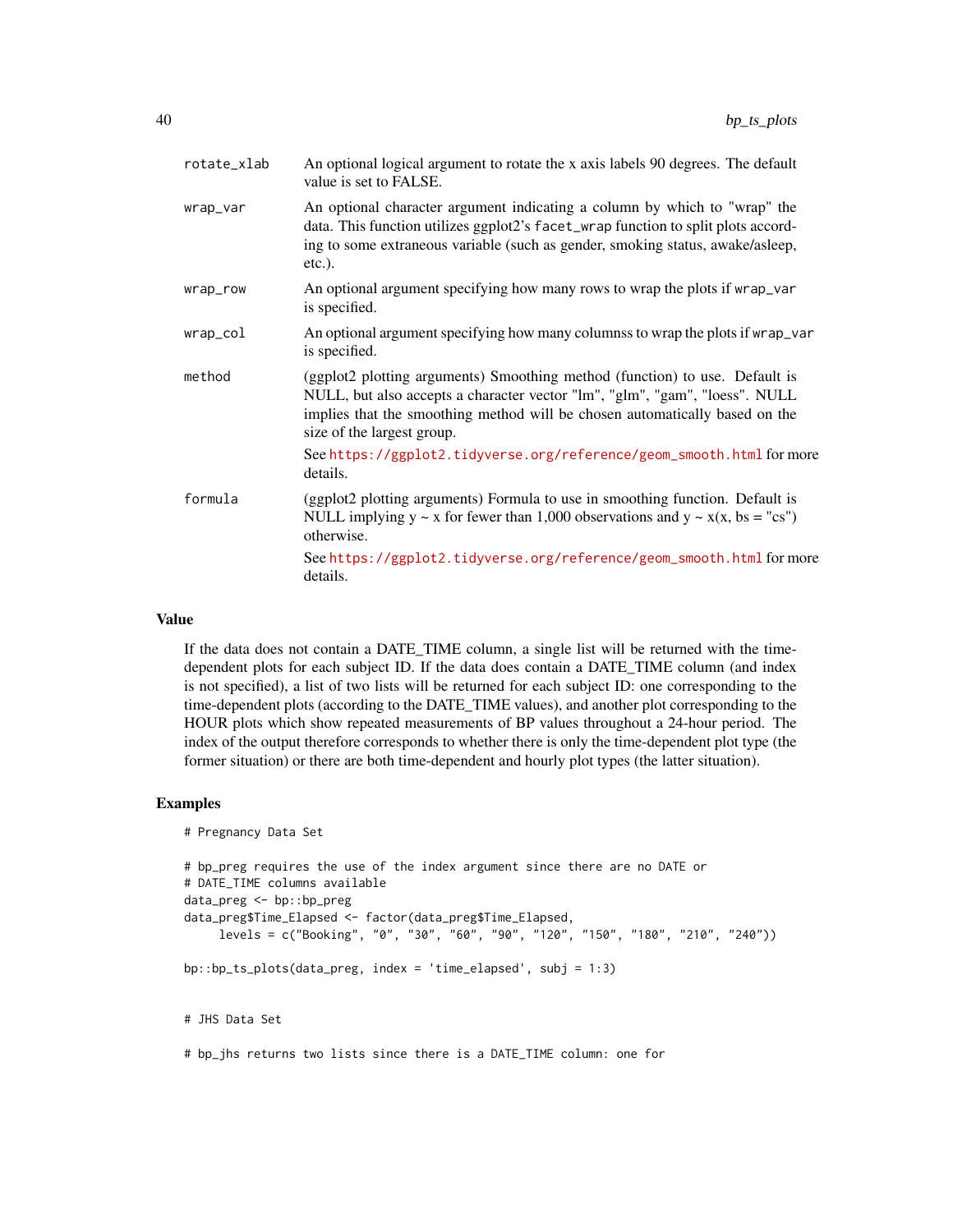```
# DATE_TIME and one for HOUR
data_jhs <- bp::process_data(bp::bp_jhs,
                                    sbp = 'sys.mmhg.',
                                    dbp = 'dias.mmhg.',
                                     hr = 'pulse.bpm.',
                              date_time = 'datetime')
bp::bp_ts_plots(data_jhs)
# HYPNOS Data Set
# bp_hypnos wraps the plots by the visit # since each subject was recorded over
# the course of two office visits
data_hypnos <- bp::process_data(bp::bp_hypnos,
                                          sbp = 'syst',
                                          dbp = 'diast',
                                    date_time = 'date.time')
bp::bp_ts_plots(data_hypnos, wrap_var = 'visit', subj = '70435')
```
cv *Coefficient of Variation (CV)*

## Description

THIS IS A DEPRECATED FUNCTION. USE bp\_cv INSTEAD.

## Usage

```
cv(
  data,
  inc_date = FALSE,
  subj = NULL,bp_type = 0,
  add_groups = NULL,
  inc_wake = TRUE
\mathcal{E}
```
## Arguments

| data     | Required argument. Pre-processed dataframe with SBP and DBP columns with<br>optional ID, VISIT, WAKE, and DATE columns if available. Use process_data<br>to properly format data.                                                                                                                           |
|----------|-------------------------------------------------------------------------------------------------------------------------------------------------------------------------------------------------------------------------------------------------------------------------------------------------------------|
| inc date | Optional argument. Default is FALSE. As ABPM data typically overlaps due<br>to falling as leep on one date and waking up on another, the inc_date argu-<br>ment is typically kept as FALSE, but the function will work regardless. Setting<br>inc_date = TRUE will include these dates as a grouping level. |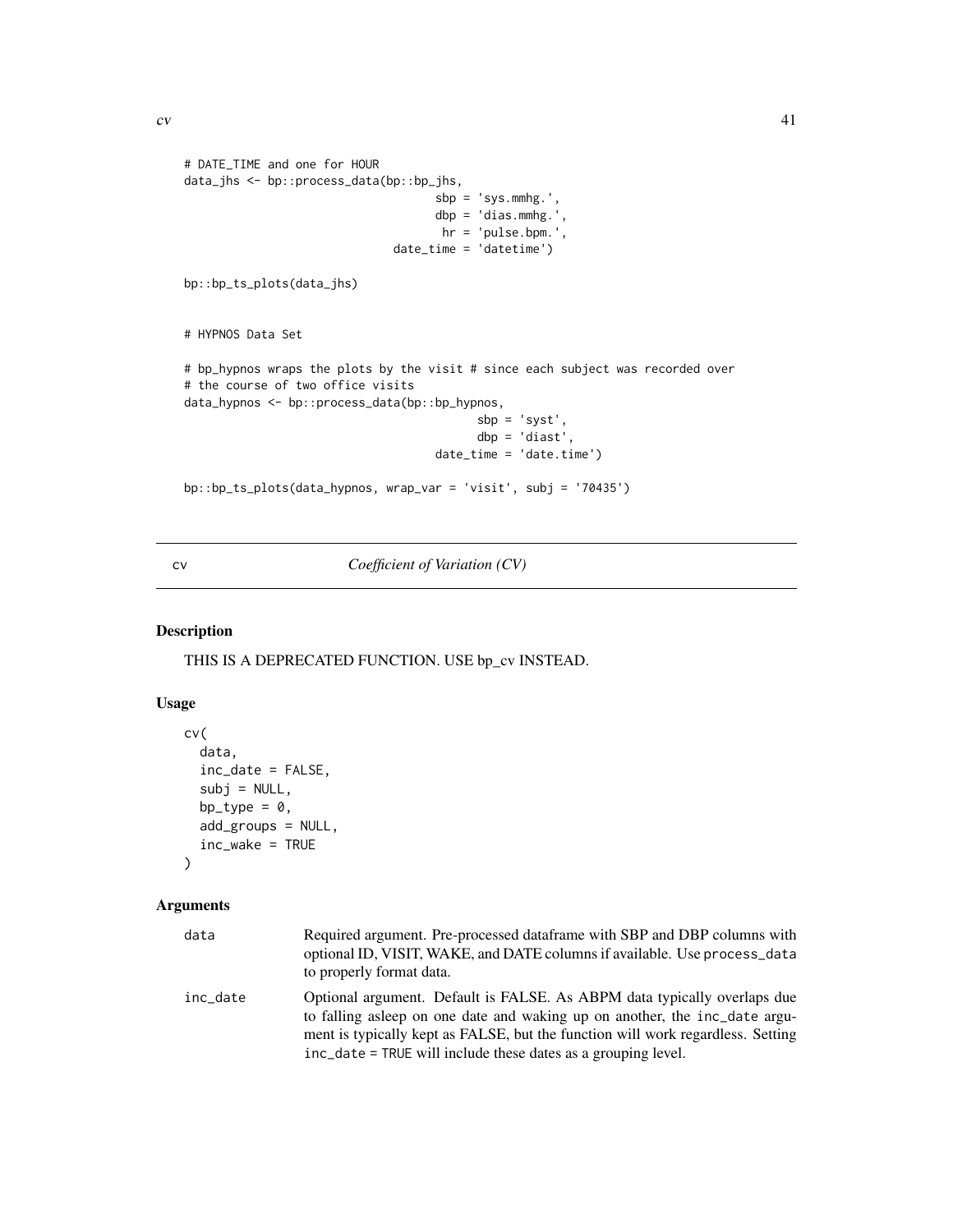| subj       | Optional argument. Allows the user to specify and subset specific subjects from<br>the ID column of the supplied data set. The subj argument can be a single value<br>or a vector of elements. The input type should be character, but the function will<br>comply with integers so long as they are all present in the ID column of the data.               |
|------------|--------------------------------------------------------------------------------------------------------------------------------------------------------------------------------------------------------------------------------------------------------------------------------------------------------------------------------------------------------------|
| bp_type    | Optional argument. Determines whether to calculate ARV for SBP values or<br>DBP values. Default is 0 corresponding to output for both SBP & DBP. For<br><b>both</b> SBP and DBP ARV values use $bp_type = 0$ , for <b>SBP-only</b> use $bp_type =$<br>1, and for <b>DBP-only</b> use bp_type = $2$                                                           |
| add_groups | Optional argument. Allows the user to aggregate the data by an additional<br>"group" to further refine the output. The supplied input must be a character<br>vector with the strings corresponding to existing column names of the pro-<br>cessed data input supplied. Capitalization of add_groups does not matter. Ex:<br>$add\_groups = c("Time_of_Day")$ |
| inc_wake   | Optional argument corresponding to whether or not to include WAKE in the group-<br>ing of the final output (if WAKE column is available). By default, inc_wake =<br>TRUE which will include the WAKE column in the groups by which to calculate<br>the respective metrics.                                                                                   |

## Details

Calculate the coefficient of variation at various levels of granularity based on what is supplied (ID, VISIT, WAKE, and / or DATE) for either SBP, DBP, or both. CV is a measure of dispersion

#### Value

A tibble object with a row corresponding to each subject, or alternatively a row corresponding to each date if inc\_date = TRUE. The resulting tibble consists of:

- ID: The unique identifier of the subject. For single-subject datasets,  $ID = 1$
- VISIT: (If applicable) Corresponds to the visit # of the subject, if more than 1
- WAKE: (If applicable) Corresponds to the awake status of the subject  $(0 = a \text{sleep} \mid 1 = a \text{wake})$
- CV\_SBP / CV\_DBP: Calculates the ratio of standard deviation to the mean. CV\_SBP or CV\_DBP is useful for comparing the degree of variation from one data series to another.
- SD\_SBP / SD\_DBP: For completeness, the cv function also includes the standard deviation as a comparison metric to measure spread around the average.
- N: The number of observations for that particular grouping. If inc\_date = TRUE, N corresponds to the number of observations for that date. If inc\_date = FALSE, N corresponds to the number of observations for the most granular grouping available (i.e. a combination of ID, VISIT, and WAKE)
- Any add\_groups variables supplied to function argument will be present as a column in the resulting tibble.

## Examples

# Load data data(bp\_hypnos) data(bp\_jhs)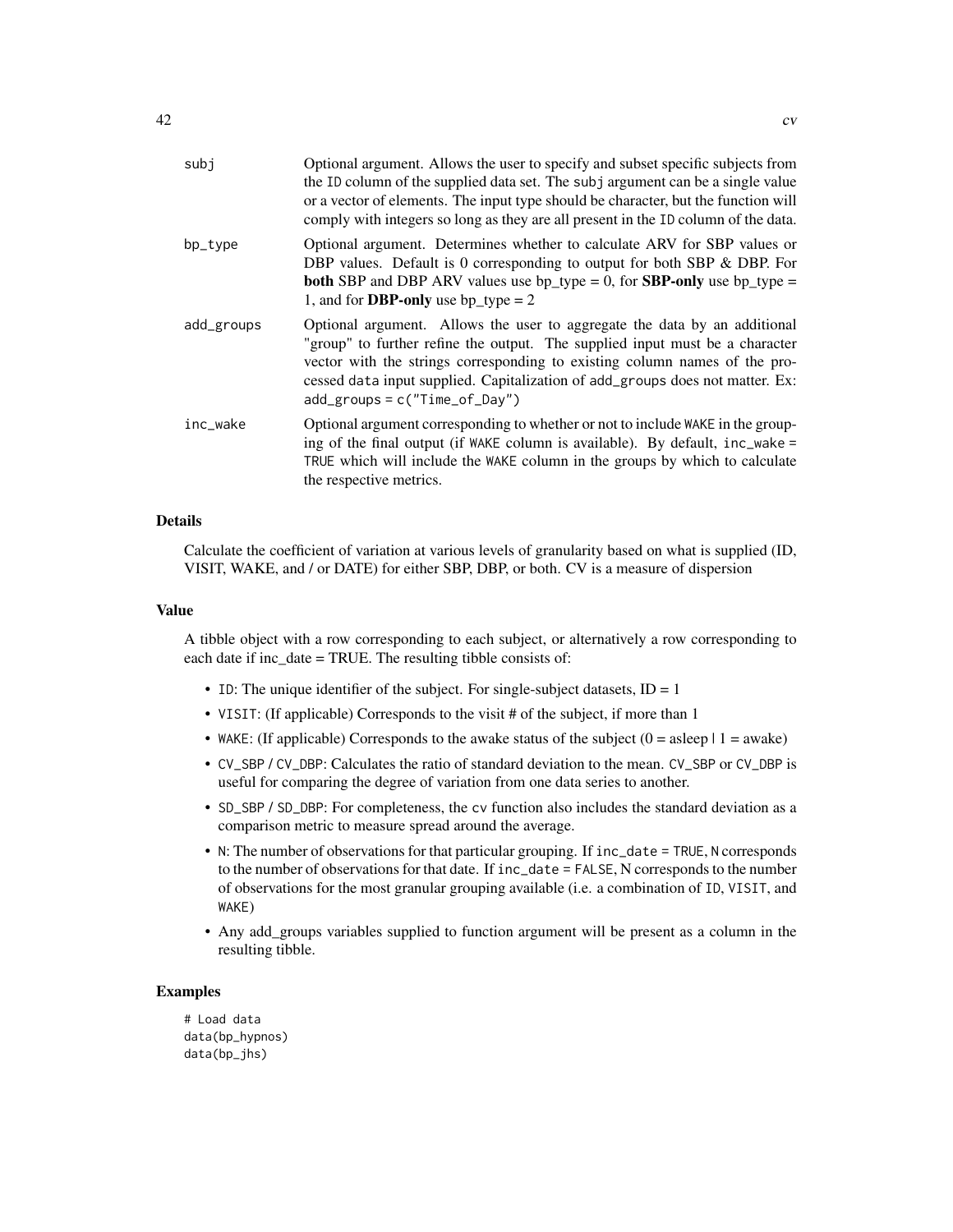#### <span id="page-42-0"></span>dip\_calc 43

```
# Process bp_hypnos
hypnos_proc <- process_data(bp_hypnos, sbp = "SYST", dbp = "DIAST", date_time = "date.time",
id = "id", wake = "wake", visit = "visit", hr = "hr", pp ="pp", map = "map", rpp = "rpp")
# Process bp_jhs data
jhs_proc <- process_data(bp_jhs, sbp = "Sys.mmHg.", dbp = "Dias.mmHg.", date_time = "DateTime",
hr = "Pulse.bpm.")
## Not run:
# CV Calculation
bp_cv(hypnos_proc, inc_date = TRUE, add_groups = "SBP_Category")
bp_cv(jhs_proc, add_groups = c("meal_time"))
# Notice that meal_time is not a column from process_data, but it still works
## End(Not run)
```
dip\_calc *Nocturnal Blood Pressure Dipping Calculation*

#### Description

Calculate the percent and average decline (or potentially reverse) in nocturnal blood pressure. This function is typically used with ABPM data, or at minimum, data with a corresponding a WAKE column available to indicate awake vs asleep.

Nocturnal blood pressure decline is an indicator of an individual's natural circadian rhythm. Studies have shown that individuals with diminished circadian rhythms are more likely to exhibit target organ damage. There is a "U-shaped" relationship that exists among the magnitude of nocturnal blood pressure decline; the extreme dippers and the non-dippers (including reverse dippers) are both more prone to mortality risk than normal dippers.

NOTE: Any reference to "sleep" in the bp package refers to an individual's nocturnal period; "sleep" is used in an informal sense for intuitive purposes. Technically, from a clinical perspective, indication of sleep is currently obtained through means of EEG or other highly specialized equipment. For all intents and purposes, sleep in the context of this package refers to actigraphy-inferred nocturnal periods of rest.

#### Usage

```
dip_calc(
  data,
  sleep_start_end = NULL,
  dip_thresh = 0.1,
  extreme_thresh = 0.2,
  inc_date = FALSE,
  subj = NULL)
```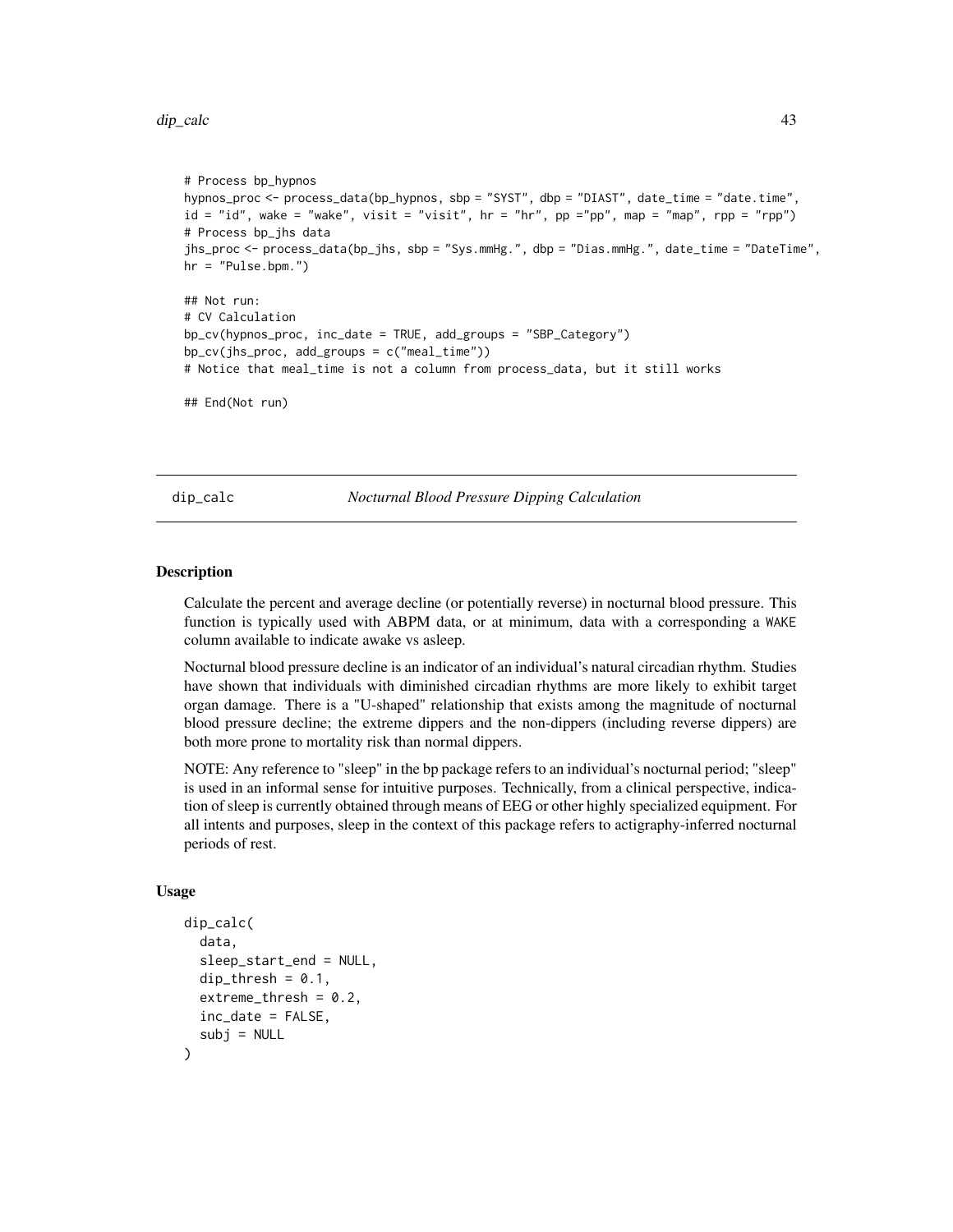## Arguments

| data            | User-supplied data set that must contain SBP, DBP, and either DATE_TIME or WAKE<br>columns in order to distinguish between sleep and awake                                                                                                                                                                                                                                |
|-----------------|---------------------------------------------------------------------------------------------------------------------------------------------------------------------------------------------------------------------------------------------------------------------------------------------------------------------------------------------------------------------------|
|                 | In the event of non-ABPM data (i.e. a data set without a corresponding WAKE<br>column), then a DATE_TIME column must be present in order to denote which<br>times correspond to sleep and which times correspond to awake.                                                                                                                                                |
| sleep_start_end |                                                                                                                                                                                                                                                                                                                                                                           |
|                 | (optional) User-supplied manual override to adjust sleep interval indicating in-<br>dicate start and end time corresponding to the sleep interval of interest. Must<br>only contain 2 values and must be 24-hour denoted integers                                                                                                                                         |
|                 | Example: sleep_start_end = $c(22,5)$ indicates a sleep period from 10pm -<br>5am.                                                                                                                                                                                                                                                                                         |
|                 | NOTE: If the sleep_start_end function argument is specified, and no WAKE<br>column exists, then awake/asleep indicators will be assigned according the the<br>DATE_TIME column (which must exist). Otherwise, if sleep_int is not supplied,<br>then the WAKE column will default to a sleep period between 11PM - 6AM as<br>specified in the literature (see reference).  |
|                 | Furthermore, the sleep_int argument will override the WAKE column, which<br>may cause unintended consequences in the event that the data set already con-<br>tains a WAKE column.                                                                                                                                                                                         |
| dip_thresh      | Default threshold for normal "Dipping" set to 0.10 (i.e. 10%). This value repre-<br>sents the maximum percentage that BP can fall during sleep and be characterized<br>as "Normal" nocturnal decline (dipping). Specifically, this category includes all<br>dips between 0% and this value.                                                                               |
| extreme_thresh  | Default threshold for "Extreme Dipping" set to 0.20 (i.e. 20%). This value<br>represents the maximum percentage that BP can fall during sleep and be char-<br>acterized as "Extreme" nocturnal decline (dipping). Specifically, this category<br>includes all dips between the Normal dipping threshold and this value. NOTE:<br>dip_thresh cannot exceed extreme_thresh. |
| inc_date        | Default to FALSE. Indicates whether or not to include the date in the grouping<br>of the final output                                                                                                                                                                                                                                                                     |
| subj            | Optional argument. Allows the user to specify and subset specific subjects from<br>the ID column of the supplied data set. The subj argument can be a single value<br>or a vector of elements. The input type should be character, but the function will<br>comply with integers so long as they are all present in the ID column of the data.                            |

## Value

A list containing 2 tibble objects. The first tibble object lists grouped average values for SBP and DBP for awake and asleep periods. The second dip\_pct tibble object lists the dipping percentage and classification according to the results from the first dip tibble. If inc\_date = TRUE these two tibbles will be broken down further by date. There are 4 classifications a subject can have (assuming a default dipping threshold of 10% and extreme dipping threshold of 20% according to the original source):

• Reverse Dipper - no nocturnal decline (greater or equal to 0%)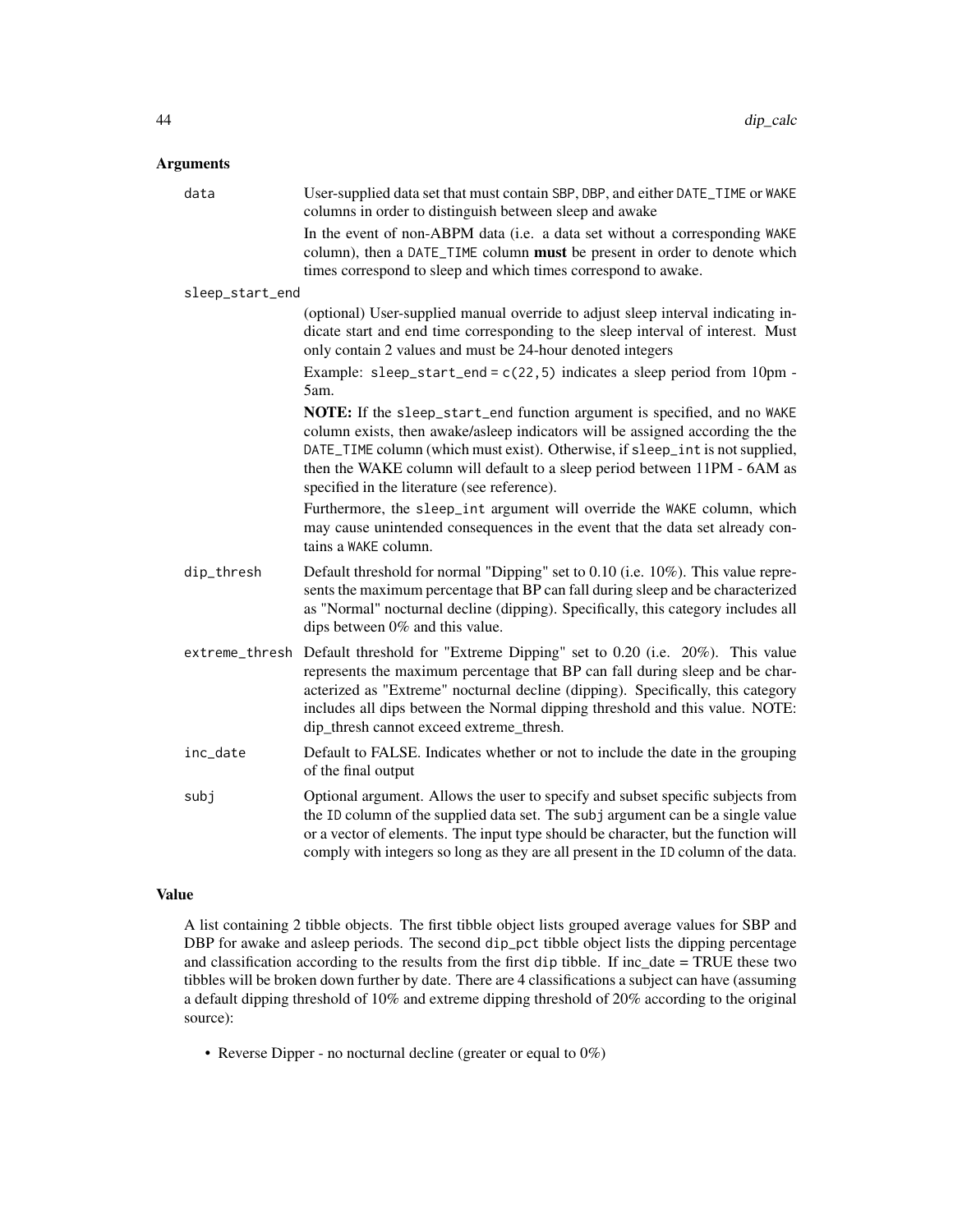- <span id="page-44-0"></span>• Non-Dipper - a nocturnal decline between 0 - 10%
- Dipper a nocturnal decline between  $10\%$  and the extreme dipping  $\%$  (20%)
- Extreme Dipper a nocturnal decline exceeding 20%

#### References

Okhubo, T., Imai, Y., Tsuji, K., Nagai, K., Watanabe, N., Minami, J., Kato, J., Kikuchi, N., Nishiyama, A., Aihara, A., Sekino, M., Satoh, H., and Hisamichi, S. (1997). Relation Between Nocturnal Decline in Blood Pressure and Mortality: The Ohasama Study, *American Journal of Hypertension* 10(11), 1201–1207, doi: [10.1016/S08957061\(97\)002744.](https://doi.org/10.1016/S0895-7061(97)00274-4)

#### Examples

```
## Load bp_hypnos
data(bp_hypnos)
## Process bp_hypnos
hypnos_proc <- process_data(bp_hypnos,
                      sbp = 'syst',
                      dbp = 'diast',
                      date_time = 'date.time',
                      hr = 'hr',
                      pp = 'PP',
                      map = 'Map',
                      rpp = 'Rpp',id = 'id',visit = 'Visit',
                      wake = \text{'wake'})
dip_calc(hypnos_proc)
```
dip\_class\_plot *Plot of Dipping Classifications*

## Description

Graphical visualization of the dip\_calc output for categories of dipping percentages.

NOTE: Any reference to "sleep" in the bp package refers to an individual's nocturnal period; "sleep" is used in an informal sense for intuitive purposes. Technically, from a clinical perspective, indication of sleep is currently obtained through means of EEG or other highly specialized equipment. For all intents and purposes, sleep in the context of this package refers to actigraphy-inferred nocturnal periods of rest.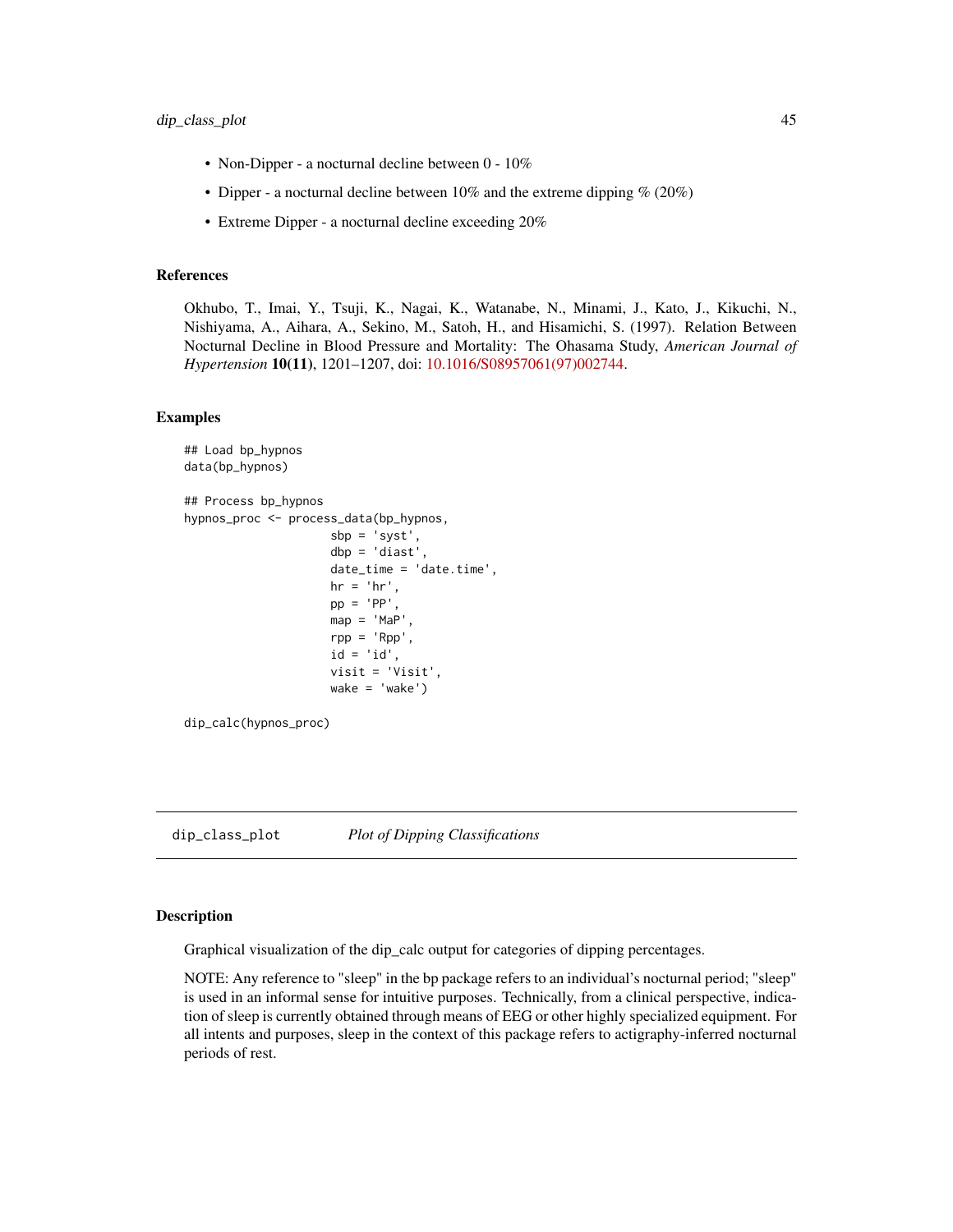## Usage

```
dip_class_plot(
 data,
  subj = NULL,dip_thresh = 0.1,
 extreme_thresh = 0.2,
  threshold = 2,
  sleep_start_end = NULL
)
```
## Arguments

| data            | User-supplied data set that must contain SBP, DBP, and either DATE_TIME or WAKE<br>columns in order to distinguish between sleep and awake                                                                                                                                                                                                                                |
|-----------------|---------------------------------------------------------------------------------------------------------------------------------------------------------------------------------------------------------------------------------------------------------------------------------------------------------------------------------------------------------------------------|
|                 | In the event of non-ABPM data (i.e. a data set without a corresponding WAKE<br>column), then a DATE_TIME column must be present in order to denote which<br>times correspond to sleep and which times correspond to awake.                                                                                                                                                |
| subj            | Optional argument. Allows the user to specify and subset specific subjects from<br>the ID column of the supplied data set. The subj argument can be a single value<br>or a vector of elements. The input type should be character, but the function will<br>comply with integers so long as they are all present in the ID column of the data.                            |
| dip_thresh      | Default threshold for normal "Dipping" set to 0.10 (i.e. 10%). This value repre-<br>sents the maximum percentage that BP can fall during sleep and be characterized<br>as "Normal" nocturnal decline (dipping). Specifically, this category includes all<br>dips between 0% and this value.                                                                               |
| extreme_thresh  | Default threshold for "Extreme Dipping" set to 0.20 (i.e. 20%). This value<br>represents the maximum percentage that BP can fall during sleep and be char-<br>acterized as "Extreme" nocturnal decline (dipping). Specifically, this category<br>includes all dips between the Normal dipping threshold and this value.<br>NOTE: dip_thresh cannot exceed extreme_thresh. |
| thresh_mult     | Optional argument that serves as a multiplier by which to expand plot sizing for<br>X and Y axis. Default set to 2.                                                                                                                                                                                                                                                       |
| sleep_start_end |                                                                                                                                                                                                                                                                                                                                                                           |
|                 | Optional User-supplied manual override to adjust sleep interval indicating indi-<br>cate start and end time corresponding to the sleep interval of interest. Must only<br>contain 2 values and must be 24-hour denoted integers                                                                                                                                           |
|                 | Example: sleep_start_end = $c(22, 5)$ indicates a sleep period from 10pm -<br>5am.                                                                                                                                                                                                                                                                                        |

## Value

A scatter plot of all dipping percentage values layered on top of the category plot outlined in Okhubo et al. (1995). dip\_thresh and extreme\_thresh denote the cutoffs for the Normal and Extreme dipping categories. Any dips below zero are denoted as Inverted (or Reverse) dipping.

The default plot categories are as follows:

• *INV*: Inverted (Reverse) Dipper - no nocturnal decline (greater or equal to 0%)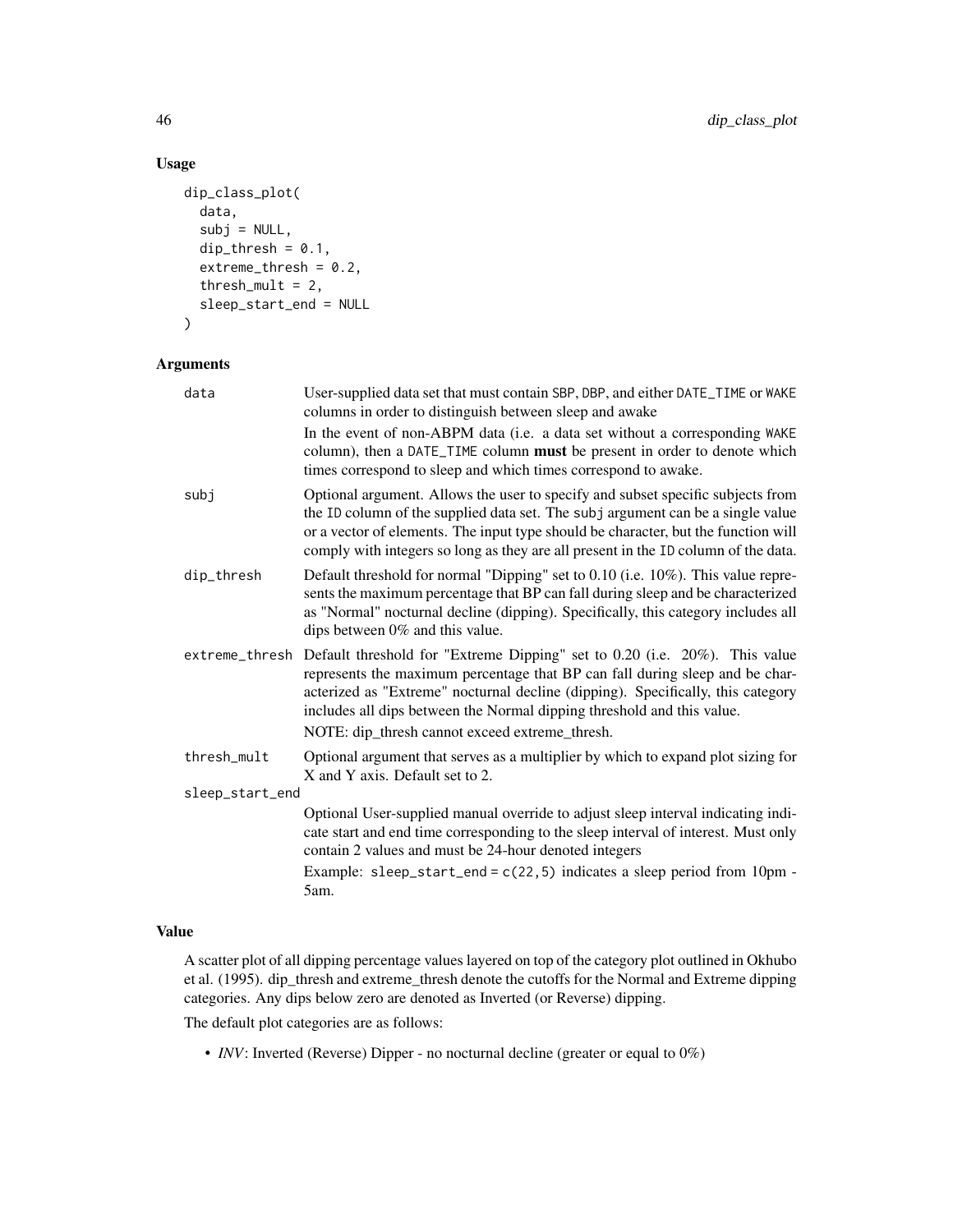- <span id="page-46-0"></span>• *ND*: Non-Dipper - a nocturnal decline between 0 - 10%
- *DIP*: Dipper a nocturnal decline between 10% and the extreme dipping % (20%)
- *ED*: Extreme Dipper a nocturnal decline exceeding 20%

### References

Okhubo, T., Imai, Y., Tsuji, K., Nagai, K., Watanabe, N., Minami, J., Kato, J., Kikuchi, N., Nishiyama, A., Aihara, A., Sekino, M., Satoh, H., and Hisamichi, S. (1997). Relation Between Nocturnal Decline in Blood Pressure and Mortality: The Ohasama Study, *American Journal of Hypertension* 10(11), 1201–1207, doi: [10.1016/S08957061\(97\)002744.](https://doi.org/10.1016/S0895-7061(97)00274-4)

## Examples

```
hypnos_proc <- process_data(bp::bp_hypnos,
                                sbp = "syst",
                                dbp = "DIAST",
                                date_time = "date.time",
                                id = "id",wake = "wake",
                                visit = "visit")
```
dip\_class\_plot(hypnos\_proc)

<span id="page-46-1"></span>dow\_tod\_plots *Blood Pressure Tables in Graphical Format*

#### Description

Blood Pressure Tables in Graphical Format

#### Usage

dow\_tod\_plots(data, subj = NULL)

#### Arguments

| data | A processed dataframe resulting from the process_data function that contains<br>the SBP, DBP, DAY_OF_WEEK, Time_of_Day, SBP_Category, and DBP_Category<br>columns.                                                                                                                                                                             |
|------|------------------------------------------------------------------------------------------------------------------------------------------------------------------------------------------------------------------------------------------------------------------------------------------------------------------------------------------------|
| subi | Optional argument. Allows the user to specify and subset specific subjects from<br>the ID column of the supplied data set. The subj argument can be a single value<br>or a vector of elements. The input type should be character, but the function will<br>comply with integers so long as they are all present in the ID column of the data. |

#### Value

A list of four 'gtables' that correspond to the tables for Day of Week and Time of Day broken down by both SBP and DBP.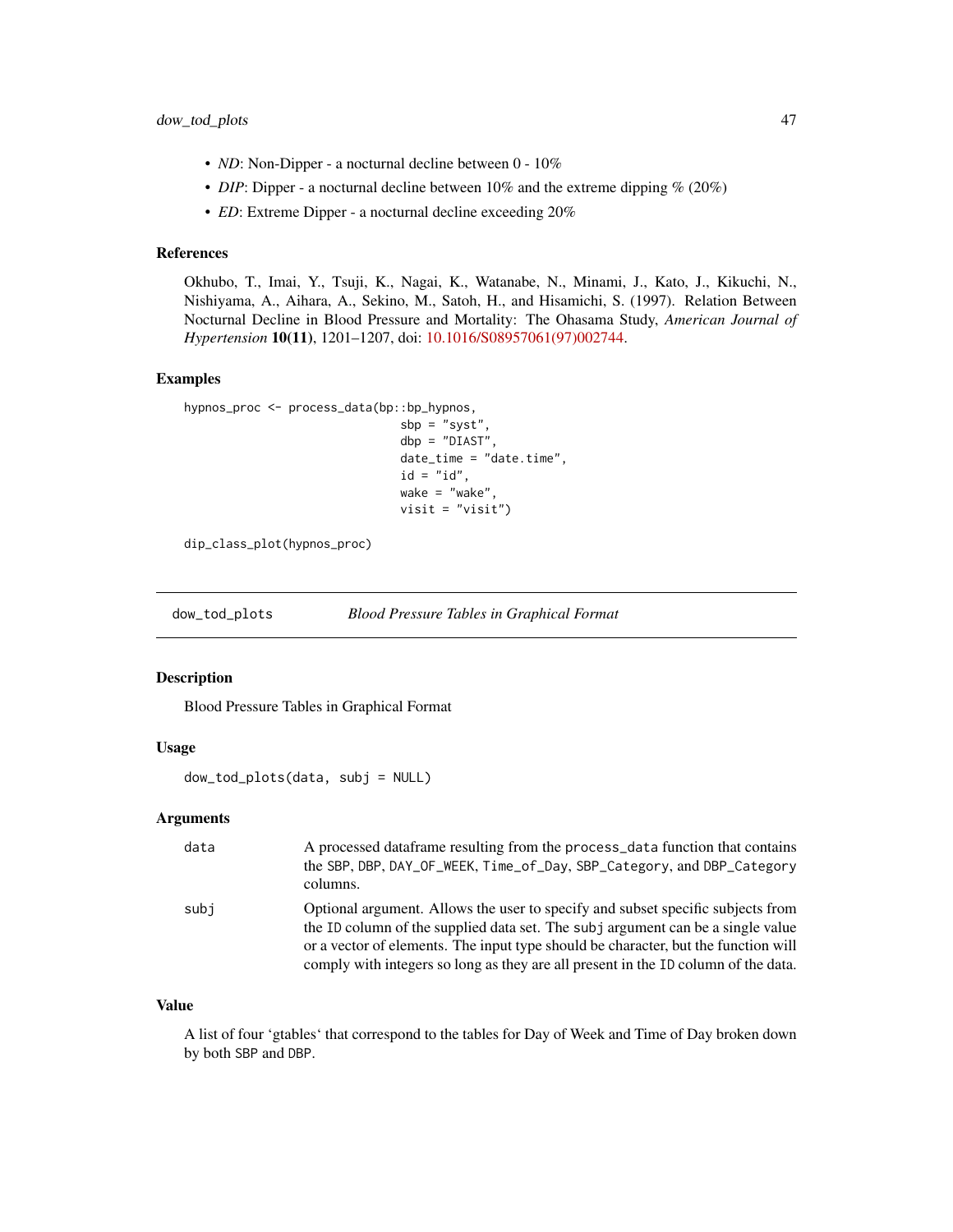## Examples

```
data("bp_hypnos")
hyp_proc <- process_data(bp_hypnos,
                         bp_type = 'abpm',
                         sbp = "syst",dbp = "DIAST",
                         date_time = "date.time",
                         id = "id",wake = "wake",
                         visit = "visit",
                         hr = "hr",map = "map",rpp = "rpp",pp = "pp",ToD_int = c(5, 13, 18, 23)rm(bp_hypnos)
dow_tod_plots_out <- dow_tod_plots(hyp_proc)
grid::grid.draw(
   gridExtra::grid.arrange(dow_tod_plots_out[[1]], dow_tod_plots_out[[2]], ncol = 2)
 \lambda
```

| process_data | Data Pre-Processor |
|--------------|--------------------|
|--------------|--------------------|

## Description

A helper function to assist in pre-processing the user-supplied input data in a standardized format for use with other functions in the bp package. See Vignette for further details.

## Usage

```
process_data(
  data,
 bp_type = c("hbpm", "abpm", "ap"),
  ap = NULL,time_elap = NULL,
  sbp = NULL,dbp = NULL,date_time = NULL,
  id = NULL,group = NULL,
 wake = NULL,
 visit = NULL,
 hr = NULL,
```
<span id="page-47-0"></span>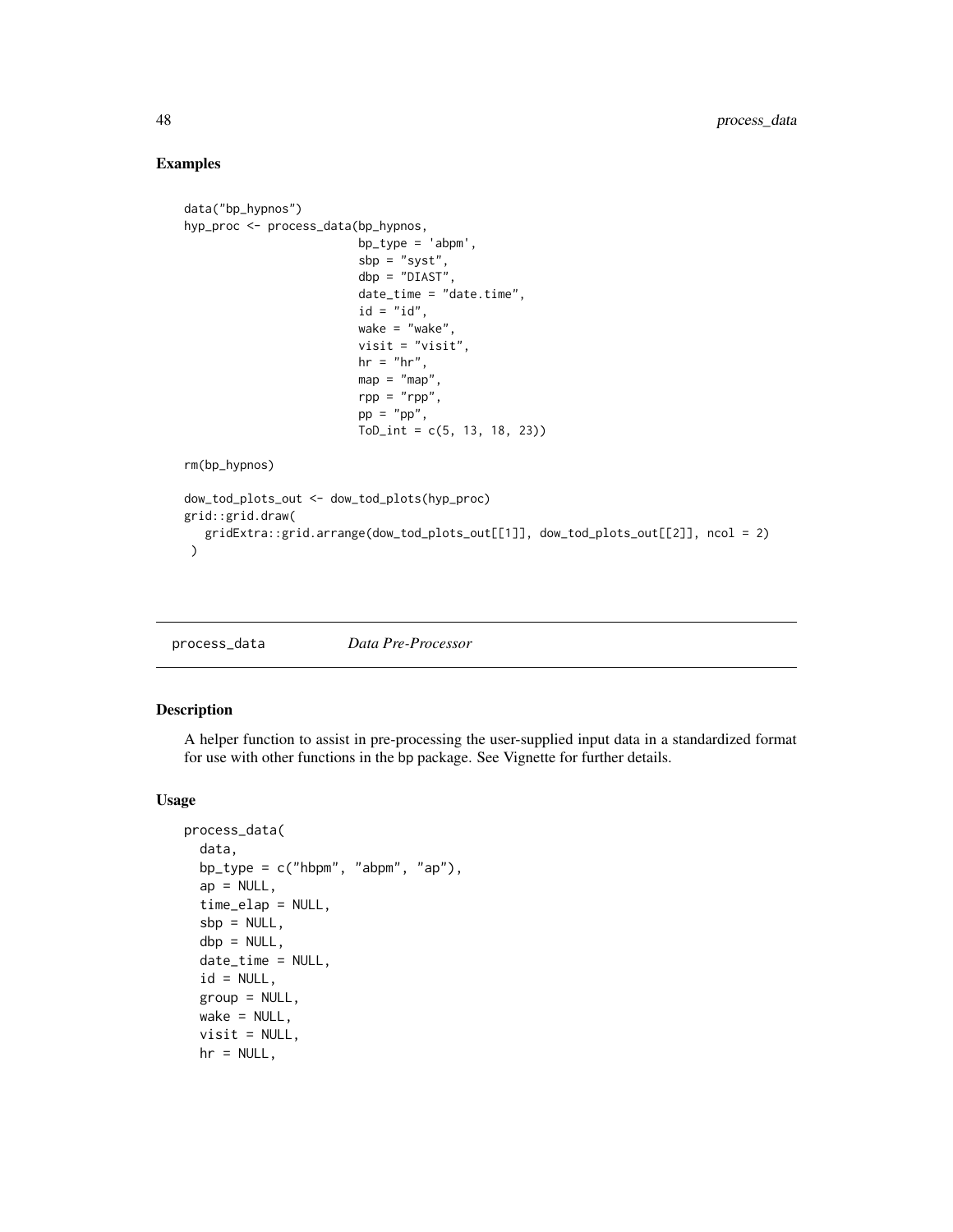```
pp = NULL,map = NULL,rpp = NULL,DoW = NULL,
ToD_int = NULL,
eod = NULL,
data_screen = TRUE,
SUL = 240,SLL = 50,
DUL = 140,
DL = 40,HRUL = 220,
HRLL = 27,
inc_low = TRUE,
inc_crisis = TRUE,
agg = FALSE,
agg_thresh = 3,
collapse_df = FALSE,
dt_fmt = "ymd HMS",chron_order = FALSE,
tz = "UTC"
```
## Arguments

 $\mathcal{L}$ 

| data      | User-supplied dataset containing blood pressure data. Must contain data for<br>Systolic blood pressure and Diastolic blood pressure at a minimum.                                                                                                             |
|-----------|---------------------------------------------------------------------------------------------------------------------------------------------------------------------------------------------------------------------------------------------------------------|
| bp_type   | Required argument specifying which of the three BP data types ("HBPM", "ABPM",<br>or "AP") the input data is. Default bp_type set to "HBPM". This argument de-<br>termines which processing steps are necessary to yield sensible output.                     |
| ap        | (For AP data only) Required column name (character string) corresponding to<br>continuous Arterial Pressure (AP) (mmHg). Note that this is a required argu-<br>ment so long as $bp_{\text{type}} = "AP"$ . Ensure that $bp_{\text{type}}$ is set accordingly. |
| time_elap | (For AP data only) Column name corresponding to the time elapsed for the given<br>AP waveform data.                                                                                                                                                           |
| sbp       | Required column name (character string) corresponding to Systolic Blood Pres-<br>sure $(mmHg)$                                                                                                                                                                |
| dbp       | Required column name (character string) corresponding to Diastolic Blood Pres-<br>sure $(mmHg)$                                                                                                                                                               |
| date_time | Optional column name (character string) corresponding to Date/Time, but HIGHLY<br>recommended to supply if available.                                                                                                                                         |
|           | For DATE-only columns (with no associated time), leave date_time = NULL.<br>DATE-only adjustments are automatic. Dates can be automatically calculated<br>off DATE_TIME column provided that it is called "DATE_TIME" exactly.                                |
| id        | Optional column name (character string) corresponding to subject ID. Typi-<br>cally needed for data corresponding to more than one subject. For one-subject<br>datasets, ID will default to 1 (if ID column not found in dataset)                             |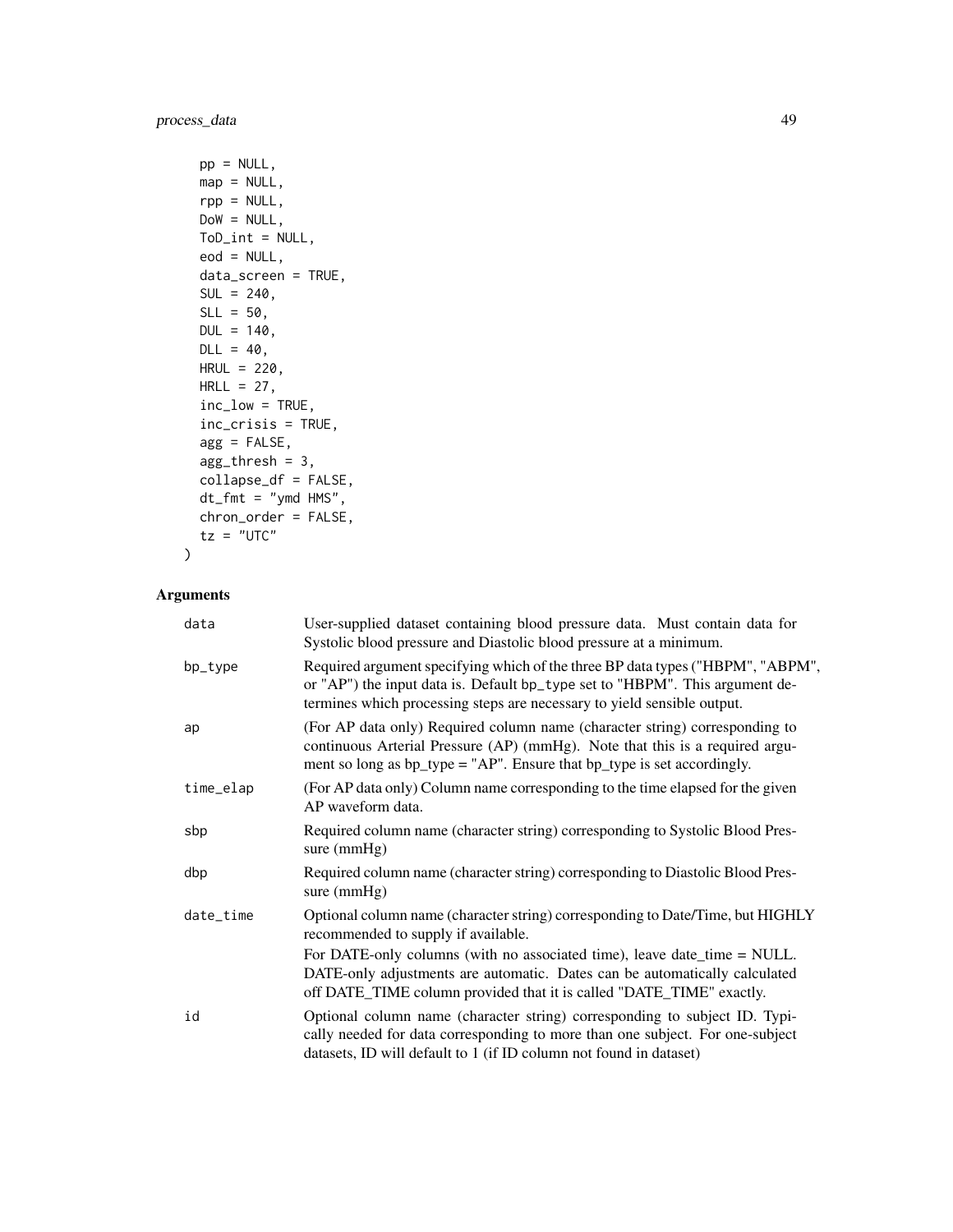| group       | Optional column name (character string) corresponding to an additional group-<br>ing variable that can be used to further break down data. NOTE that this simply<br>sets the column as "GROUP" so that other functions recognize which column to<br>use as the grouping variable.                                                                                                                                                                                                                                                                                                                                                                                       |
|-------------|-------------------------------------------------------------------------------------------------------------------------------------------------------------------------------------------------------------------------------------------------------------------------------------------------------------------------------------------------------------------------------------------------------------------------------------------------------------------------------------------------------------------------------------------------------------------------------------------------------------------------------------------------------------------------|
| wake        | Optional column name (character string) corresponding to sleep status. A WAKE<br>value of 1 indicates that the subject is awake and 0 implies asleep.                                                                                                                                                                                                                                                                                                                                                                                                                                                                                                                   |
| visit       | Optional column name (character string) corresponding to Visit number                                                                                                                                                                                                                                                                                                                                                                                                                                                                                                                                                                                                   |
| hr          | Optional column name (character string) corresponding to Heart Rate (bpm)                                                                                                                                                                                                                                                                                                                                                                                                                                                                                                                                                                                               |
| pp          | Optional column name (character string) corresponding to Pulse Pressure (SBP<br>- DBP). If not supplied, it will be calculated automatically.                                                                                                                                                                                                                                                                                                                                                                                                                                                                                                                           |
| map         | Optional column name (character string) corresponding to Mean Arterial Pres-<br>sure                                                                                                                                                                                                                                                                                                                                                                                                                                                                                                                                                                                    |
| rpp         | Optional column name (character string) corresponding to Rate Pulse Pressure<br>(SBP * HR). If not supplied, but HR column available, then RPP will be calcu-<br>lated automatically.                                                                                                                                                                                                                                                                                                                                                                                                                                                                                   |
| DoW         | Optional column name (character string) corresponding to the Day of the Week.<br>If not supplied, but DATE or DATE_TIME columns available, then DoW will<br>be created automatically. DoW values must be abbreviated as such c("Sun",<br>"Mon", "Tue", "Wed", "Thu", "Fri", "Sat")                                                                                                                                                                                                                                                                                                                                                                                      |
| ToD_int     | Optional vector of length 4, acceptable values are from 0 to $23$ in a an order<br>corresponding to hour for Morning, Afternoon, Evening, Night). This vector<br>allows to override the default interval for the Time-of-Day periods: if NULL,<br>the Morning, Afternoon, Evening, and Night periods are set at 6, 12, 18, 0<br>respectively, where 0 corresponds to the 24th hour of the day (i.e. Midnight). For<br>example, ToD_int = $c(5, 13, 18, 23)$ would correspond to a period for Morning<br>starting at 5:00 (until 13:00), Afternoon starting at 13:00 (until 18:00), Evening<br>starting at 18:00 (until 23:00), and Night starting at 23:00 (until 5:00) |
| eod         | Optional argument to adjust the delineation for the end of day (eod). The sup-<br>plied value should be a character string with 4 characters representing the digits<br>of 24-hour time, e.g. "1310" corresponds to 1:10pm. For individuals who do not<br>go to bed early or work night-shifts, this argument adjusts the DATE column so<br>that the days change at specified time. eod = $"0000"$ means no change. eod =<br>"1130" will adjust the date of the readings up to 11:30am to the previous date.<br>eod = $"1230"$ will adjust the date of the readings after 12:30pm to the next date.                                                                     |
| data_screen | Optional logical argument; default set to TRUE. Screens for extreme values in<br>the data for both SBP and DBP according to Omboni, et al (1995) paper - Cal-<br>culation of Trough: Peak Ratio of Antihypertensive Treatment from Ambulatory<br>Blood Pressure: Methodological Aspects                                                                                                                                                                                                                                                                                                                                                                                 |
| <b>SUL</b>  | Systolic Upper Limit (SUL). If data_screen = TRUE, then SUL sets the upper<br>limit by which to exclude any SBP values that exceed this threshold. The default<br>is set to 240 per Omboni, et al (1995) paper - Calculation of Trough: Peak Ratio<br>of Antihypertensive Treatment from Ambulatory Blood Pressure: Methodolog-<br>ical Aspects                                                                                                                                                                                                                                                                                                                         |
| <b>SLL</b>  | Systolic Lower Limit (SLL). If data_screen = TRUE, then SLL sets the lower<br>limit by which to exclude any SBP values that fall below this threshold. The de-                                                                                                                                                                                                                                                                                                                                                                                                                                                                                                          |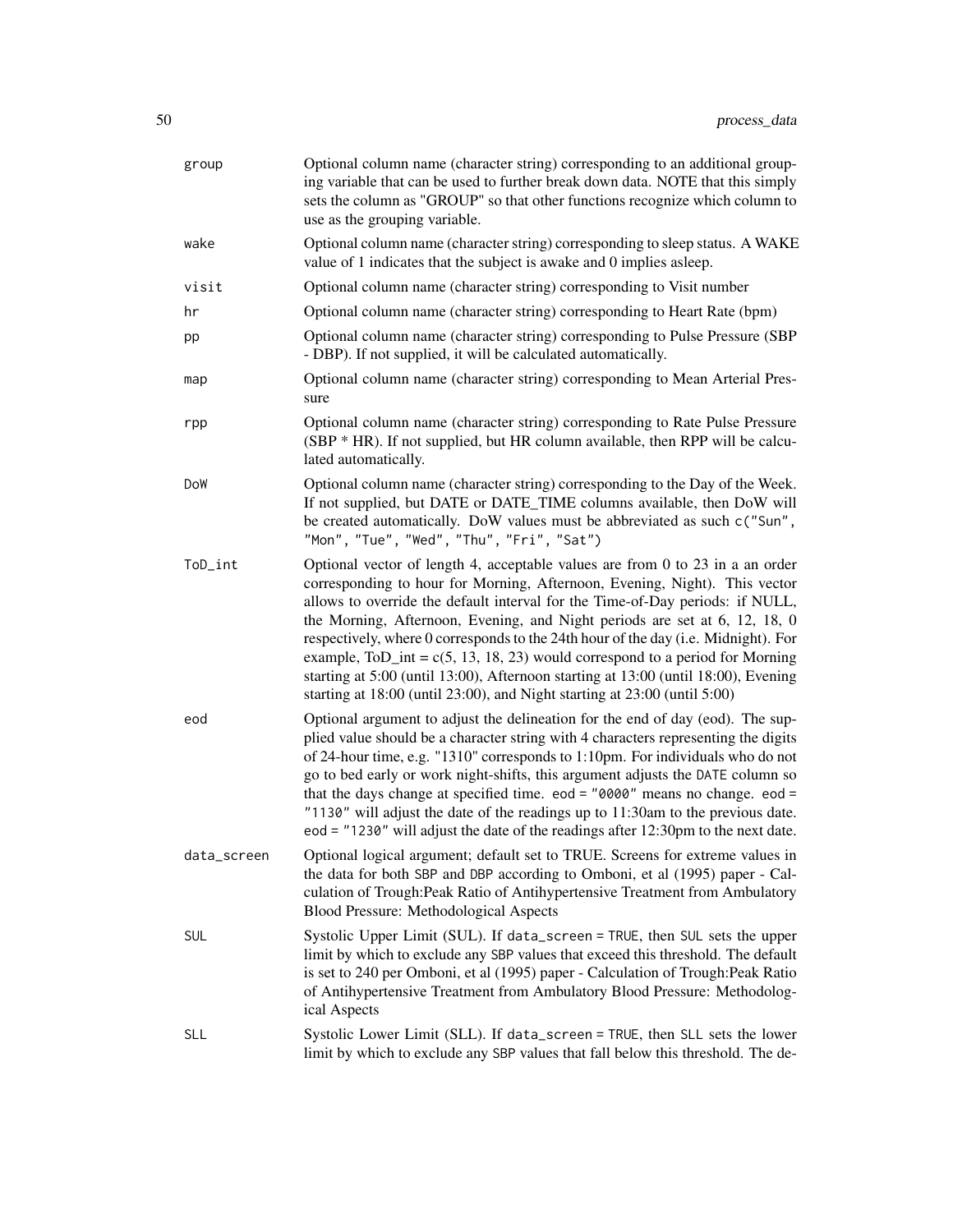|             | fault is set to 50 per Omboni, et al (1995) paper - Calculation of Trough: Peak Ra-<br>tio of Antihypertensive Treatment from Ambulatory Blood Pressure: Method-<br>ological Aspects                                                                                                                                                                                                           |
|-------------|------------------------------------------------------------------------------------------------------------------------------------------------------------------------------------------------------------------------------------------------------------------------------------------------------------------------------------------------------------------------------------------------|
| DUL         | Diastolic Upper Limit (DUL). If data_screen = TRUE, then DUL sets the upper<br>limit by which to exclude any DBP values that exceed this threshold. The default<br>is set to 140 per Omboni, et al (1995) paper - Calculation of Trough: Peak Ratio<br>of Antihypertensive Treatment from Ambulatory Blood Pressure: Methodolog-<br>ical Aspects                                               |
| DLL         | Diastolic Lower Limit (DLL). If data_screen = TRUE, then DLL sets the lower<br>limit by which to exclude any DBP values that fall below this threshold. The de-<br>fault is set to 40 per Omboni, et al (1995) paper - Calculation of Trough: Peak Ra-<br>tio of Antihypertensive Treatment from Ambulatory Blood Pressure: Method-<br>ological Aspects                                        |
| <b>HRUL</b> | Heart Rate Upper Limit (HRUL). If data_screen = TRUE, then HRUL sets the<br>upper limit by which to exclude any HR values that exceed this threshold. The<br>default is set to 220 per the upper limit of the common max heart rate formula:<br>$220 - age$                                                                                                                                    |
|             | see https://www.cdc.gov/physicalactivity/basics/measuring/heartrate.htm                                                                                                                                                                                                                                                                                                                        |
| <b>HRLL</b> | Heart Rate Upper Limit (HRUL). If data_screen = TRUE, then HRUL sets the<br>upper limit by which to exclude any HR values that exceed this threshold. The de-<br>fault is set to 27 per Guinness World Records - lowest heart rate (https://www.guinnessworldrecords.com/y<br>records/lowest-heart-rate)                                                                                       |
| inc_low     | Optional logical argument dictating whether or not to include the "Low" cate-<br>gory for BP classification column (and the supplementary SBP/DBP Category<br>columns). Default set to TRUE.                                                                                                                                                                                                   |
| inc_crisis  | Optional logical argument dictating whether or not to include the "Crisis" cat-<br>egory for BP classification column (and the supplementary SBP/DBP Category<br>columns). Default set to TRUE.                                                                                                                                                                                                |
| agg         | Optional argument specifying whether or not to aggregate the data based on the<br>amount of time between observations. If agg = TRUE then any two (or more)<br>observations within the amount of time alloted by the agg_thresh argument will<br>be averaged together.                                                                                                                         |
| agg_thresh  | Optional argument specifying the threshold of how many minutes can pass be-<br>tween readings (observations) and still be considered part of the same sitting.<br>The default is set to 3 minutes. This implies that if two or more readings are<br>within 3 minutes of each other, they will be averaged together (if agg is set to<br>TRUE).                                                 |
| collapse_df | Optional argument that collapses the dataframe to eliminate repeating rows after<br>aggregation.                                                                                                                                                                                                                                                                                               |
| $dt_fmt$    | Optional argument that specifies the input date/time format (dt_fmt). Default set<br>to "ymd HMS" but can take on any format specified by the lubridate package.                                                                                                                                                                                                                               |
| chron_order | Optional argument that specifies whether to order the data in chronological (Old-<br>est dates & times at the top / first) or reverse chronological order (Most recent<br>dates & times at the top / first). TRUE refers to chronological order; FALSE<br>refers to reverse chronological order. The default is set to FALSE (i.e. most<br>recent observations listed first in the dataframe). |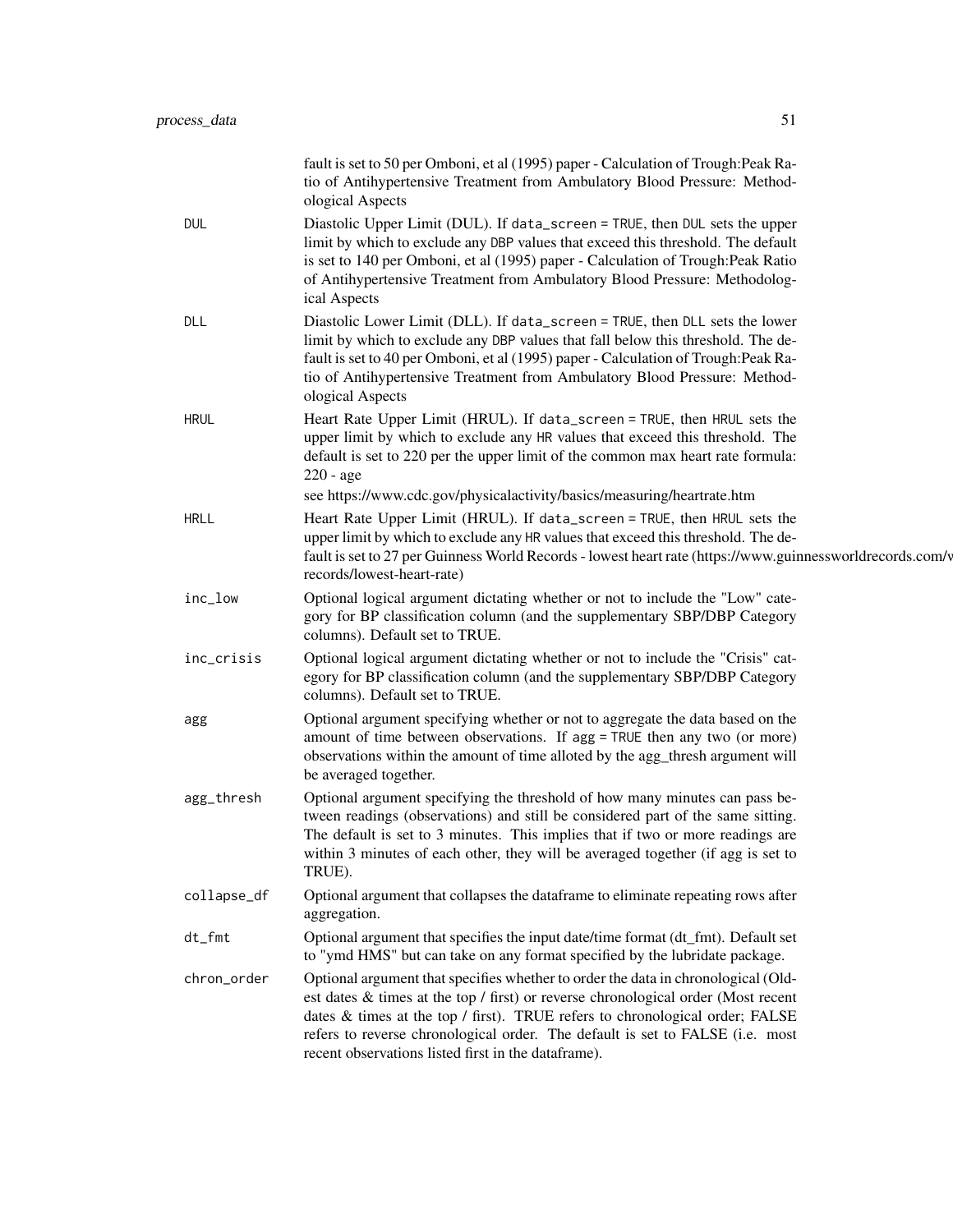See https://lubridate.tidyverse.org/reference/parse\_date\_time.html for more details.

<span id="page-51-0"></span>tz Optional argument denoting the respective time zone. Default time zone set to "UTC". See Use OlsonNames() for a complete listing of all available time zones that can be used in this argument.

## Value

A processed dataframe object with standardized column names and formats to use with the rest of bp package functions. The following standardized column names are used throughout

| BP_TYPE      | One of AP, HBPM or ABPM                                                                                                                                                                         |
|--------------|-------------------------------------------------------------------------------------------------------------------------------------------------------------------------------------------------|
| ID           | Subject ID                                                                                                                                                                                      |
| <b>SBP</b>   | <b>Systolic Blood Pressure</b>                                                                                                                                                                  |
| <b>DBP</b>   | Diastolic Blood Pressure                                                                                                                                                                        |
| SBP_CATEGORY | Ordinal, SBP characterization into "Low" < "Normal"<"Elevated"<"Stage 1"<<br>"Stage 2" < "Crisis". "Low" is not included if inc_low = FALSE. "Crisis" is not<br>included if inc_crisis = FALSE. |
| DBP_CATEGORY | Ordinal, DBP characterization into "Low" < "Normal"<"Elevated"<"Stage 1"<<br>"Stage 2" < "Crisis". "Low" is not included if inc_low = FALSE. "Crisis" is not<br>included if inc_crisis = FALSE. |
| BP_CLASS     | Blood pressure categorization based on paired values (SBP, DBP) into one of<br>the 8 stages according to Lee et al. 2020. See bp_scatter                                                        |
| HR.          | <b>Heart Rate</b>                                                                                                                                                                               |
| <b>MAP</b>   | <b>Mean Arterial Pressure</b>                                                                                                                                                                   |
| <b>PP</b>    | Pulse Pressure, SBP-DBP                                                                                                                                                                         |
| DATE_TIME    | Date and time in POSIX ct format                                                                                                                                                                |
| <b>DATE</b>  | Date only in Date format                                                                                                                                                                        |
| <b>MONTH</b> | Month, integer from 1 to 12                                                                                                                                                                     |
| DAY          | Day, integer from 1 to 31                                                                                                                                                                       |
| <b>YEAR</b>  | Four digit year                                                                                                                                                                                 |
| DAY_OF_WEEK  | Ordinal, with "Sun"<"Mon"<"Tue"<"Wed"<"Thu"<"Fri"<"Sat"                                                                                                                                         |
| <b>TIME</b>  | Time in character format                                                                                                                                                                        |
| <b>HOUR</b>  | Integer, from $0$ to $23$                                                                                                                                                                       |
| TIME_OF_DAY  | One of "Morning", "Afternoon", "Evening" or "Night"                                                                                                                                             |
|              |                                                                                                                                                                                                 |

## References

Lee H, Yano Y, Cho SMJ, Park JH, Park S, Lloyd-Jones DM, Kim HC. Cardiovascular risk of isolated systolic or diastolic hypertension in young adults. *Circulation*. 2020; 141:1778–1786. doi: [10.1161/CIRCULATIONAHA.119.044838](https://doi.org/10.1161/CIRCULATIONAHA.119.044838)

Omboni, S., Parati, G\*., Zanchetti, A., Mancia, G. Calculation of trough: peak ratio of antihypertensive treatment from ambulatory blood pressure: methodological aspects *Journal of Hypertension*. October 1995 - Volume 13 - Issue 10 - p 1105-1112 doi: [10.1097/0000487219951000000005](https://doi.org/10.1097/00004872-199510000-00005)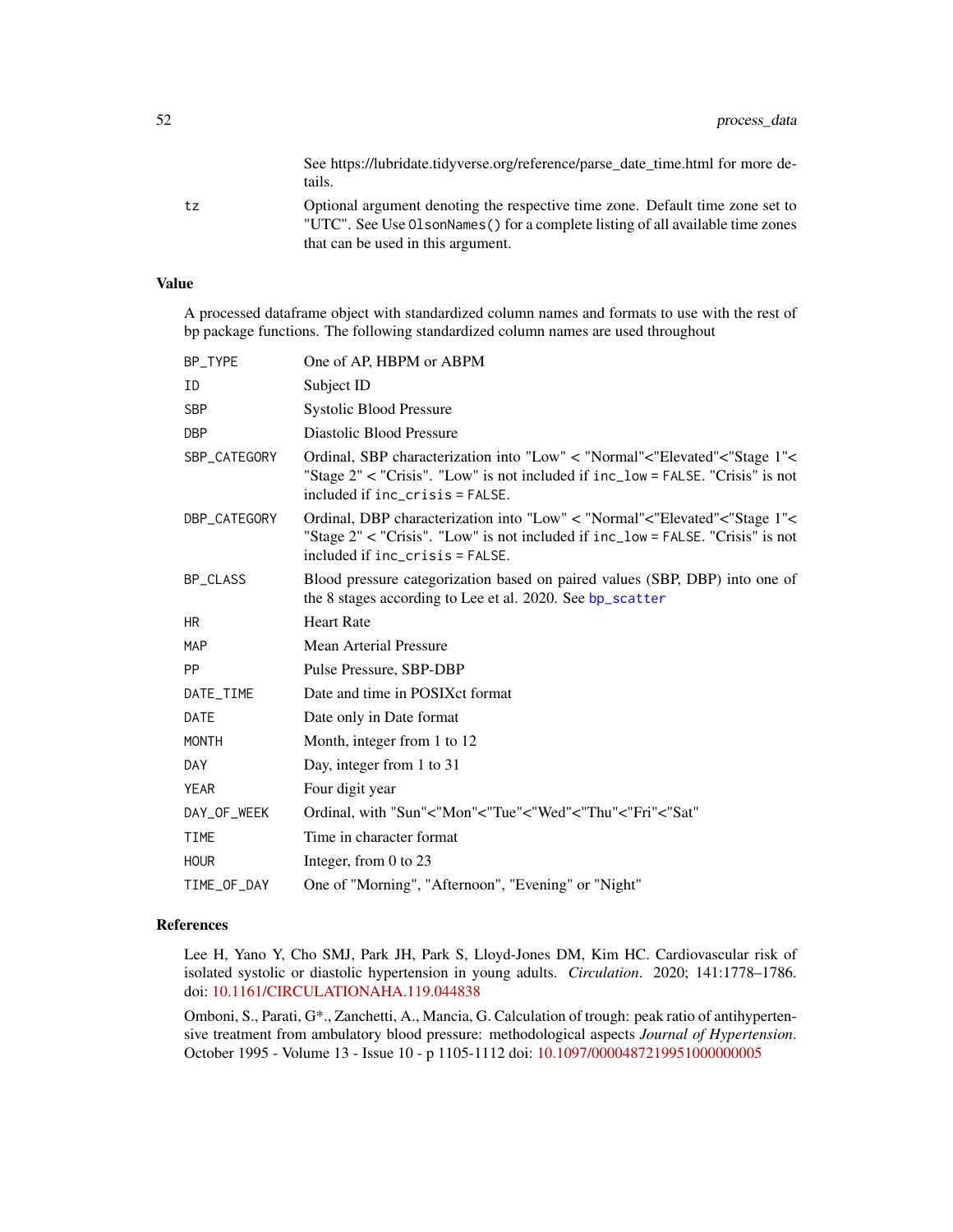#### <span id="page-52-0"></span>sleep\_int 53

Unger, T., Borghi, C., Charchar, F., Khan, N. A., Poulter, N. R., Prabhakaran, D., ... & Schutte, A. E. (2020). 2020 International Society of Hypertension global hypertension practice guidelines. *Hypertension*, 75(6), 1334-1357. doi: [10.1161/HYPERTENSIONAHA.120.15026](https://doi.org/10.1161/HYPERTENSIONAHA.120.15026)

## Examples

```
# Load bp_hypnos
data("bp_hypnos")
# Process data for bp_hypnos
hypnos_proc <- process_data(bp_hypnos,
                              bp_type = 'abpm',
                              sbp = 'syst',
                              dbp = 'diast',
                              date_time = 'date.time',
                              hr = 'hr',pp = 'PP'.
                              map = 'Map',
                              rpp = 'Rpp',
                              id = 'id',visit = 'Visit',
                              wake = 'wake',
                              data_screen = FALSE)
hypnos_proc
# Load bp_jhs data
data("bp_jhs")
# Process data for bp_jhs
# Note that bp_type defaults to "hbpm" and is therefore not specified
jhs_proc <- process_data(bp_jhs,
                         sbp = "Sys.mmHg."dbp = "Dias.mmHg."date_time = "DateTime",
                         hr = "Pulse.bpm.")
```
jhs\_proc

sleep\_int *Sleep Interval Manual Override*

#### Description

Adjusts WAKE column to reflect start and end of user-defined sleep period. If sleep\_start\_end is NULL and WAKE column is included in input data, this function will not alter data.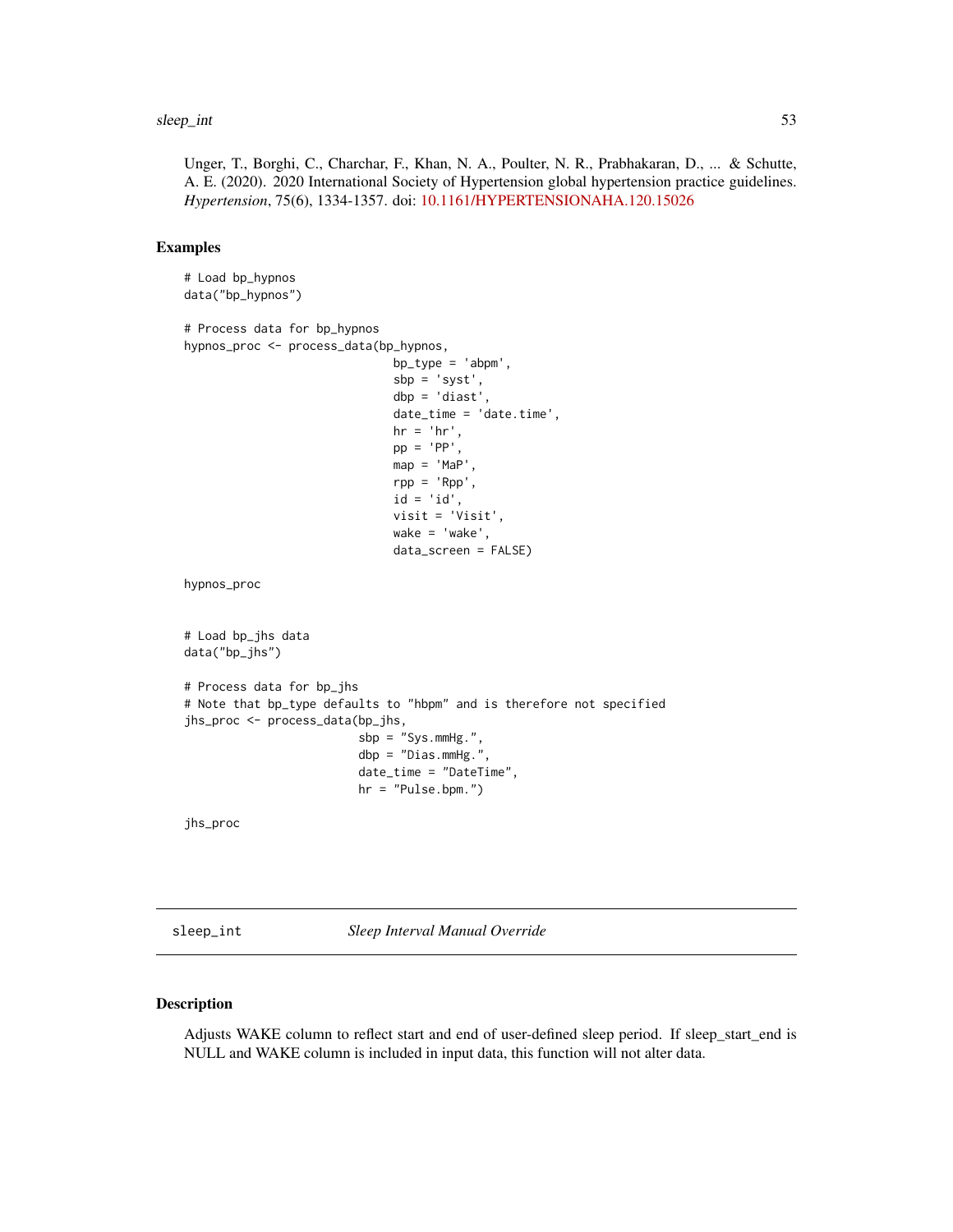## <span id="page-53-0"></span>Usage

```
sleep_int(data, sleep_start_end = NULL, adj = TRUE)
```
## Arguments

| data | Supplied data from function                                                                                                                                                                                                                                                                               |  |  |
|------|-----------------------------------------------------------------------------------------------------------------------------------------------------------------------------------------------------------------------------------------------------------------------------------------------------------|--|--|
|      | sleep_start_end                                                                                                                                                                                                                                                                                           |  |  |
|      | User-supplied sleep interval to indicate start and end time of the sleep interval<br>of interest. Must only contain 2 values and must be 24-hour denoted integers                                                                                                                                         |  |  |
| adi  | Logical indicating whether or not to perform necessary adjustments / additions<br>to data for WAKE column (i.e. set the default sleep time from 11PM - 6 AM<br>if no interval specified and a DATE TIME column is available). Default set to<br>TRUE. adj $==$ FALSE essentially acts as a pass statement |  |  |

## Value

Dataframe with added / adjusted WAKE column moved after DATE\_TIME column containing binary 1 (awake) and 0 (asleep)

sv *Successive Variation (SV)*

## Description

THIS IS A DEPRECATED FUNCTION. USE bp\_sv INSTEAD.

## Usage

```
sv(
  data,
  inc_date = FALSE,
 subj = NULL,bp_type = 0,
 add_groups = NULL,
  inc_wake = TRUE
)
```
## Arguments

| data     | Required argument. Pre-processed data frame with SBP and DBP columns with<br>optional ID, VISIT, WAKE, and DATE columns if available. Use process_data<br>to properly format data.                                                                                                                         |
|----------|------------------------------------------------------------------------------------------------------------------------------------------------------------------------------------------------------------------------------------------------------------------------------------------------------------|
| inc date | Optional argument. Default is FALSE. As ABPM data typically overlaps due<br>to falling asleep on one date and waking up on another, the inc_date argu-<br>ment is typically kept as FALSE, but the function will work regardless. Setting<br>inc_date = TRUE will include these dates as a grouping level. |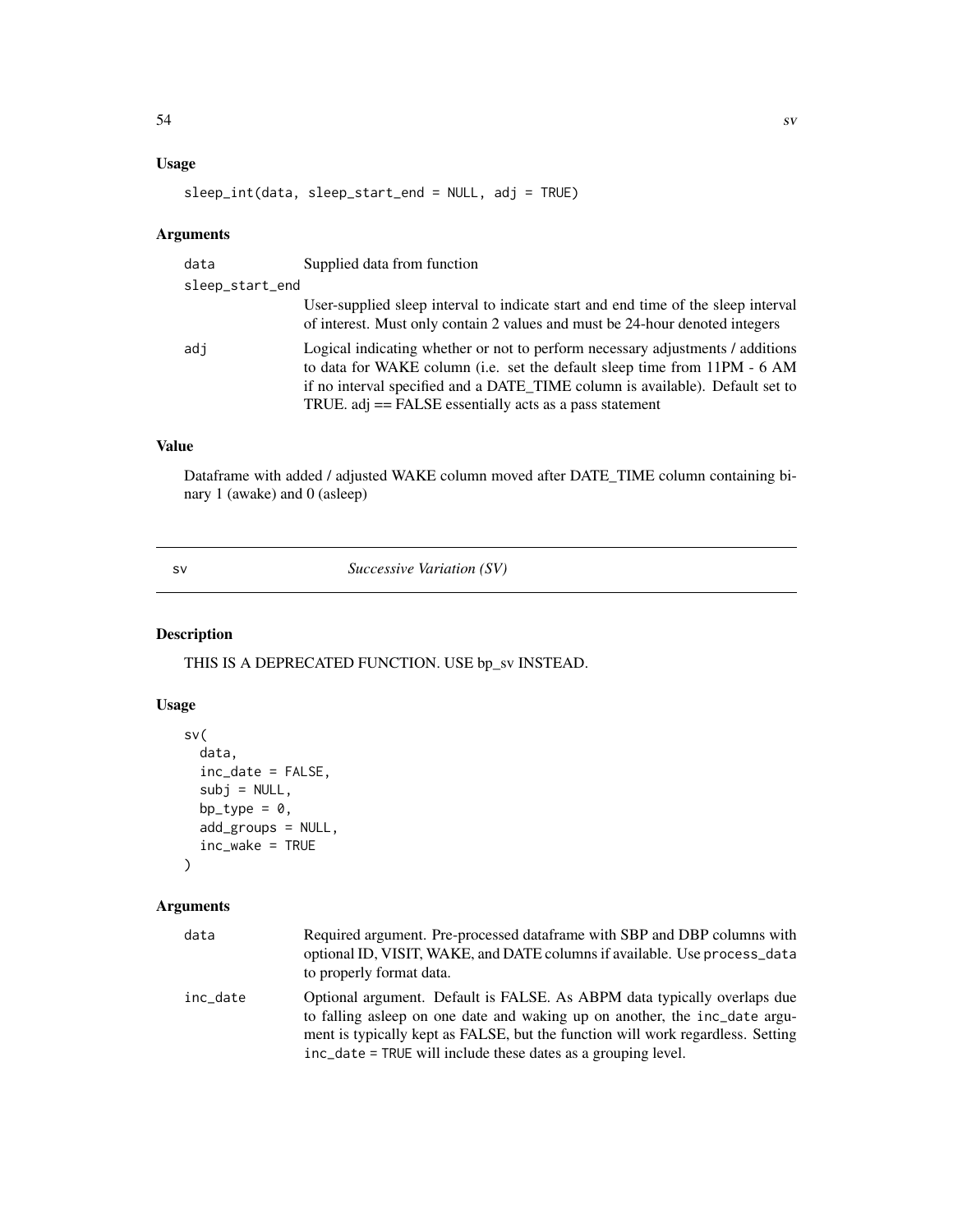| subj       | Optional argument. Allows the user to specify and subset specific subjects from<br>the ID column of the supplied data set. The subj argument can be a single value<br>or a vector of elements. The input type should be character, but the function will<br>comply with integers so long as they are all present in the ID column of the data.               |
|------------|--------------------------------------------------------------------------------------------------------------------------------------------------------------------------------------------------------------------------------------------------------------------------------------------------------------------------------------------------------------|
| bp_type    | Optional argument. Determines whether to calculate ARV for SBP values or<br>DBP values. Default is 0 corresponding to output for both SBP & DBP. For<br><b>both</b> SBP and DBP ARV values use $bp_{\text{y}} = 0$ , for <b>SBP-only</b> use $bp_{\text{y}} =$<br>1, and for <b>DBP-only</b> use bp_type = $2$                                               |
| add_groups | Optional argument. Allows the user to aggregate the data by an additional<br>"group" to further refine the output. The supplied input must be a character<br>vector with the strings corresponding to existing column names of the pro-<br>cessed data input supplied. Capitalization of add_groups does not matter. Ex:<br>$add\_groups = c("Time_of_Day")$ |
| inc_wake   | Optional argument corresponding to whether or not to include WAKE in the group-<br>ing of the final output (if WAKE column is available). By default, inc_wake =<br>TRUE which will include the WAKE column in the groups by which to calculate<br>the respective metrics.                                                                                   |

## Details

Calculate the successive variation (SV) at various levels of granularity based on what is supplied (ID, VISIT, WAKE, and / or DATE)for either SBP, DBP, or both. SV is a measure of dispersion that takes into account the temporal structure of the data and relies on the sum of squared differences in successive observations, unlike the average real variability (ARV) which relies on the sum of absolute differences.  $$SSV = sqrt(sum(x_i+1 - x_i))^2/n-1)$ \$\$

NOTE: The canonical standard deviation, independent of the temporal structure using the sample average, is added for comparison:  $$SD = sqrt(sum(x_i + 1 - xbar)^2/n-1)$ \$\$

## Value

A tibble object with a row corresponding to each subject, or alternatively a row corresponding to each date if inc\_date = TRUE. The resulting tibble consists of:

- ID: The unique identifier of the subject. For single-subject datasets,  $ID = 1$
- VISIT: (If applicable) Corresponds to the visit # of the subject, if more than 1
- WAKE: (If applicable) Corresponds to the awake status of the subject  $(0 = a \text{sleep} \mid 1 = \text{awake})$
- SV\_SBP / SV\_DBP: Calculates the square root of the average squared differences between successive measurements. The resulting value averages across the granularity grouping for however many observations are present.
- N: The number of observations for that particular grouping. If inc\_date = TRUE, N corresponds to the number of observations for that date. If inc\_date = FALSE, N corresponds to the number of observations for the most granular grouping available (i.e. a combination of ID, VISIT, and WAKE)
- Any add\_groups variables supplied to function argument will be present as a column in the resulting tibble.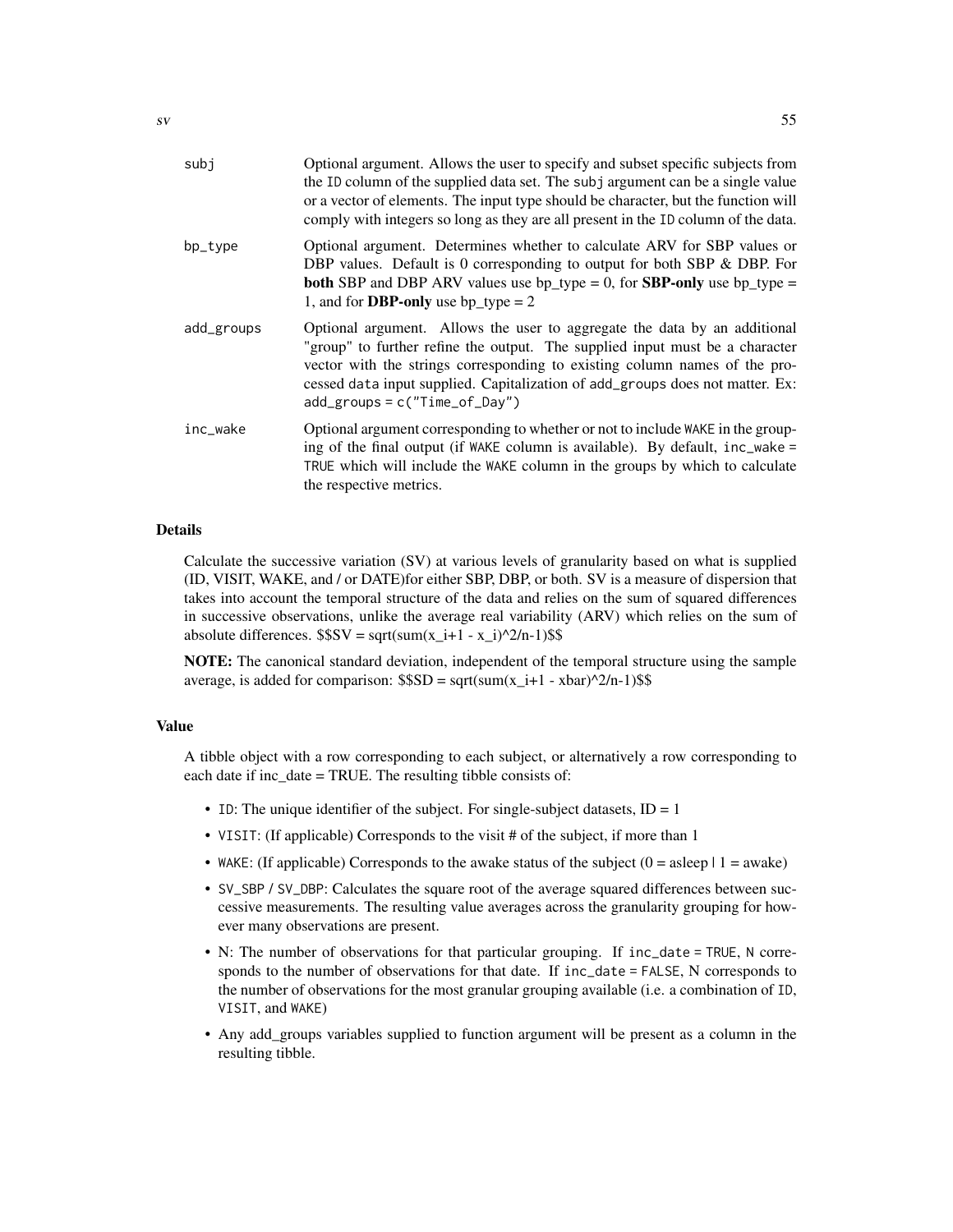## Examples

```
# Load data
data(bp_hypnos)
data(bp_jhs)
# Process bp_hypnos
hypnos_proc <- process_data(bp_hypnos, sbp = "SYST", dbp = "DIAST", date_time = "date.time",
id = "id", wake = "wake", visit = "visit", hr = "hr", pp ="pp", map = "map", rpp = "rpp")
# Process bp_jhs data
jhs_proc <- process_data(bp_jhs, sbp = "Sys.mmHg.", dbp = "Dias.mmHg.", date_time = "DateTime",
hr = "Pulse.bpm."# SV Calculation
## Not run:
bp_sv(hypnos_proc)
bp_sv(jhs_proc, add_groups = c("meal_time"))
# Notice that meal_time is not a column from process_data, but it still works
```
## End(Not run)

 $56$  sv